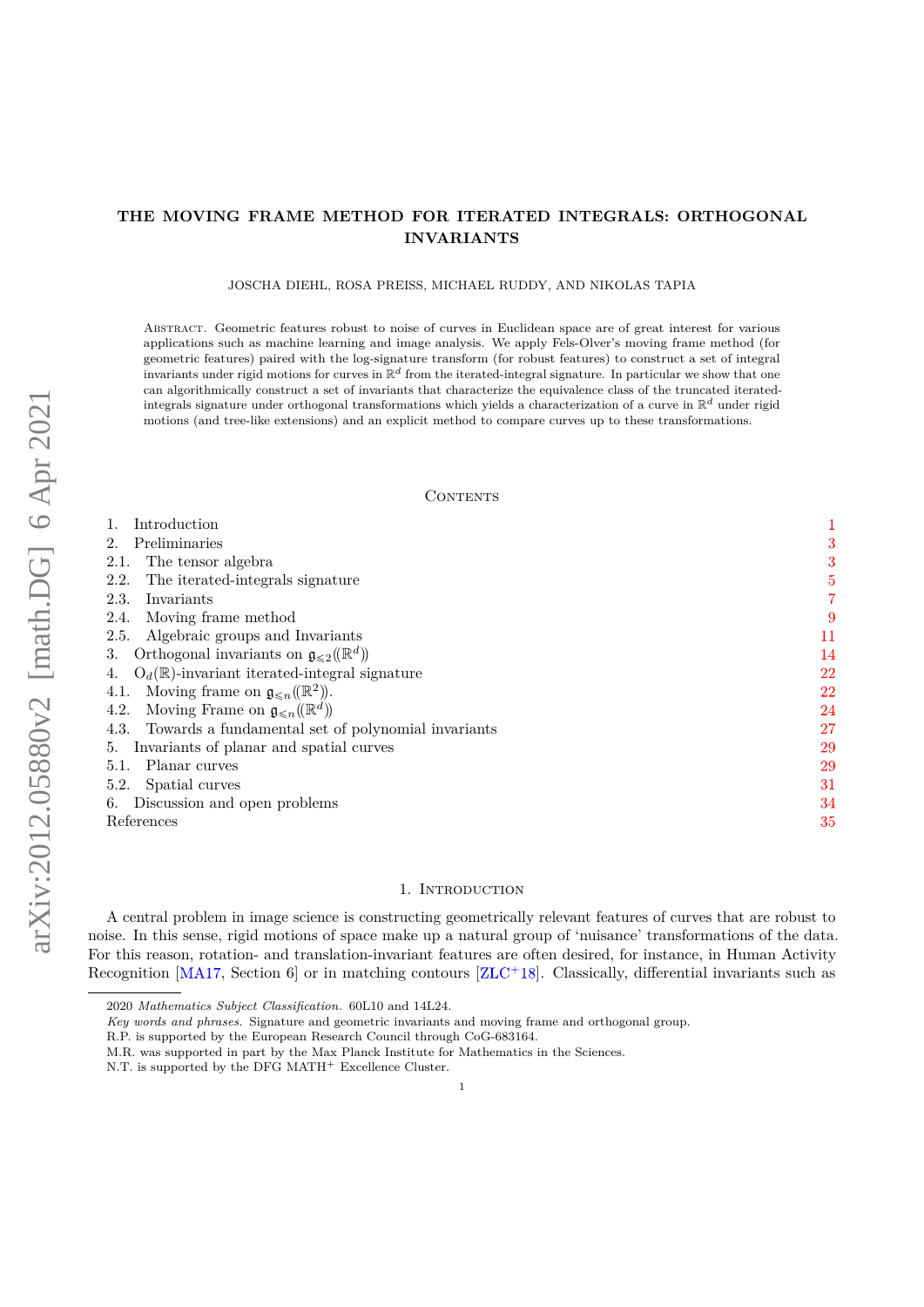curvature have been used [\[HO13\]](#page-35-2) for this purpose, and more recently integral invariants of curves have been of interest [\[FKK08,](#page-35-3) [DR19\]](#page-34-1). In this work we construct a rigid motion-invariant representation of a curve through its *iterated-integrals signature* by applying the *Fels-Olver moving frame method*. We show that this yields sets of integral invariants that characterize the truncated iterated integral signature up to rigid motions.

In [\[Che54a,](#page-34-2) [Che58\]](#page-34-3), the author used the collection of all iterated integrals to characterize smooth curves, and in [\[HL10\]](#page-35-4) the author extended this result to more irregular curves. The modern term for this collection of iterated integrals of a curve is the iterated-integrals signature. It has since been used in various applications such as constructing features for machine learning tasks (see [\[CK16\]](#page-34-4) and references therein) and shape analysis [\[CLT19,](#page-34-5) [LG20\]](#page-35-5).

The Fels-Olver moving frame method, introduced in [\[FO99\]](#page-35-6), is a modern generalization of the classical moving frame method formulated by Cartan [\[Car35\]](#page-34-6). In the general setting of a Lie group *G* acting on a manifold *M* a moving frame is defined as a *G*-equivariant map from *M* to *G*. A moving frame can be re-interpreted as a choice of cross-sections to the orbits of *G*, and hence a unique canonical form for elements of *M* under *G*. Thus the moving frame method provides a framework for algorithmically constructing *G*-invariants on *M* that characterize orbits and for determining equivalence of submanifolds of *M* under *G*.

The moving frame method has been used to construct differential invariants of smooth planar and spatial curves under Euclidean, affine, and projective transformations, and, in certain cases, these differential invariants lead to a *differential signature* which can be used to classify curves under these transformation groups [\[COS](#page-34-7)<sup>+98]</sup>. The differential signature has been applied in a variety of image science applications from automatic jigsaw puzzle assembly [\[HO14\]](#page-35-7) to medical imaging [\[GS17\]](#page-35-8). Also in the realm of image science, the moving frame method has been used to construct invariants of grayscale images [\[Bou13,](#page-34-8) [TOT19\]](#page-35-9).

We consider the induced action of the orthogonal group of rotations on the log-signature of a curve, which provides a compressed representation of a curve obtained by applying the log transform to the iterated-integrals signature, and provide an explicit cross-section for this action. We show that for most curves and any truncation of the curve's log-signature, the orbit is characterized by the value on this cross-section. As a consequence a curve is completely determined up to rigid motions and tree-like extensions by the invariantization of its iterated-integrals signature induced by this cross-section.

This yields a constructive method to compare curves up to rigid motions and to evaluate rotation invariants that characterize the iterated-integrals signature under rotations. These invariants are constructed from integrals on the curve, and hence are likely to be more noise-resistant than their differential counterparts such as curvature. One can easily set up an artificial example where this is visible. Consider for instance the circle of radius  $n^{-3/2}$ given by the parameterization  $\gamma : [0, 1] \to \mathbb{R}^2$  where

$$
\gamma(t) = (x(t), y(t)) = \left(\frac{\cos(2\pi nt)}{n^{3/2}}, \frac{\sin(2\pi nt)}{n^{3/2}}\right),
$$

which as  $n \to \infty$ , converges to the constant curve (at the origin). Now the curvature of this curve does *not* converge (in fact, it blows up). In contrast, the iterated integrals do all converge (to zero) since *γ* converges in variation norm. Then, the invariants built out of the iterated integrals (Section [4\)](#page-21-0) also converge to their value on the zero-curve. On this toy example these integral invariants are hence more "stable".

Additionally, in contrast to the methods in [\[DR19\]](#page-34-1), the resulting set of integral invariants is shown to uniquely characterize the curve under rotations, and moreover, does so in a minimal fashion. Since the iterated-integrals signature of a curve is automatically invariant to translations, this provides rigid motion-invariant features of a curve which can be used for applications such as machine learning or shape analysis.

This work is structured as follows. In Section [2](#page-2-0) we provide background on the iterated-integrals signature and the moving frame method, as well as some facts about algebraic group and invariants. In Section [3](#page-13-0) and consider the orthogonal action on the second order truncation of the log-signature over the complex numbers. Using tools from algebraic invariant theory, we construct the linear space which will form the basis for the cross-section in the following section. We also provide an explicit set of polynomial invariants that characterize the second order truncation of the log-signature under the orthogonal group. In Section [4](#page-21-0) we construct the moving frame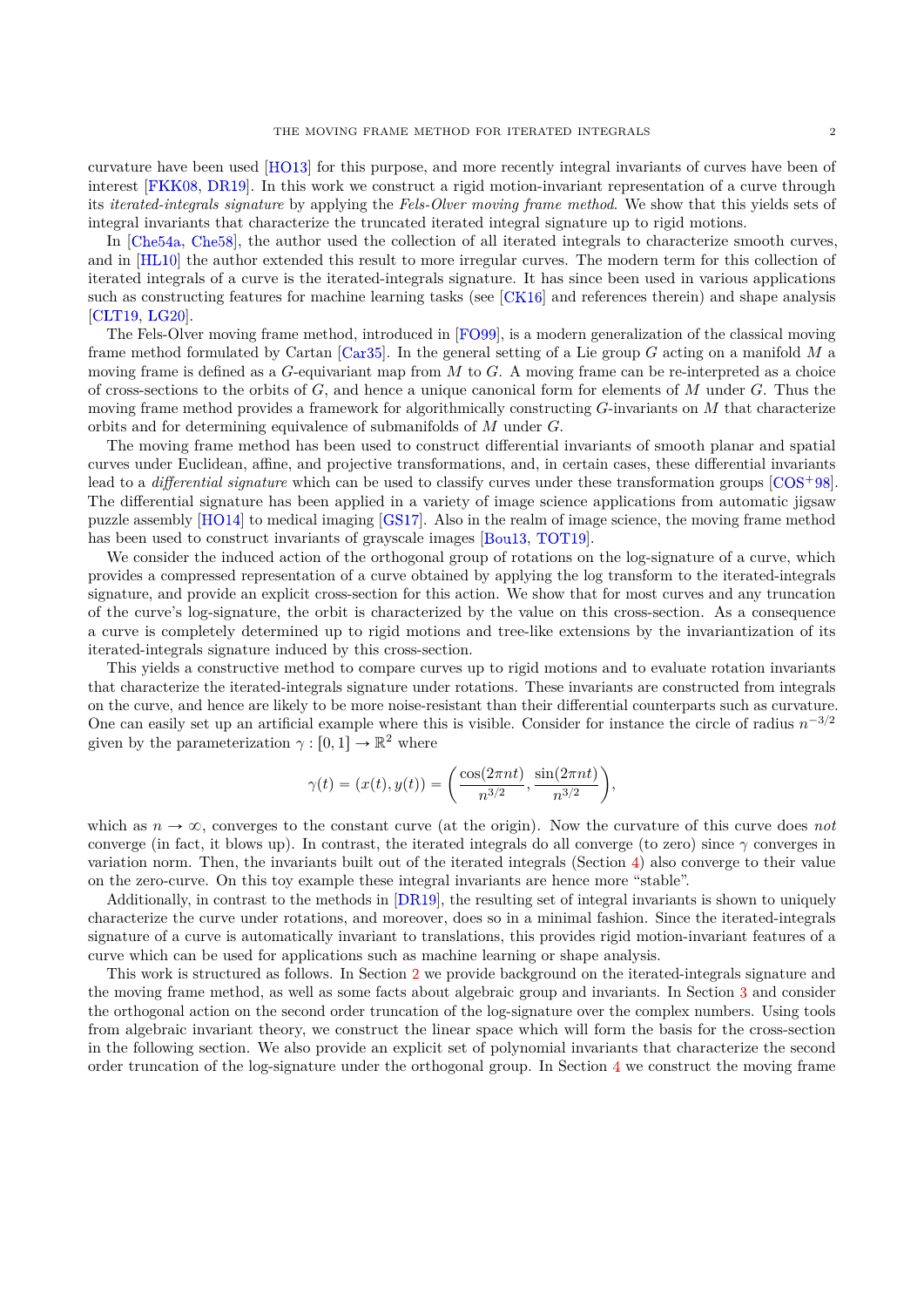map for paths in R *d* . In particular, in Section [4.1,](#page-21-1) we outline our procedure and results in simple language for paths in  $\mathbb{R}^2$  and in Section [4.3](#page-26-0) we introduce sufficient conditions for the resulting moving frame invariants to be *polynomial*, showing these conditions are satisfied for some values of *d*. In Section [5](#page-28-0) we detail the moving frame map for planar and space curves, compute some of the resulting integral invariant functions, and illustrate this procedure on a particular curve. Finally in Section [6](#page-33-0) we discuss some of the interesting questions that arise as a result of our work.

### 2. Preliminaries

<span id="page-2-1"></span><span id="page-2-0"></span>2.1. **The tensor algebra.** Let  $d \ge 1$  be an integer. A **word**, or multi-index, over the alphabet  $\{1, \ldots, d\}$  is a tuple  $w = (w_1, \ldots, w_n) \in \{1, \ldots, d\}^n$  for some integer  $n \geq 0$ , called its **length** which is denoted by  $|w|$ . As is usual in the literature, we use the short-hand notation  $w = w_1 \cdots w_n$ , where the  $w_i$ , words of length one, are called **letters**. The **concatenation** of two words  $v, w$  is the word  $vw = v_1 \cdots v_n v_1 \cdots w_m$  of length  $|vw| = n + m$ . Observe that this product is associative and non-commutative. There is a unique element of length zero, called the empty word and denoted by **e**. It satisfies  $we = ew = w$  for all words *w*. If we denote by  $T(\mathbb{R}^d)$  the real vector space spanned by words, the bilinear extension of the concatenation product endows it with the structure of an associative (and non-commutative) algebra. We also note that  $T(\mathbb{R}^d)$  admits the direct sum decomposition

$$
T(\mathbb{R}^d) = \bigoplus_{k=0}^{\infty} \operatorname{span}_{\mathbb{R}} \{w : |w| = k\}.
$$

There is a commutative product on  $T(\mathbb{R}^d)$ , known as the **shuffle product**, recursively defined by  $e \sqcup w = w = w$  $w \sqcup v$  e and

$$
v \mathbf{i} \sqcup w \mathbf{j} \coloneqq (v \sqcup w \mathbf{j}) \mathbf{i} + (v \mathbf{i} \sqcup w) \mathbf{j}.
$$

The commutator **bracket**  $[u, v] \coloneqq uv - vu$  endows  $T(\mathbb{R}^d)$  with the structure of a Lie algebra. The free Lie **algebra over**  $\mathbb{R}^d$ , denoted by  $\mathfrak{g}(\mathbb{R}^d)$ , can be realized as the following subspace of  $T(\mathbb{R}^d)$ ,

$$
\mathfrak{g}(\mathbb{R}^d) = \bigoplus_{n=1}^{\infty} W_n
$$

where  $W_1 \coloneqq \text{span}_{\mathbb{R}}\{1,\ldots,d\} \cong \mathbb{R}^d$  and  $W_{n+1} \coloneqq [W_1, W_n]$ . There are multiple choices of bases for  $\mathfrak{g}(\mathbb{R}^d)$ , but we choose to work with the **Lyndon basis**. A **Lyndon word** is a word *h* such that whenever  $h = uv$ , with  $u, v \neq e$ , then  $u < v$  for the lexicographical order. We denote the set of Lyndon words over the alphabet  $\{1, \ldots, d\}$  by  $\mathscr{L}_d$ . In particular, *h* with  $|h| \geq 2$  is Lyndon if and only if there exist non-empty Lyndon words *u* and *v* such that  $u < v$  and  $h = uv$ . Although there might be multiple choices for this factorization, the one with *v* as long as possible is called the **standard factorization** of  $h$ . The Lyndon basis  $b<sub>h</sub>$  is recursively defined by setting  $b_i = i$  and  $b_h = [b_u, b_v]$  for all Lyndon words *h* with  $|h| \geq 2$ , where  $h = uv$  is the standard factorization.

<span id="page-2-2"></span>**Example 2.1.** Suppose  $d = 2$ . The Lyndon words up to length 4, their standard factorizations and the associated basis elements are

|                | U   | $\eta$         | $b_h$                                   |
|----------------|-----|----------------|-----------------------------------------|
|                |     |                |                                         |
| $\overline{2}$ |     |                | $\mathfrak{D}$                          |
| 12             |     | $\overline{2}$ | [1, 2]                                  |
| 112            |     | 12             | [1, [1, 2]]                             |
| 122            | 12  | $\overline{2}$ | $\left[ \left[ 1, 2 \right], 2 \right]$ |
| 1112           |     | 112            | [1, [1, [1, 2]]]                        |
| 1122           |     | 122            | [1, [1, 2], 2]                          |
| 1222           | 122 | $\overline{2}$ | [[[1,2],2],2]                           |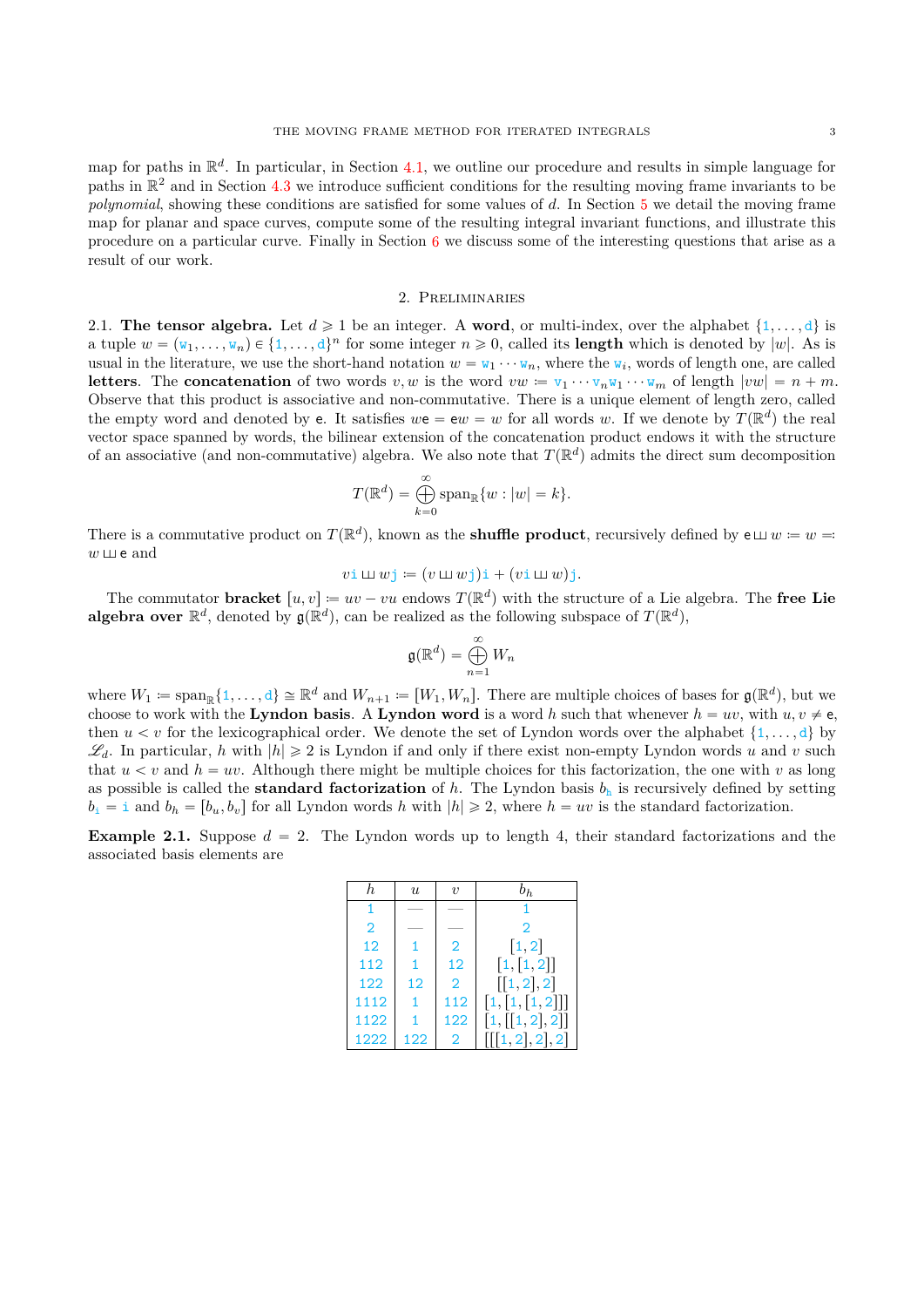Elements of the dual space  $T(\mathbb{R}^d) := T(\mathbb{R}^d)^*$  can be identified with formal word series. For  $F \in T(\mathbb{R}^d)$  we write

$$
F=\sum_w \langle F,w\rangle w.
$$

In particular, we have no growth requirement for the **coefficients**  $\langle F, w \rangle \in \mathbb{R}$ . The above expression is meant only as a notation for treating the values of *F* on words as a single object. This space can be endowed with a multiplication given, for  $F, G \in T(\mathbb{R}^d)$ , by

<span id="page-3-0"></span>
$$
FG = \sum_{w} \left( \sum_{uv=w} \langle F, u \rangle \langle G, v \rangle \right) w.
$$
 (2.1)

Observe that since there is a finite number of pairs of words  $u, v$  such that  $uv = w$ , the coefficients of *FG* are well defined for all w, so the above formula is an honest element of  $T(\mathbb{R}^d)$ . It turns out that this product is dual to the **deconcatenation coproduct**  $\Delta: T(\mathbb{R}^d) \to T(\mathbb{R}^d) \otimes T(\mathbb{R}^d)$  given by

$$
\Delta w = \sum_{uv=w} u \otimes v,
$$

in the sense that

 $\langle FG, w \rangle = \langle F \otimes G, \Delta w \rangle$ 

for all words. This formula is nothing but eq.  $(2.1)$  componentwise.

There are two distinct subsets of  $T(\mathbb{R}^d)$  that will be important in what follows. The first one is the subspace  $\mathfrak{g}(\mathbb{R}^d)$  of **infinitesimal characters**, formed by linear maps *F* such that  $\langle F, u \sqcup v \rangle = 0$  whenever *u* and *v* are non-empty words, and such that  $\langle F, \mathbf{e} \rangle = 0$ . It can be identified with the dual space

$$
\mathfrak{g}(\mathbb{R}^d)\cong \mathfrak{g}(\mathbb{R}^d)^* \cong \prod_{n=1}^{\infty} W_n.
$$

It is a Lie algebra under the commutator bracket  $[F, G] = FG - GF$ . The second one is the set  $\mathscr{G}(\mathbb{R}^d)$  of **characters**, i.e., linear maps *F* such that  $\langle F, u \sqcup v \rangle = \langle F, u \rangle \langle F, v \rangle$  for all  $u, v \in T(\mathbb{R}^d)$ .

We may define an exponential map  $\exp: \mathfrak{g}(\mathbb{R}^d) \to \mathscr{G}(\mathbb{R}^d)$  by its power series

$$
\exp(F) \coloneqq \sum_{n=0}^{\infty} \frac{1}{n!} F^n.
$$

On a single word, the map is given by

$$
\langle \exp(F), w \rangle = \sum_{n=0}^{\infty} \frac{1}{n!} \left( \sum_{v_1 \cdots v_n = w} \langle F, v_1 \rangle \cdots \langle F, v_n \rangle \right),
$$

and since F vanishes on the empty word, all terms with  $n > |w|$  also vanish, so that the sum is always finite. Therefore,  $\exp(F)$  is a well defined element of  $T(\mathbb{R}^d)$ . It can be shown that the image of exp is equal to  $\mathscr{G}(\mathbb{R}^d)$ and that it is a bijection onto its image, with inverse  $\log : \mathscr{G}(\mathbb{R}^d) \to \mathfrak{g}(\mathbb{R}^d)$  defined by

$$
\log(G) \coloneqq \sum_{n=1}^{\infty} \frac{(-1)^{n-1}}{n} (G - \varepsilon)^n
$$

where  $\varepsilon$  is the unique linear map such that  $\langle \varepsilon, e \rangle = 1$  and zero otherwise.

Finally, we remark some freeness properties of the tensor algebra and its subspaces. Below,

$$
T^+(\mathbb{R}^d) = \bigoplus_{n>0} (\mathbb{R}^d)^{\otimes n}
$$

denotes the reduced tensor algebra over  $\mathbb{R}^d$ . The following result can be found in [\[FPT16,](#page-35-10) Corollary 2.1].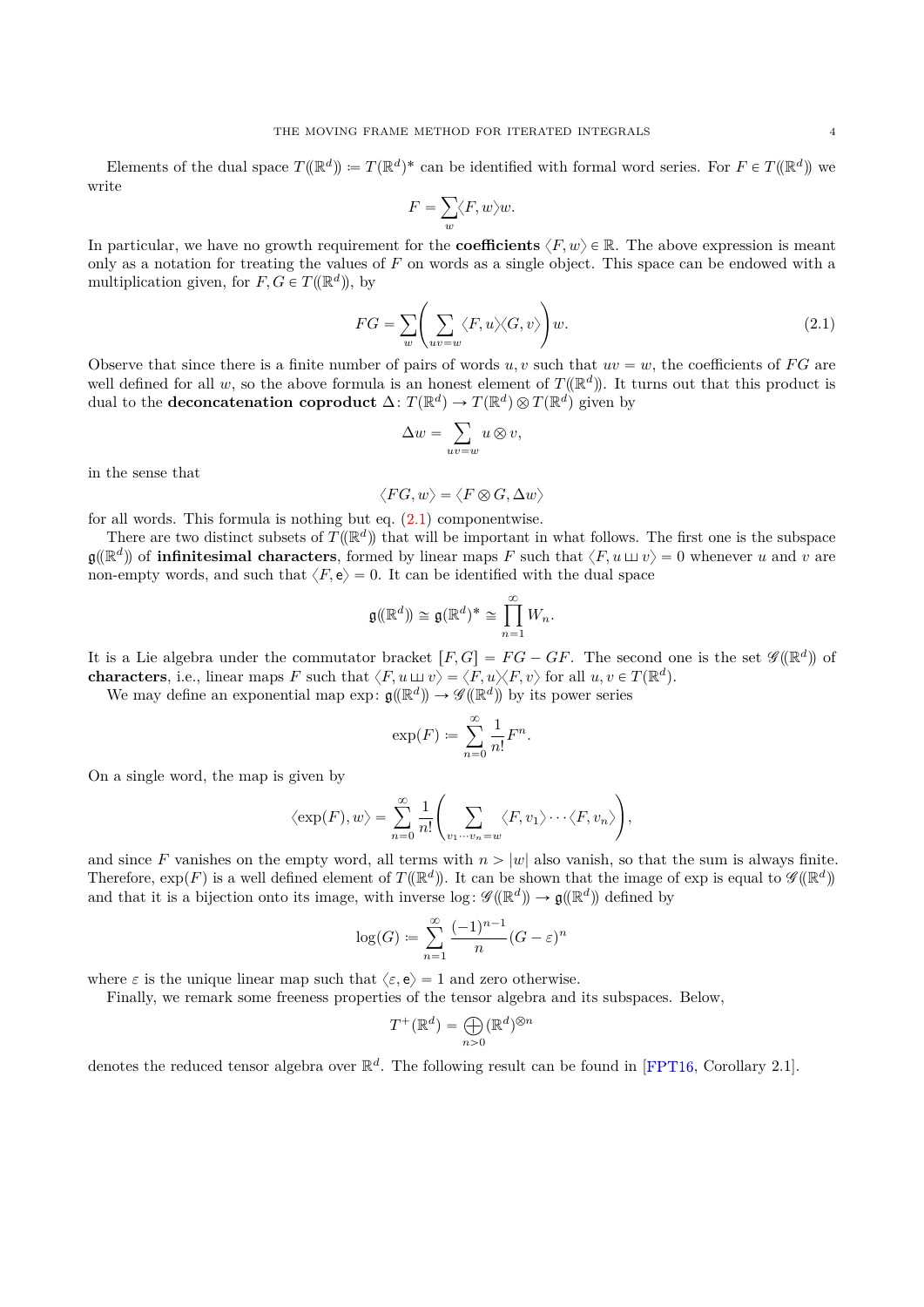**Proposition 2.2.** Let  $\phi \colon T^+(\mathbb{R}^d) \to \mathbb{R}^e$  be a linear map. There exists a unique extension  $\tilde{\phi} \colon T(\mathbb{R}^d) \to T(\mathbb{R}^e)$ *such that*

$$
(\tilde{\phi}\otimes\tilde{\phi})\circ\Delta=\Delta\circ\tilde{\phi}
$$

 $and \pi \circ \tilde{\phi} = \phi$ , where  $\pi \colon T(\mathbb{R}^e) \to \mathbb{R}^e$  denotes the projection of  $T(\mathbb{R}^e)$  onto  $\mathbb{R}^e$ , orthogonal to  $\mathbb{R}^e$  and  $m_{n>2}$  span<sub>R</sub> $\{w : |w| = n\}$ . Moreover, it is given by

$$
\tilde{\phi}(w) = \sum_{k=1}^{|w|} \sum_{v_1\cdots v_k=w} \phi(v_1)\cdots\phi(v_k).
$$

*By transposition, we obtain a unique map*  $\Phi: T(\mathbb{R}^e) \to T(\mathbb{R}^d)$  such that

$$
\Phi(FG)=\Phi(F)\Phi(G)
$$

*for all*  $F, G \in T(\mathbb{R}^e)$ . In particular,

<span id="page-4-3"></span>
$$
\Phi(F) = \sum_{w} \left( \sum_{k=1}^{|w|} \sum_{v_1 \cdots v_k = w} \langle F, \phi(v_1) \cdots \phi(v_k) \rangle \right) w.
$$
\n(2.2)

<span id="page-4-0"></span>2.2. **The iterated-integrals signature.** The iterated-integrals signature of (smooth enough) paths was introduced by Chen for homological considerations on loop space, [\[Che54b\]](#page-34-9). It played a vital role in the rough path analysis of Lyons, a pathwise approach to stochastic analysis, [\[Lyo98\]](#page-35-11). Recently it has found applications in statistics and machine learning, where it serves as a method of feature extraction for possibly non-smooth time-dependent data.

Let 
$$
Z = (Z^1, ..., Z^d) : [0, 1] \to \mathbb{R}^d
$$
 be an absolutely continuous path.<sup>1</sup> Given a word  $w = w_1 \cdots w_n$ , define  
\n
$$
\langle \text{IIS}(Z), w \rangle := \int \cdots \int_{0 < s_1 < \cdots < s_n < 1} Z^{w_1}(s_1) \cdots Z^{w_n}(s_n) \, ds_1 \cdots ds_n \in \mathbb{R}.
$$
\n(2.3)

This definition has a unique linear extension to  $T(\mathbb{R}^d)$ . We obtain thus an element IIS( $Z$ )  $\in T(\mathbb{R}^d)$ , called the **iterated-integrals signature (IIS)** of *Z*.

It was shown by Ree  $[Ree58]$  that the coefficients of  $IIS(Z)$  satisfy the so-called **shuffle relations**:

$$
\langle \mathop{\rm HS}\nolimits(Z), v \rangle \langle \mathop{\rm HS}\nolimits(Z), w \rangle = \langle \mathop{\rm HS}\nolimits(Z), v \sqcup w \rangle.
$$

In other words,  $IIS(Z) \in \mathscr{G}(\mathbb{R}^d)$ .

As a consequence of the shuffle relation one obtains that the **log-signature**  $log(IIS(Z))$  is a **Lie series**, i.e., an element of  $\mathfrak{g}(\mathbb{R}^d)$ . Moreover, the identity  $\text{IIS}(Z) = \exp(\log(\text{IIS}(Z)))$  holds. The log-signature therefore contains the same amount of information as the signature itself; it in fact is a minimal (linear) depiction of it.[2](#page-4-2) The entire iterated-integrals signature  $IIS(Z)$  is an infinite dimensional object, and hence can never actually

be numerically computed. We now provide more detail on the truncated, finite-dimensional setting.

For each integer  $N \geq 1$ , the subspace  $I_n \subset T(\mathbb{R}^d)$  generated by formal series such that  $\langle F, w \rangle = 0$  for all words with  $|w| \le N$  is a two-sided ideal, that is, the inclusion

$$
I_nT((\mathbb{R}^d)) + T((\mathbb{R}^d))I_n \subset I_n
$$

holds. Therefore, the quotient space  $T_{\leq n}(\mathbb{R}^d) := T(\mathbb{R}^d)/I_n$  inherits an algebra structure from  $T(\mathbb{R}^d)$ . Moreover, it can be identified with the direct sum

$$
T_{\leq n}(\mathbb{R}^d) \cong \bigoplus_{k=0}^N \operatorname{span}_{\mathbb{R}}\{w : |w| = k\}.
$$

<span id="page-4-1"></span><sup>&</sup>lt;sup>1</sup>One can get away with much less regularity, see [\[Lyo98\]](#page-35-11). Since our considerations are purely algebraic, there is no loss in restricting to 'smooth' paths.

<span id="page-4-2"></span><sup>&</sup>lt;sup>2</sup>Minimality follows from Chow's theorem,  $[$  FV10, Theorem 7.28].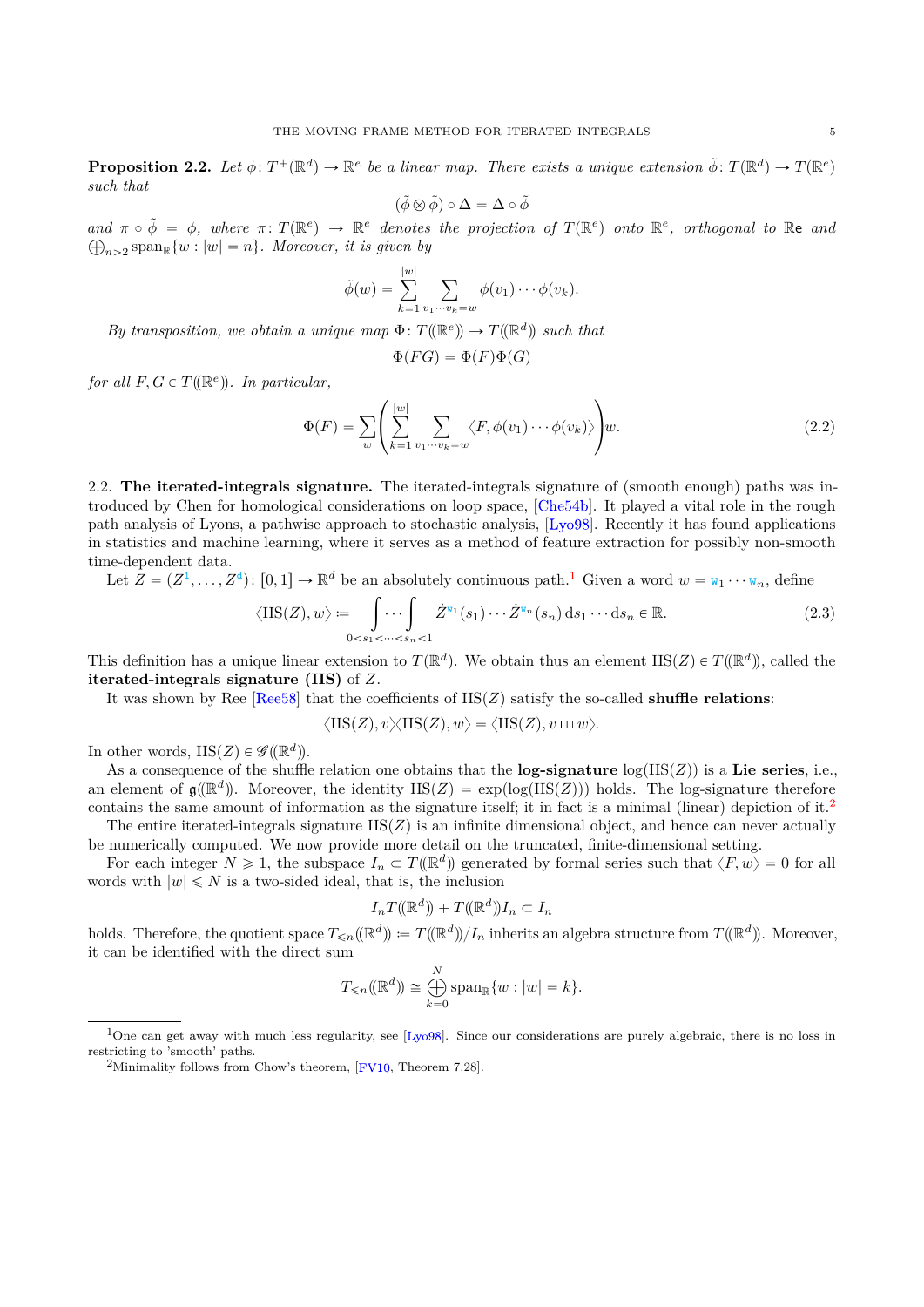We denote by  $proj_{\leq n} : T(\mathbb{R}^d) \to T_{\leq n}(\mathbb{R}^d)$  the canonical projection.

Denote with  $\mathfrak{g}_{\leq n}(\mathbb{R}^d)$  the **free step-***N* **nilpotent Lie algebra** (over  $\mathbb{R}^d$ ). It can be realized as the following subspace of  $T_{\leq n}(\mathbb{R}^d)$ , see [\[FV10,](#page-35-13) Section 7.3],

$$
\mathfrak{g}_{\leqslant n}(\mathbb{R}^d)=\bigoplus_{k=1}^N W_k,
$$

where, as before  $W_1 \coloneqq \text{span}_{\mathbb{R}}\{\mathbf{i} : i = 1, \ldots, d\} \cong \mathbb{R}^d$  and  $W_{n+1} \coloneqq [W_1, W_n]$ . In the case of  $N = 2$  this reduces to  $W_1 \oplus W_2 \cong \mathbb{R}^d \oplus \mathfrak{so}_d(\mathbb{R}),$ 

where we denote with  $\mathfrak{so}(d,\mathbb{R})$  the space of skew-symmetric  $d \times d$  matrices. Indeed, an isomorphism is given by

<span id="page-5-1"></span>
$$
\sum_{1 \le i \le d} c_i \mathbf{i} + \sum_{1 \le i < j \le d} c_{ij} [\mathbf{i}, \mathbf{j}] \mapsto \left( \begin{bmatrix} c_1 \\ \vdots \\ c_d \end{bmatrix}, \begin{bmatrix} 0 & c_{12} & \cdots & c_{1d} \\ -c_{12} & 0 & \cdots & c_{2d} \\ \cdots & \cdots & \cdots & \cdots \\ -c_{1d} & -c_{2d} & \cdots & 0 \end{bmatrix} \right). \tag{2.4}
$$

We remark that the coefficients  $c_i$  and  $c_{ij}$  are the coordinates<sup>[3](#page-5-0)</sup> with respect to the Lyndon basis (see Example [2.1\)](#page-2-2).

The linear space  $\mathfrak{g}_{\leq n}(\mathbb{R}^d)$  is in bijection to its image under the exponential map. This image, denoted  $\mathscr{G}_{\leq n}(\mathbb{R}^d) \coloneqq \exp \mathfrak{g}_{\leq n}(\mathbb{R}^d)$ , is the **free step-***N* **nilpotent group** (over  $\mathbb{R}^d$ ). It is exactly the set of all points in  $T_{\leq n}(\mathbb{R}^d)$  that can be reached by the truncated signature map, that is (see [\[FV10,](#page-35-13) Theorem 7.28])

$$
\mathscr{G}_{\leqslant n}(\mathbb{R}^d) = \{ \text{proj}_{\leqslant n} \, \text{HS}(Z) \mid Z : [0, T] \to \mathbb{R}^d \text{ is rectifiable} \} \subset T_{\leqslant n}(\mathbb{R}^d).
$$

Equivalently, the log-signature completely fills out the Lie algebra  $\mathfrak{g}(\mathbb{R}^d)$ ). We have

$$
\log \text{IIS}(Z) = \sum_{h \in \mathscr{L}_d} c_h(Z) b_h,
$$

where  $c_h(Z) = \langle \text{ISS}(Z), \zeta_h \rangle$  for uniquely determined  $\zeta_h \in T(\mathbb{R}^d)$ . This inspires us to also denote the coordinates of an arbitary  $\mathbf{c}_{\leq n} \in \mathfrak{g}_{\leq n}(\mathbb{R}^d)$  by  $c_h$ , were analogously

$$
\mathbf{c}_{\leq n} = \sum_{\substack{h \in \mathcal{L}_d, \\ |h| \leq n}} c_h b_h.
$$

<span id="page-5-2"></span>**Example 2.3** (Moment curve). We consider the **moment curve** in dimension 3, which is the curve  $Z : [0,1] \rightarrow$  $\mathbb{R}^3$  given as

$$
X_t \coloneqq (t, t^2, t^3).
$$

It traces out part of the twisted cubic [\[Har13,](#page-35-14) Example 1.10], see also [\[KS53,](#page-35-15) Sect. 15].

We calculate, as an example,

$$
\langle \text{ISS}(Z), 32 \rangle = \int_0^1 \int_0^s 3r^2 dr 2s ds
$$

$$
= 2 \int_0^1 s^4 ds = \frac{2}{5}.
$$

The entire step-2 truncated signature is

$$
\text{proj}_{\leq 2} \text{IIS}(Z) = \left( \begin{bmatrix} 1 \\ 1 \\ 1 \end{bmatrix}, \begin{bmatrix} \frac{1}{2} & \frac{4}{6} & \frac{3}{4} \\ \frac{6}{6} & \frac{2}{4} & \frac{6}{10} \\ \frac{1}{4} & \frac{2}{10} & \frac{1}{2} \end{bmatrix} \right),
$$

<span id="page-5-0"></span> $3$ These are often referred to as coordinates of the first kind, see [\[Kaw11,](#page-35-16) [OM01\]](#page-35-17)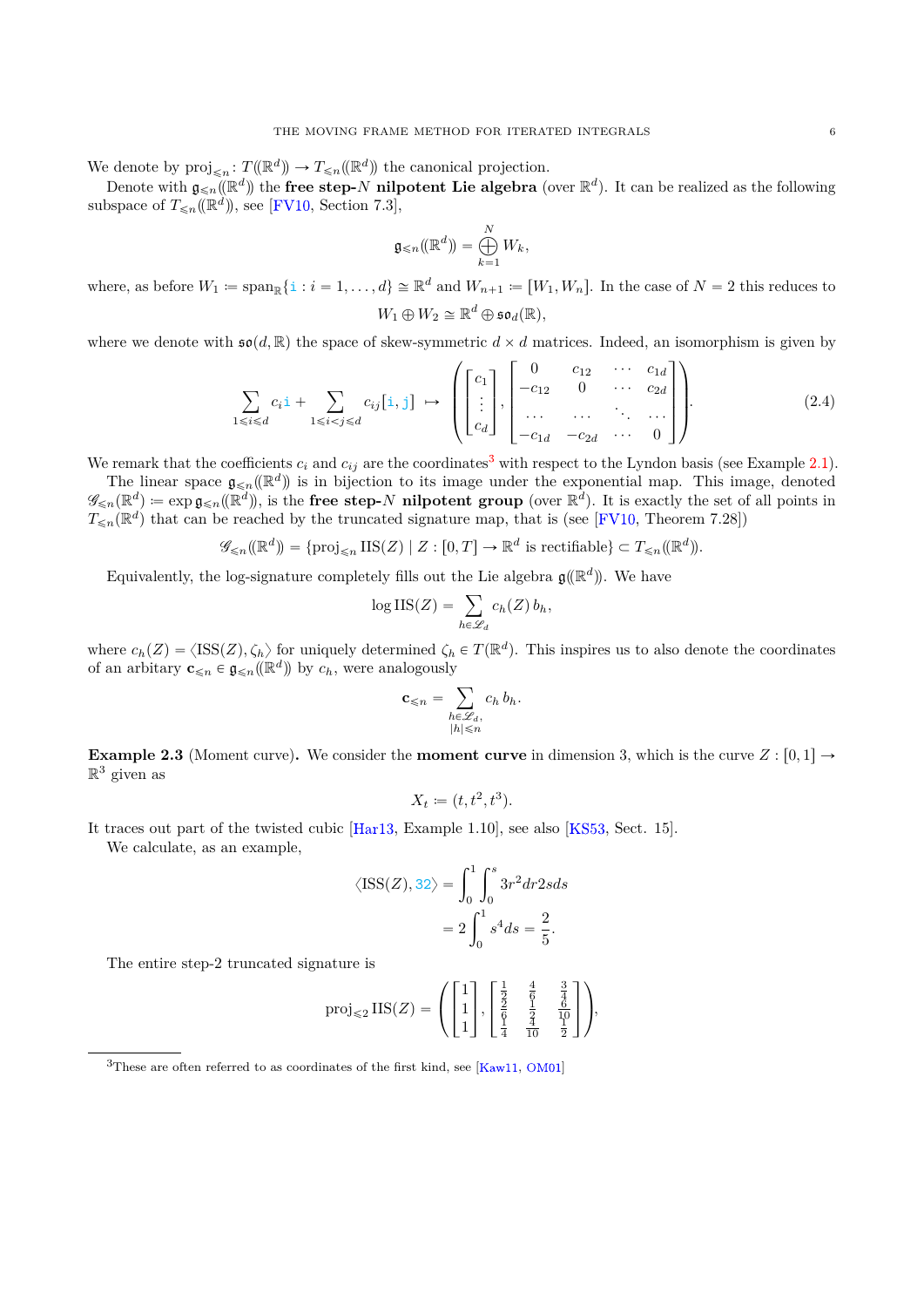and the step-2 truncated log-signature is

$$
\operatorname{proj}_{\leq 2} \log \operatorname{IIS}(Z) = \left( \begin{bmatrix} 1 \\ 1 \\ 1 \end{bmatrix}, \begin{bmatrix} 0 & \frac{1}{6} & \frac{1}{4} \\ -\frac{1}{6} & 0 & \frac{1}{10} \\ -\frac{1}{4} & -\frac{1}{10} & 0 \end{bmatrix} \right).
$$

<span id="page-6-0"></span>2.3. **Invariants.** In this work we are interested in functions on paths that factor through the signature and that are invariant to a group *G* acting on the path's ambient space  $\mathbb{R}^d$ . We will mainly focus on  $G = O_d(\mathbb{R})$ , acting linearly on  $\mathbb{R}^d$ . The action of  $A \in G$  on an  $\mathbb{R}^d$ -valued path *Z* is given by  $AZ: [0,1] \to \mathbb{R}^d$ ,  $t \mapsto AZ_t$ .

Using Proposition [2.2,](#page-4-3) we can extend the action of *G* on  $\mathbb{R}^d$  to a **diagonal action** on words. The matrix  $A^{\top}$ acts on single letters by

$$
\phi_{A^{\top}}(\mathtt{i}) = \sum_{j} a_{ji} \mathtt{j},
$$

and we set  $\phi_{A}(\pi)(w) = 0$  whenever  $|w| \ge 2$ . By Proposition [2.2,](#page-4-3) this induces an endomorphism  $\tilde{\phi}_{A}(\pi)$ :  $T(\mathbb{R}^d)$   $\rightarrow$  $T(\mathbb{R}^d)$ , satisfying

$$
\tilde{\phi}_{A^{\top}}(\mathbf{w}_1 \cdots \mathbf{w}_n) = \phi_{A^{\top}}(\mathbf{w}_1) \cdots \phi_{A^{\top}}(\mathbf{w}_n). \tag{2.5}
$$

In particular,  $\tilde{\phi}_{A^{\top}}(u_i) = \tilde{\phi}_{A^{\top}}(u)\tilde{\phi}_{A^{\top}}(i)$  for all words *u* and letters  $i \in \{1, \ldots, d\}$ . In order to be consistent with the notation in [\[DR19\]](#page-34-1), we will denote its transpose map  $(\Phi_A$  in Proposition [2.2\)](#page-4-3) just by  $A: T(\mathbb{R}^d) \to T(\mathbb{R}^d)$ .

<span id="page-6-1"></span>**Lemma 2.4.** *The map*  $\tilde{\phi}_{A^{\top}}$ :  $T(\mathbb{R}^d) \to T(\mathbb{R}^d)$  *is a shuffle morphism, that is,* 

$$
\tilde{\phi}_{A^{\top}}(u \sqcup \hspace{-0.12cm}\sqcup v) = \tilde{\phi}_{A^{\top}}(u) \sqcup \tilde{\phi}_{A^{\top}}(v)
$$

*for all words u, v.*

*Proof.* We proceed by induction on  $|u| + |v| \ge 0$ . If  $|u| + |v| = 0$  then necessarily  $u = v = e$ , and the identity becomes

$$
\tilde{\phi}_{A^{\top}}({\sf e} \sqcup {\sf e}) = \tilde{\phi}_{A^{\top}}({\sf e}) = {\sf e} = {\sf e} \sqcup {\sf e} = \tilde{\phi}_{A^{\top}}({\sf e}) \sqcup \tilde{\phi}_{A^{\top}}({\sf e}),
$$

which is true by definition. Now, suppose that the identity is true for all words  $u', v'$  with  $|u'| + |v'| < n$ . If  $|u| + |v| = n$  we suppose, without loss of generality, that  $u = u'$ ,  $v = v'$  for some (possibly empty) words  $u', v'$ with  $|u'| + |v'| < n$ . Then

$$
\tilde{\phi}_{A^{\top}}(u \sqcup v) = \tilde{\phi}_{A^{\top}}(u' \sqcup w' \text{ i})
$$
\n
$$
= \tilde{\phi}_{A^{\top}}(u' \sqcup w' \text{ j})\tilde{\phi}_{A^{\top}}(\text{ i}) + \tilde{\phi}_{A^{\top}}(u' \sqcup w')\tilde{\phi}_{A^{\top}}(\text{ j})
$$
\n
$$
= (\tilde{\phi}_{A^{\top}}(u') \sqcup \tilde{\phi}_{A^{\top}}(v' \text{ j}))\tilde{\phi}_{A^{\top}}(\text{ i}) + (\tilde{\phi}_{A^{\top}}(u' \text{ i}) \sqcup \tilde{\phi}_{A^{\top}}(v'))\tilde{\phi}_{A^{\top}}(\text{ j})
$$
\n
$$
= \tilde{\phi}_{A^{\top}}(u' \text{ i}) \sqcup \tilde{\phi}_{A^{\top}}(v' \text{ j})
$$
\n
$$
= \tilde{\phi}_{A^{\top}}(u) \sqcup \tilde{\phi}_{A^{\top}}(v).
$$

*Remark* 2.5*.* Lemma [2.4](#page-6-1) is a special case of [\[CP20,](#page-34-10) Theorem 1.2].

### **Corollary 2.6.** *Let*  $A \in G$ *.*

- *i.* The character group is invariant under *A*, that is,  $A \cdot \mathcal{G}(\mathbb{R}^d) \subset \mathcal{G}(\mathbb{R}^d)$ .
- *ii.* The restriction of A to  $\mathfrak{g}(\mathbb{R}^d)$  is a Lie endomorphism. In particular, the free Lie algebra is invariant  $under A, that is, A \cdot \mathfrak{g}(\mathbb{R}^d) \subset \mathfrak{g}(\mathbb{R}^d)$ .
- <span id="page-6-2"></span>*iii.*  $\log : \mathscr{G}(\mathbb{R}^d) \to \mathfrak{g}(\mathbb{R}^d)$  *is an equivariant map.*

*Proof.*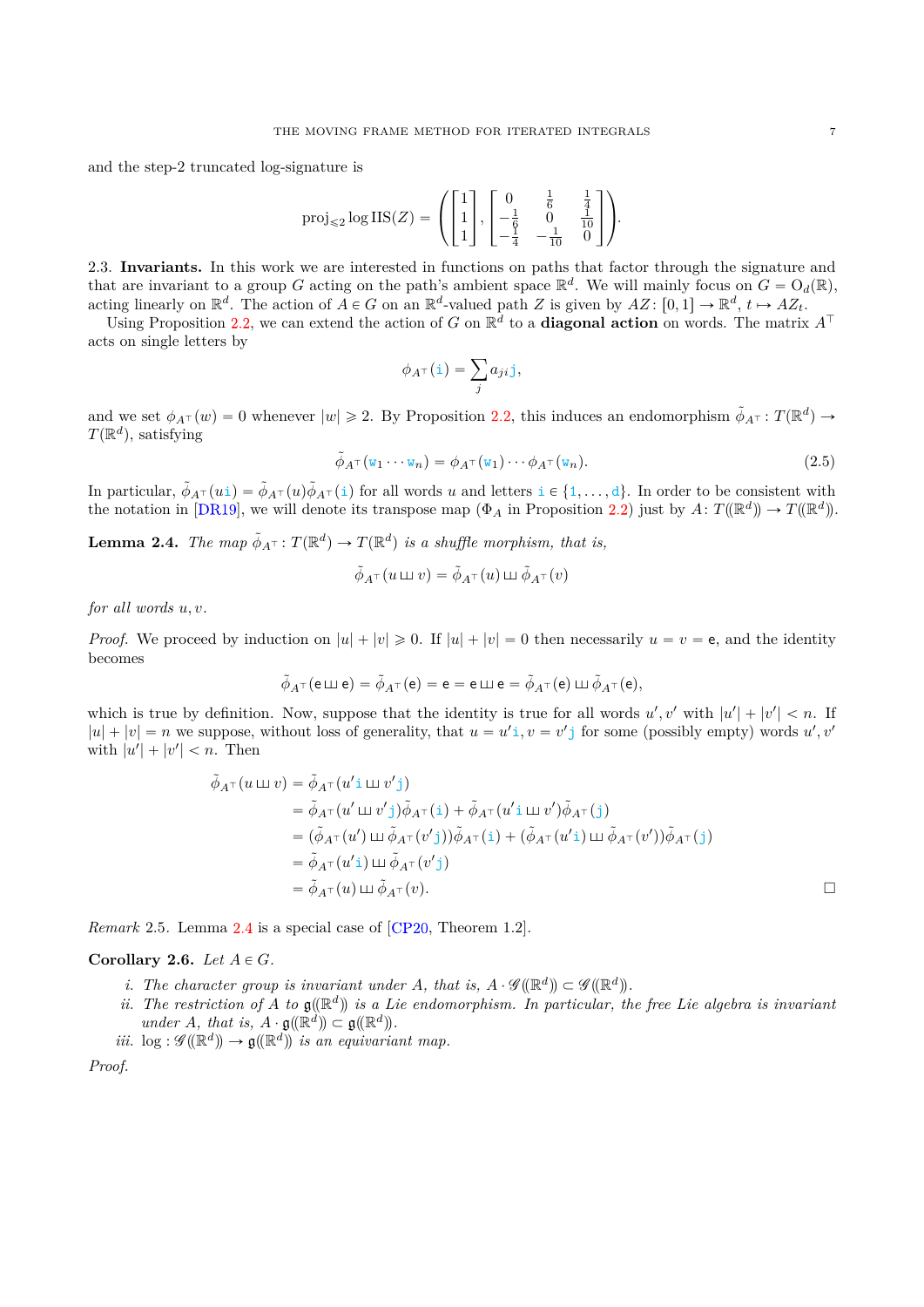i. Let  $F \in \mathscr{G}(\mathbb{R}^d)$ , and  $u, v$  be words. Then

$$
\langle A \cdot F, u \sqcup v \rangle = \langle F, \tilde{\phi}_{A^{\top}}(u \sqcup v) \rangle
$$
  

$$
= \langle F, \tilde{\phi}_{A^{\top}}(u) \sqcup \tilde{\phi}_{A^{\top}}(v) \rangle
$$
  

$$
= \langle F, \tilde{\phi}_{A^{\top}}(u) \rangle \langle F, \tilde{\phi}_{A^{\top}}(v) \rangle
$$
  

$$
= \langle A \cdot F, u \rangle \langle A \cdot F, v \rangle,
$$

that is,  $A \cdot F \in \mathscr{G}((\mathbb{R}^d))$ .

ii. Since  $A \cdot (FG) = (A \cdot F)(A \cdot G)$ , *A* is automatically a Lie morphism. Now we check that  $A \cdot F \in \mathfrak{g}(\mathbb{R}^d)$ whenever  $F \in \mathfrak{g}(\mathbb{R}^d)$ . It is clear that  $\langle A \cdot F, e \rangle = \langle F, e \rangle = 0$ . Now, if *u, v* are non-empty words, then

$$
\langle A \cdot F, u \sqcup v \rangle = \langle F, \tilde{\phi}_{A^{\top}}(u \sqcup v) \rangle
$$
  
=  $\langle F, \tilde{\phi}_{A^{\top}}(u) \sqcup \tilde{\phi}_{A^{\top}}(v) \rangle$   
= 0,

i.e.  $A \cdot F \in \mathfrak{g}(\mathbb{R}^d)$ .

iii. Let  $G \in \mathscr{G}(\mathbb{R}^d)$ . Then, since  $A \cdot \varepsilon = \varepsilon$  we get

$$
\log(A \cdot G) = \sum_{n=1}^{\infty} \frac{(-1)^{n-1}}{n} (A \cdot G - \varepsilon)^n
$$

$$
= A \cdot \sum_{n=1}^{\infty} \frac{(-1)^{n-1}}{n} (G - \varepsilon)^n
$$

$$
= A \cdot \log(G).
$$

In particular, we easily see that (see also [\[DR19,](#page-34-1) Lemma 3.3])

<span id="page-7-0"></span>
$$
IIS(A \cdot Z) = A \cdot IIS(Z). \tag{2.6}
$$

The same is true for the truncated versions, and we note that, in the special case of  $\mathfrak{g}_{\leqslant 2}(\mathbb{R}^d)$ , under the isomorphism in eq.  $(2.4)$ , the action has the simple form

$$
A \cdot (v, M) = (Av, AMA^{\top}), \qquad (2.7)
$$

where the operations on the right-hand side are matrix-vector resp. matrix-matrix multiplication. It follows from Corollary [2.6](#page-6-2) and  $(2.6)$  that  $log(IIS(AZ)) = A \cdot log(IIS(Z))$ . As already remarked, log is a bijection (with inverse exp). To obtain invariant expressions in terms of  $\text{IIS}(Z)$  it is hence enough to obtain invariant expressions in terms of  $\log(\text{IIS}(Z))$ . Going this route has the benefit of *working on a linear object*. To be more specific,  $\text{IIS}(Z)$ is, owing to the shuffle relation, highly redundant. As an example in  $d = 2$ ,

$$
\left\langle \text{IIS}(Z),1 \right\rangle^2 + \left\langle \text{IIS}(Z),2 \right\rangle^2 = 2 \left\langle \text{IIS}(Z),11 + 22 \right\rangle.
$$

Now, both of these expressions are invariant to  $O_2(\mathbb{R})$ . The left-hand-side is a nonlinear expressions in the signature, whereas the right-hand-side is a linear one. To not have to deal with this kind of redundancy we work with the log-signature. We note that in [\[DR19\]](#page-34-1) the *linear* invariants of the signature itself are presented. Owing to the shuffle relation, this automatically yields (all) polynomial invariants. But, as just mentioned, it also yields a lot of redundant information.

**Example 2.7.** We continue with Example [2.3.](#page-5-2) The rotation

$$
A = \begin{bmatrix} 0 & 1 & 0 \\ 0 & 0 & 1 \\ 1 & 0 & 0 \end{bmatrix},
$$

<span id="page-7-1"></span>fi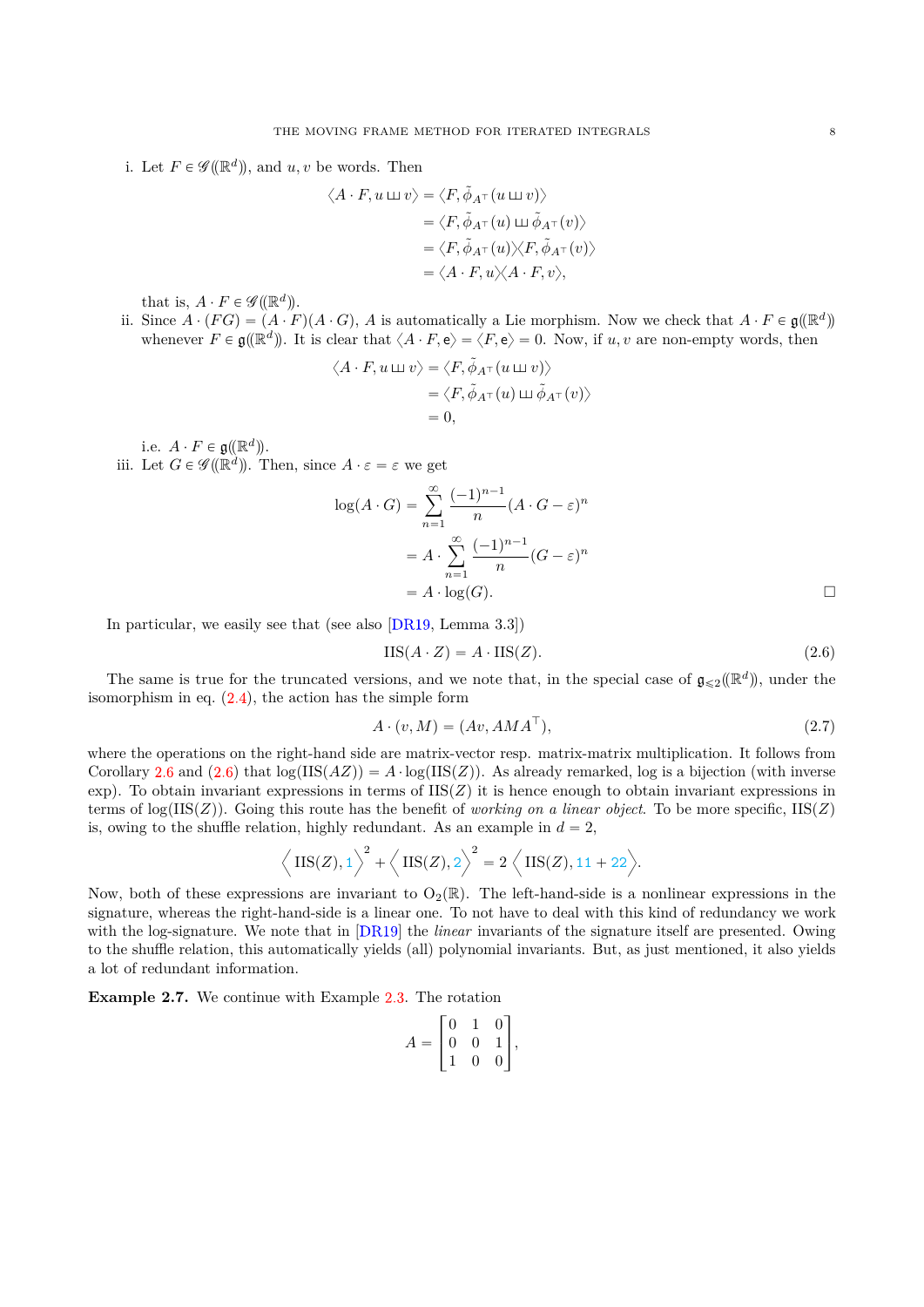results in the curve

$$
Y_t \coloneqq AX_t = \begin{bmatrix} t^2 \\ t^3 \\ t \end{bmatrix}.
$$

Its step-2 truncated signature is

$$
\text{proj}_{\leq 2} \operatorname{IIS}(Y) = \left( \begin{bmatrix} 1 \\ 1 \\ 1 \end{bmatrix}, \begin{bmatrix} \frac{1}{2} & \frac{3}{5} & \frac{1}{3} \\ \frac{2}{5} & \frac{1}{2} & \frac{1}{4} \\ \frac{3}{5} & \frac{3}{4} & \frac{1}{2} \end{bmatrix} \right) = \left( A \begin{bmatrix} 1 \\ 1 \\ 1 \end{bmatrix}, A \begin{bmatrix} \frac{1}{2} & \frac{4}{6} & \frac{3}{4} \\ \frac{2}{6} & \frac{1}{2} & \frac{6}{10} \\ \frac{1}{4} & \frac{4}{10} & \frac{1}{2} \end{bmatrix} A^{\top} \right) = A \cdot \text{proj}_{\leq 2} \operatorname{IIS}(Z).
$$

The step-2 truncated log-signature is

$$
\text{proj}_{\leq 2} \log \text{IIS}(Y) = \left( \begin{bmatrix} 1 \\ 1 \\ 1 \end{bmatrix}, \begin{bmatrix} 0 & \frac{1}{10} & -\frac{1}{6} \\ -\frac{1}{10} & 0 & -\frac{1}{4} \\ \frac{1}{6} & \frac{1}{4} & 0 \end{bmatrix} \right) = A \cdot \text{proj}_{\leq 2} \log \text{IIS}(Z).
$$

In the present work, we consider general, *nonlinear* expressions of the log-signature. That way, we use the economical form of the log-signature, while still providing a complete – in a precise sense – set of nonlinear invariants.

<span id="page-8-0"></span>2.4. **Moving frame method.** We now provide a brief introduction to the Fels-Olver moving frame method introduced in [\[FO99\]](#page-35-6), a modern generalization of the classical moving frame method formulated by Cartan [\[Car51\]](#page-34-11). For a comprehensive overview of the method and survey of many of its applications see [\[Olv18,](#page-35-18) [FO98\]](#page-35-19). We will assume in this subsection that *G* is a finite dimensional Lie group acting smoothly<sup>[4](#page-8-1)</sup> on an *m*-dimensional manifold *M*.

<span id="page-8-2"></span>**Definition 2.8.** A moving frame for the action of *G* on *M* is a smooth map  $\rho : M \to G$  such that  $\rho(g \cdot z) = \rho(z) \cdot g^{-1}.$ 

In general one can define a moving frame as a smooth *G*-equivariant map  $\rho : M \to G$ . For simplicity we assume *G* acts on itself by right multiplication; this is often referred to as a *right* moving frame. A moving frame can be constructed through the use of a cross-section to the orbits of the action of *G* on *M*.

**Definition 2.9.** A **cross-section** for the action of *G* on *M* is a submanifold  $K \subset M$  such that K intersects each orbit transversally at a unique point.

**Definition 2.10.** The action of *G* is **free** if the **stabilizer**  $G_z$  of any point  $z \in M$  is trivial, i.e.

$$
G_z := \{ g \in G \, | \, g \cdot z = z \} = \{ id \},
$$

where  $id \in G$  denotes the identity transformation.

The following result appears in much of the previous literature on moving frames (see, for instance, [\[Olv01,](#page-35-20) Thm. 2.4]).

<span id="page-8-3"></span>**Theorem 2.11.** *Let G be an action on M and assume that*

 $(*)$  The action is free, and around each point  $z \in M$  there exists arbitrarily small neighborhoods whose *intersection with each orbit is path-wise connected.*

*If* K is a cross-section, then the map  $\rho : M \to G$  defined by sending z to the unique group element  $g \in G$  such *that*  $q \cdot z \in \mathcal{K}$  *is a moving frame.* 

*Remark* 2.12. The equivariance of the map  $\rho : M \to G$  such that  $\rho(z) \cdot z \in \mathcal{K}$  can be seen from the fact that  $\rho(z) \cdot z = \rho(g \cdot z) \cdot (g \cdot z)$  for any  $g \in G$ . Since G is free this implies that  $\rho(z) = \rho(g \cdot z) \cdot g$ , and hence  $\rho$  satisfies Definition [2.8.](#page-8-2)

<span id="page-8-1"></span><sup>&</sup>lt;sup>4</sup>Here actly smoothly means that the map defining the group action is a  $C^{\infty}$  map. For our purposes there is no loss in taking 'smooth' to mean  $'C^{\infty}$ '..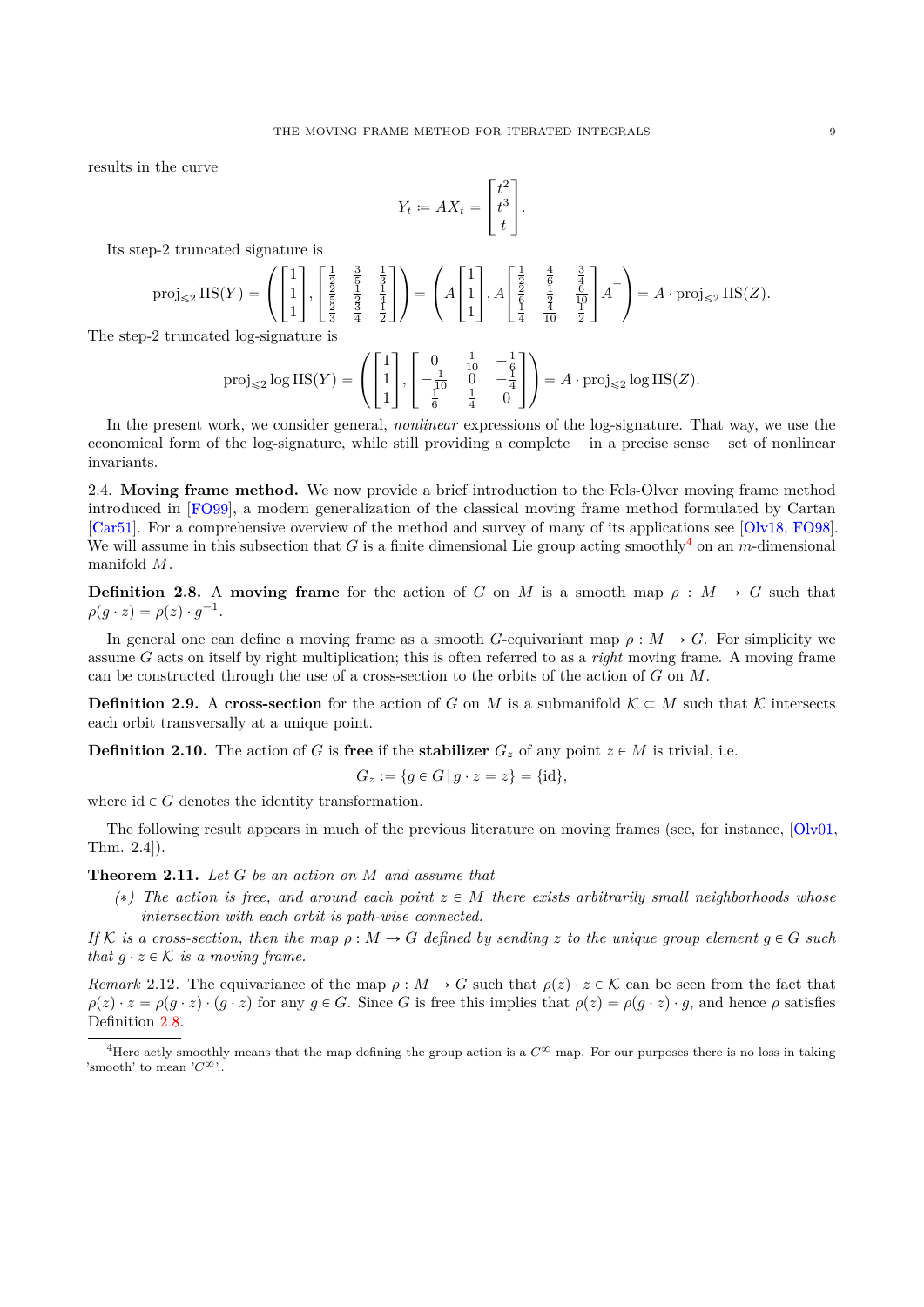Similarly, in this setting, a moving frame  $\rho$  specifies a cross-section defined by  $\mathcal{K} = {\rho(z) \cdot z \in M}$ . This construction can be interpreted as a way to assign a "canonical form" to points  $z \in M$  under the action of *G*, thus producing invariant functions on *M* under *G*.

**Definition 2.13.** Let  $\rho : M \to G$  be a moving frame. The **invariantization** of a function  $F : M \to \mathbb{R}$  with respect to  $\rho$  is the invariant function  $\iota(F)$  defined by

$$
\iota(F)(z) = F(\rho(z) \cdot z).
$$

Given a moving frame  $\rho$  and local coordinates  $z = (z_1, \ldots, z_m)$  on *M*, the invariantization of the coordinate functions  $ι(z_1), \ldots, ι(z_m)$  are the **fundamental invariants** associated with *ρ*. In particular we can compute  $\iota(F)$  by

$$
\iota(F)(z_1,\ldots,z_m)=F(\iota(z_1),\ldots,\iota(z_m)).
$$

Since  $\iota(I)(z) = I(z)$  for any invariant function *I*, the fundamental invariants provide a functionally generating set of invariants for the action of *G* on *M*. In general, we will call a set of invariants  $\mathfrak{I} = \{J_1, \ldots, J_m\}$  fundamental if it functionally generates all invariants, i.e. for any invariant  $I$  there is a function  $I'$  such that

$$
I(p) = I'(J_1(p), \ldots, J_m(p)).
$$

Now, suppose further that *G* is an *r*-dimensional Lie group and that  $\rho$  is the moving frame associated to a **coordinate cross-section**  $K$  defined by equations

$$
z_1=c_1,\ldots,z_r=c_r
$$

for some constants  $c_1, \ldots, c_r$ . Then the first r fundamental invariants are the **phantom invariants**  $c_1, \ldots, c_r$ , while the remaining  $m - r$  invariants  $\{I_1, \ldots, I_{m-r}\}\$  form a functionally independent generating set. In this case we can see that two points  $z_1, z_2 \in M$  lie in the same orbit if and only if

$$
I_1(z_1) = I_1(z_2), \ldots, I_s(z_1) = I_s(z_2).
$$

<span id="page-9-0"></span>**Example 2.14.** Consider the canonical action of  $SO_2(\mathbb{R})$  on  $\mathbb{R}^2 \setminus \{(0,0)\}$ . This action satisfies the assumptions of Theorem [2.11](#page-8-3) and a cross-section to the orbits is given by

$$
\mathcal{K} = \{(x, y) \, | \, x = 0, y > 0\}.
$$

The unique group element taking a point to the intersection of its orbit with  $K$  is the rotation (see Figure [1\)](#page-10-1)

$$
\rho(x,y) = \begin{bmatrix} \frac{y}{\sqrt{x^2 + y^2}} & \frac{-x}{\sqrt{x^2 + y^2}} \\ \frac{x}{\sqrt{x^2 + y^2}} & \frac{y}{\sqrt{x^2 + y^2}} \end{bmatrix}.
$$

The fundamental invariants associated with the moving frame  $\rho : \mathbb{R}^2 \setminus \{(0,0)\} \to SO_2(\mathbb{R})$  are given by

$$
\iota(x) = 0
$$
  $\iota(y) = \sqrt{x^2 + y^2}$ .

Thus any invariant function for this action can be written as a function of  $\iota(y)$ , the Euclidean norm. One can check that indeed for an invariant  $I(x, y)$ , one has  $I(x, y) = I(0, \sqrt{x^2 + y^2})$ . This additionally implies that two points are related by a rotation if and only if they have the same Euclidean norm.

In practice it is difficult, or impossible, to find a global cross-section, and thus a global moving frame, to the orbits of *G* on *M*. For instance in the above example, the origin was removed from  $\mathbb{R}^2$  to ensure freeness of the action. If the action of *G* on *M* satisfies condition (\*) from Theorem [2.11,](#page-8-3) then the existence of a **local moving frame** around each point  $z \in M$  is guaranteed by [\[FO99,](#page-35-6) Thm. 4.4]. In this case the moving frame is a map  $\rho: U \to V$  from a neighborhood  $z \in U$  of M to a neighborhood of the identity in  $V \subset G$ . The fundamental set of invariants produced are also local in nature and thus only guaranteed to be invariant on  $U$  for elements  $g \in V$ .

The condition  $(*)$  in Theorem [2.11](#page-8-3) can be relaxed in certain cases. In [\[HK07b,](#page-35-21) Sec. 1] the authors outline a method to construct a fundamental set of local invariants for actions of *G* that are only semi-regular, meaning that all orbits have the same dimension. In particular Theorem 1.6 in [\[HK07b\]](#page-35-21) states that for a semi-regular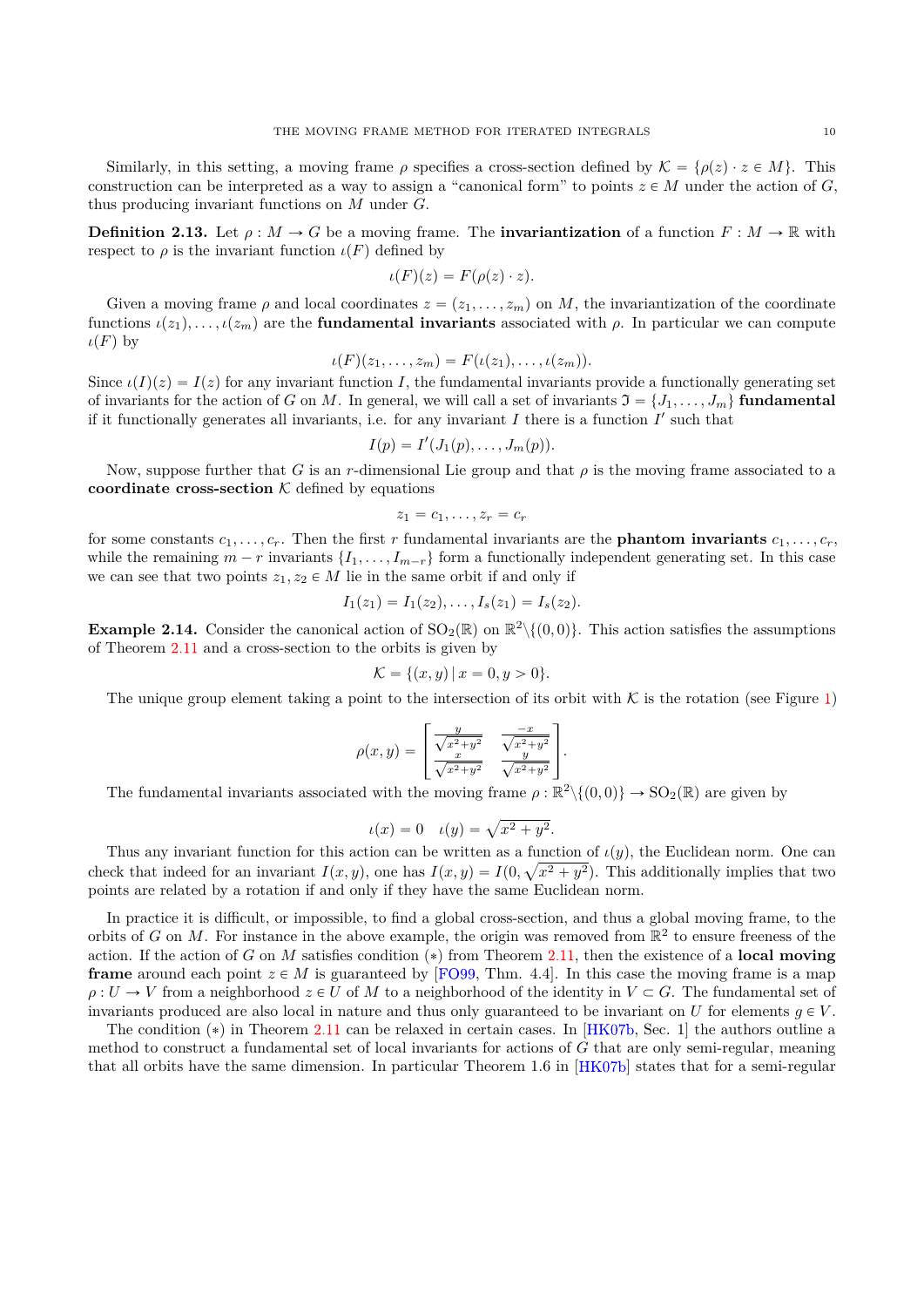

<span id="page-10-1"></span>FIGURE 1. Cross section for the canonical action of the special orthogonal group  $SO_2(\mathbb{R})$ .

action of *G* on *M*, there exists a *local* coordinate cross-section about every point  $z \in M$ . In a neighborhood *U* containing *z*, such a linear space intersects transversally the connected component containing  $\overline{z}$  of the orbit  $G \cdot \overline{z}$ at a unique point for each  $\overline{z} \in U$  and is of complementary dimension to the orbits of the action.

<span id="page-10-3"></span>*Remark* 2.15*.* The algebraic actions that we define in the next section are automatically semi-regular on a Zariski-open subset of the target space (Proposition  $2.16(c)$  $2.16(c)$ ), and hence a local cross-section exists around any point in this subset. Since orbits are algebraic subsets, a local coordinate cross-section is a submanifold of complementary dimension (to the dimension of orbits) intersecting each orbit about *z* transversally, and hence in finitely-many points. If every sufficiently small neighborhood about *z* does *not* have path-wise connected intersection with each orbit, a local cross-section about *z* necessarily intersects some orbit at infinitely-many points, and hence a free algebraic group action necessarily satisfies condition  $(*)$  from Theorem [2.11.](#page-8-3)

<span id="page-10-0"></span>2.5. **Algebraic groups and Invariants.** In this work, we will be in the setting of an algebraic group *G* acting rationally on a variety *X*. In other words *G* is an algebraic variety equipped with a group structure, and the action of *G* on *X* is given by a rational map  $\Phi: G \times X \to X$ . Here we outline some key facts and results about algebraic group actions and the invariants of such actions, following [\[PV94\]](#page-35-22) for much of our exposition. Unless specified otherwise, both *G* and *X* are both varieties over the algebraically closed field C.

The orbit  $G \cdot p$  of a point  $p \in X$  under *G* is the image of  $G \times \{p\}$  under the rational map  $\Phi$  defining the action, and hence is open in its closure  $\overline{G \cdot p}$  under the **Zariski topology**.<sup>[5](#page-10-2)</sup>

<span id="page-10-2"></span><sup>&</sup>lt;sup>5</sup>The Zariski topology on an affine space  $k^d$  is the topology where closed sets are given by subsets of the form  $V(f_1,\ldots,f_s)$  =  $\{(x_1,\ldots,x_d)\in k^d\,|\,f_1(x_1,\ldots,x_d)=\ldots=f_s(x_1,\ldots,x_d)=0\}$  for some collection of polynomials  $f_1,\ldots,f_s\in k[x_1,\ldots,x_d]$ .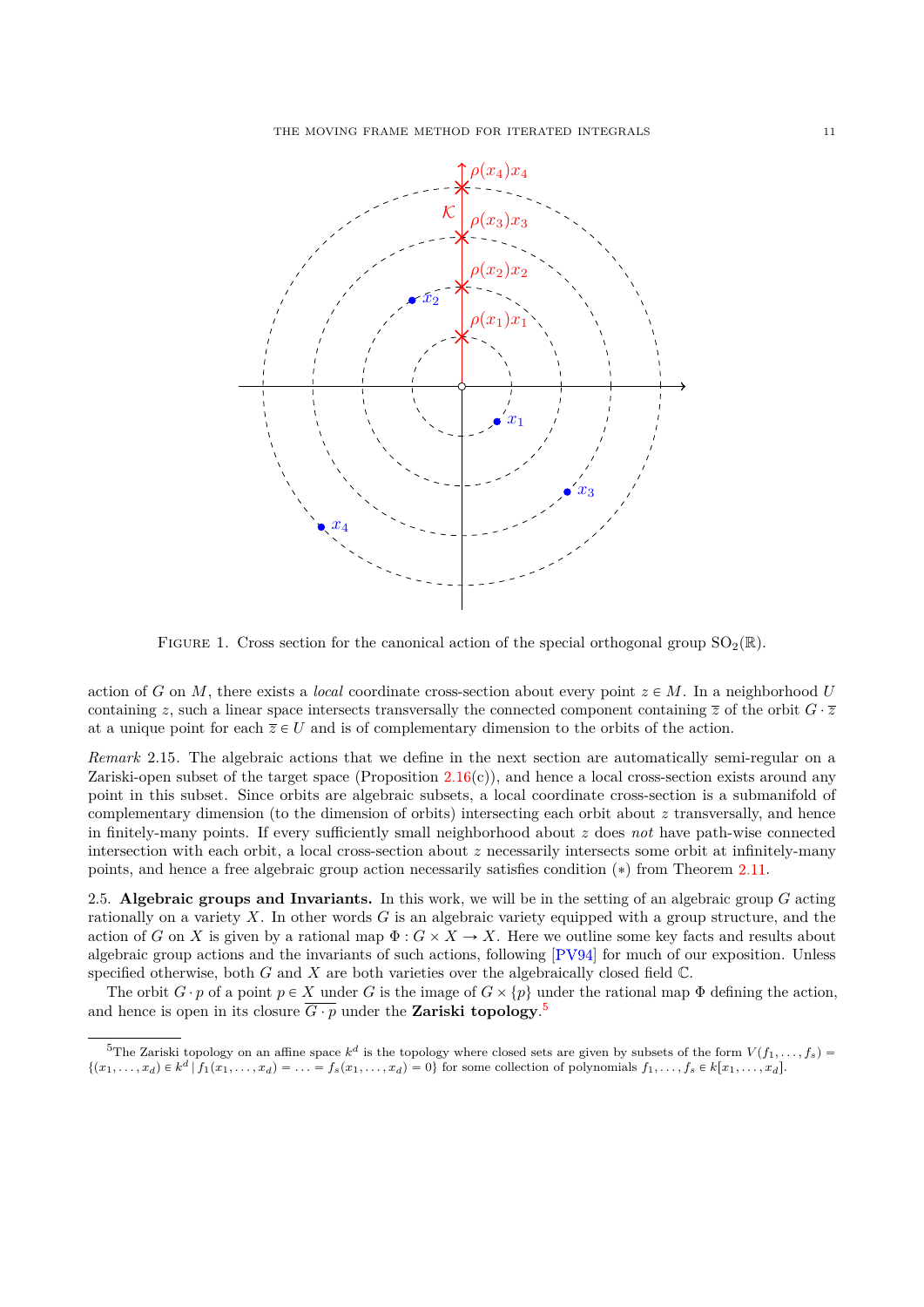The following proposition summarizes a few basic results on orbits of algebraic groups that can be found in [\[PV94,](#page-35-22) Section 1.3].

<span id="page-11-0"></span>**Proposition 2.16.** For any point  $p \in X$ , the stabilizer  $G_p$  is an algebraic subgroup of  $G$  and  $G \cdot p$  satisfies the *following:*

- *(a) The orbit*  $G \cdot p$  *is a smooth, Zariski-open subset of*  $\overline{G \cdot p}$ *.*
- (b) The dimension of  $G \cdot p$  satisfies  $\dim G \cdot p = \dim G \dim G_p$ , where  $\dim G_p = \dim T_p(G \cdot p)$ .
- *(c) The dimension of*  $G \cdot p$  *is maximal on a non-empty Zariski-open subset of*  $X$ *.*

For an arbitrary field k, we denote the ring of polynomial functions on the variety X as  $k[X]$ , i.e. if  $\mathcal{I}(X)$  is the ideal generated by the polynomials defining the variety  $X \subset \mathbb{C}^d$ , then  $k[X] = k[x_1, x_2, \ldots, x_d]/\mathcal{I}(X)$ . If X is irreducible, then the field  $k(X)$  of rational functions on X is defined similarly. The polynomial invariants (for the action of *G* on the variety *X*) form a subring of  $k[X]$  defined by

$$
k[X]^{G} = \{ f \in k[X] \mid f(g \cdot p) = f(p), \text{ for all } g \in G, p \in X \}
$$

and the rational invariants form a subfield of  $k(X)$  given by

$$
k(X)^G = \{ f \in k(X) \mid f(g \cdot p) = f(p), \text{ for all } g \in G, p \in X \}
$$

respectively. Constructing invariant functions and finding generating<sup>[6](#page-11-1)</sup> sets for  $\mathbb{C}[X]^G$  is the subject of classical invariant theory [\[LGRS65,](#page-35-23) [Olv99,](#page-35-24) [Stu08\]](#page-35-25). In [\[Hil90\]](#page-35-26) Hilbert proved his finiteness theorem, showing that for linearly reductive groups acting on a vector space *V* the polynomial ring  $\mathbb{C}[V]^G$  is finitely generated leading him to conjecture in his fourteenth problem that  $\mathbb{C}[X]^G$  is always finitely generated. In [\[Nag59\]](#page-35-27) Nagata constructed a counter-example to this conjecture. For  $\mathbb{C}(X)^G$ , however, a finite generating set always exists and can be explicitly constructed (see for instance [\[DK15,](#page-34-12) [HK07a\]](#page-35-28)). Furthermore a set of rational invariants is generating if and only if it is also *separating*.

**Definition 2.17.** A set of rational invariants  $\mathfrak{I} \subset \mathbb{C}(X)^G$  separates orbits on a subset  $U \subset X$  if two points  $p, q \in U$  lie in the same orbit if and only if  $K(p) = K(q)$  for all  $K \in \mathfrak{I}$ . If there exists a non-empty, Zariski-open subset  $X$  where  $\mathfrak I$  separates orbits then we say  $\mathfrak I$  is **separating**.

<span id="page-11-2"></span>**Proposition 2.18.** For the action of G on X, the field  $\mathbb{C}(X)^G$  is finitely generated over  $\mathbb{C}$ *. Moreover a subset*  $\mathfrak{I} \subset \mathbb{C}(X)^G$  is generating if and only if it is separating.

*Proof.* The backward direction holds by [\[PV94,](#page-35-22) Lem. 2.1]. By [\[PV94,](#page-35-22) Thm. 2.4] there always exists a finite set of separating invariants in  $\mathbb{C}(X)^G$ , and hence a finite generating set. Additionally this finite set can be rewritten in terms of any generating set, and hence any generating set is also separating.

Under certain conditions the polynomial ring  $\mathbb{C}[X]^G$  is also separating, as the following proposition from [\[PV94,](#page-35-22) Prop. 3.4] shows.

**Proposition 2.19.** *Suppose the variety X is irreducible. There exists a finite, separating set of invariants*  $\mathfrak{I} \subset \mathbb{C}[X]^G$  if and only if  $\mathbb{C}(X)^G = Q\mathbb{C}[X]^G$  where  $Q\mathbb{C}[X]^G =$  $\mathfrak{p}$ *f g*  $\operatorname{exists}$  a finite<br> $\left| \begin{array}{c} f, g \in \mathbb{C}[X]^G \end{array} \right.$ ) *.*

One way to understand the structure of invariant rings is by considering subsets of *X* that intersect a general orbit.

<span id="page-11-3"></span>**Definition 2.20.** Let  $N \subset G$  be a subgroup. A subvariety *S* of *X* is a **relative** *N***-section** for the action of *G* on *X* if the following hold:

 $\bullet$  There exists a non-empty, *G*-invariant, and Zariski-open subset  $U \subset X$ , such that *S* intersects each orbit that is contained in *U*. In other words, we have that  $\Phi(G \times S) = X$ , where closure is taken in the Zariski topology.

<span id="page-11-1"></span> ${}^{6}$ By a **generating set** for  $k[X]$ <sup>G</sup>, we refer to a subset of  $k[X]$ <sup>G</sup> that generates  $k[X]$ <sup>G</sup> as a polynomial ring. Similarly a generating set of  $k(X)^G$  is a subset that generates  $k(X)^G$  as a field.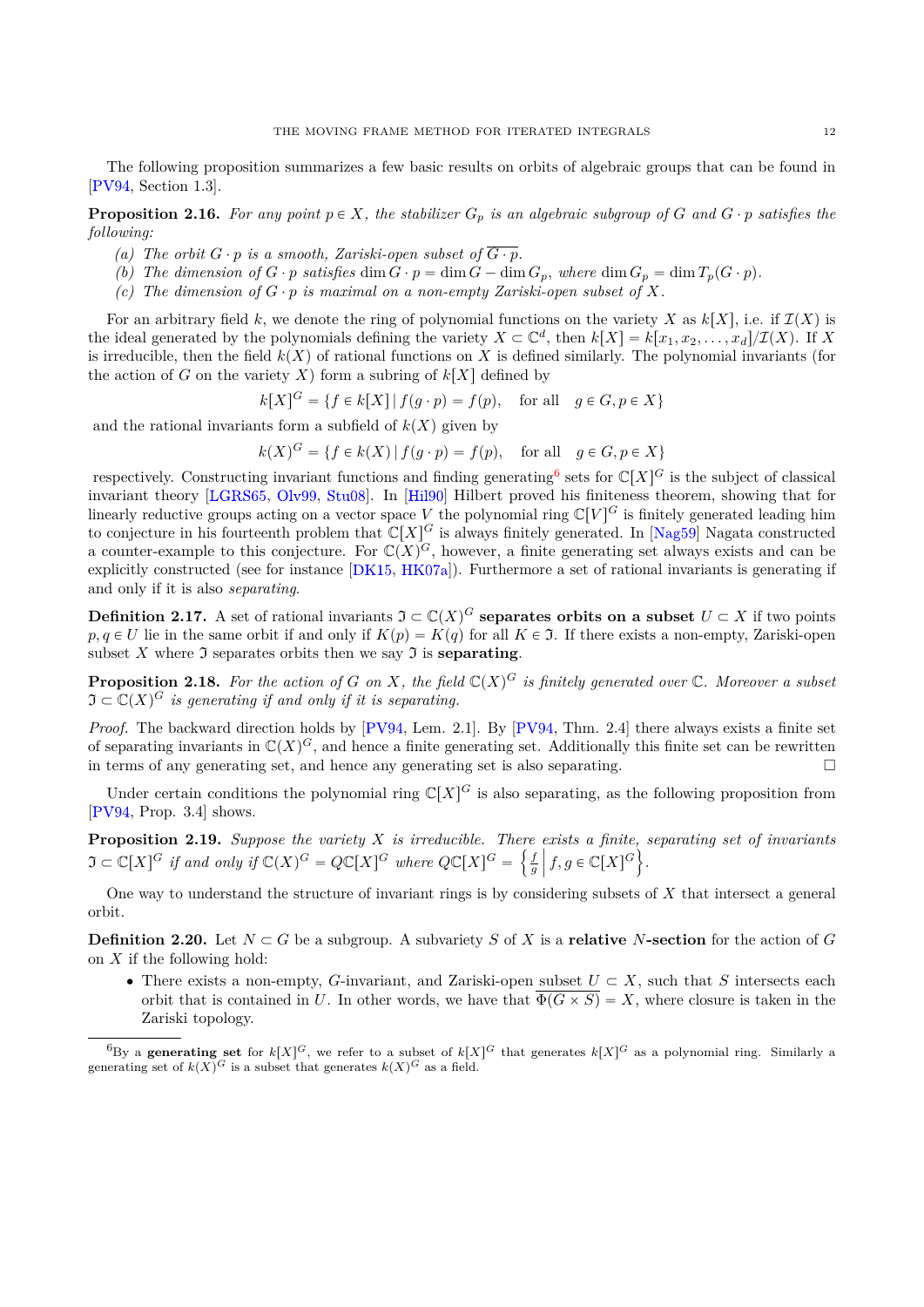• One has  $N = \{n \in G \mid nS = S\}.$ 

We call the subgroup *N* the **normalizer** subgroup of *S* with respect to *G*. The following proposition summarizes a discussion in [\[PV94,](#page-35-22) Sec. 2.8].

**Example 2.21.** For the action of  $SO_2(\mathbb{C})$  on the Zariski-open subset of  $\mathbb{C}^2$  defined by  $x^2 + y^2 \neq 0$ , the variety *S* defined by  $x = 0$  is a relative *N*-section for the action where *N* is the 2-element subgroup generated by the reflection about the *y*-axis. Then *S* intersects each orbit of the action in precisely two points.

<span id="page-12-0"></span>**Proposition 2.22.** *Let S be a relative N-section for the action of G on X. Then the restriction map*

$$
\mathsf{R}_{X \to S} \colon \mathbb{C}(X) \to \mathbb{C}(S),
$$

*restricts to a field isomorphism between*  $\mathbb{C}(X)^G$  *and*  $\mathbb{C}(S)^N$ *.* 

<span id="page-12-1"></span>**Corollary 2.23.** Let *S* be a relative *N*-section for the action of *G* on *X* and  $\mathfrak{I} \subset \mathbb{C}(X)^G$  a set such that  $R_{X\to S}(3)$  generates  $\mathbb{C}(S)^N$  where  $R_{X\to S}$  is the restriction map from Proposition [2.22.](#page-12-0) Then 3 is a generating *set for*  $\mathbb{C}(X)^G$ *.* 

Relative sections can be used to construct generating sets of rational invariants for algebraic actions as in [\[GHP18\]](#page-35-29), which the authors refer to as the *slice method*. Similar in spirit to the approach in [\[HK07b\]](#page-35-21), considerations can be restricted to an algebraic subset of *X*. When the intersection of *S* with each orbit is zero-dimensional, a relative *N*-section can be thought of as the algebraic analog to a *local* cross-section for an action.

We end the section by considering algebraic actions on varieties defined over  $\mathbb{R}$ , where the issue is more delicate. For instance, in this setting Proposition [2.18](#page-11-2) no longer holds meaning that generating sets of invariants are not necessarily separating and vice versa (see [\[KRV20,](#page-35-30) Rem. 2.7]). Suppose that  $X(\mathbb{R})$  and  $G(\mathbb{R})$  are real varieties with action given by  $\Phi: G(\mathbb{R}) \times X(\mathbb{R}) \to X(\mathbb{R})$  and that X and G are the associated complex varieties. Then Φ defines an action of *G* on *X*.

<span id="page-12-2"></span>**Proposition 2.24.**  $\mathbb{R}(X(\mathbb{R}))^{G(\mathbb{R})}$  is a subfield of  $\mathbb{C}(X)^G$ .

*Proof.* If  $f \in \mathbb{R}(X(\mathbb{R}))^{G(\mathbb{R})}$ , then the rational function  $f(g \cdot p) - f(p)$  is identically zero on  $G(\mathbb{R}) \times X(\mathbb{R})$ , and hence is identically zero on  $G \times X$ . Thus  $f \in \mathbb{C}(X)^G$ . *<sup>G</sup>*.

<span id="page-12-3"></span>**Corollary 2.25.** If  $\mathfrak{I} = \{I_1, \ldots, I_s\} \subset \mathbb{R}(X(\mathbb{R}))^{G(\mathbb{R})}$  generates  $\mathbb{C}(X)^G$  then  $\mathfrak{I}$  generates  $\mathbb{R}(X(\mathbb{R}))^{G(\mathbb{R})}$ .

*Proof.* Suppose that  $\mathfrak{I}$  generates  $\mathbb{C}(X)^G$  and that  $f \in \mathbb{R}(X(\mathbb{R}))^{G(\mathbb{R})}$ . Then there exists a rational function  $g \in \mathbb{C}(y_1,\ldots,y_s)$  such that  $f = g(I_1,\ldots,I_s)$ . We can decompose g as  $g = \text{Re}(g) + i \cdot \text{Im}(g)$  where  $\text{Re}(g)$ ,  $\text{Im}(g) \in$  $\mathbb{R}(y_1, \ldots, y_s)$ . Since *f* is a real rational function

$$
2f = [\text{Re}(g) + i \cdot \text{Im}(g)] + [\text{Re}(g) - i \cdot \text{Im}(g)] = 2\text{Re}(g).
$$

Thus *q* must lie in  $\mathbb{R}(y_1, \ldots, y_s)$  proving the result.

<span id="page-12-4"></span>**Proposition 2.26.** Suppose that  $\mathbb{R}(X(\mathbb{R}))^{G(\mathbb{R})}$  separates orbits for the action of  $G(\mathbb{R})$  on  $X(\mathbb{R})$ . Then so does any generating set for  $\mathbb{R}(X(\mathbb{R}))^{G(\mathbb{R})}$ .

*Proof.* Suppose that  $\mathfrak{I} = \{I_1, I_2, \ldots\}$  generates  $\mathbb{R}(X(\mathbb{R}))^{G(\mathbb{R})}$  and that  $\mathbb{R}(X(\mathbb{R}))^{G(\mathbb{R})}$  separates orbits. Then for any two points  $p_1, p_2 \in X(\mathbb{R})$  if

$$
I_1(p_1) = I_1(p_2), I_2(p_1) = I_2(p_2), \ldots
$$

for all invariants in J, then we also have  $I(p_1) = I(p_2)$  for any invariant  $I \in \mathbb{R}(X(\mathbb{R}))^{G(\mathbb{R})}$  as J generates  $\mathbb{R}(X(\mathbb{R}))^{G(\mathbb{R})}$ . Thus  $p_1$  and  $p_2$  lie in the same orbit under  $G(\mathbb{R})$ .

$$
\Box
$$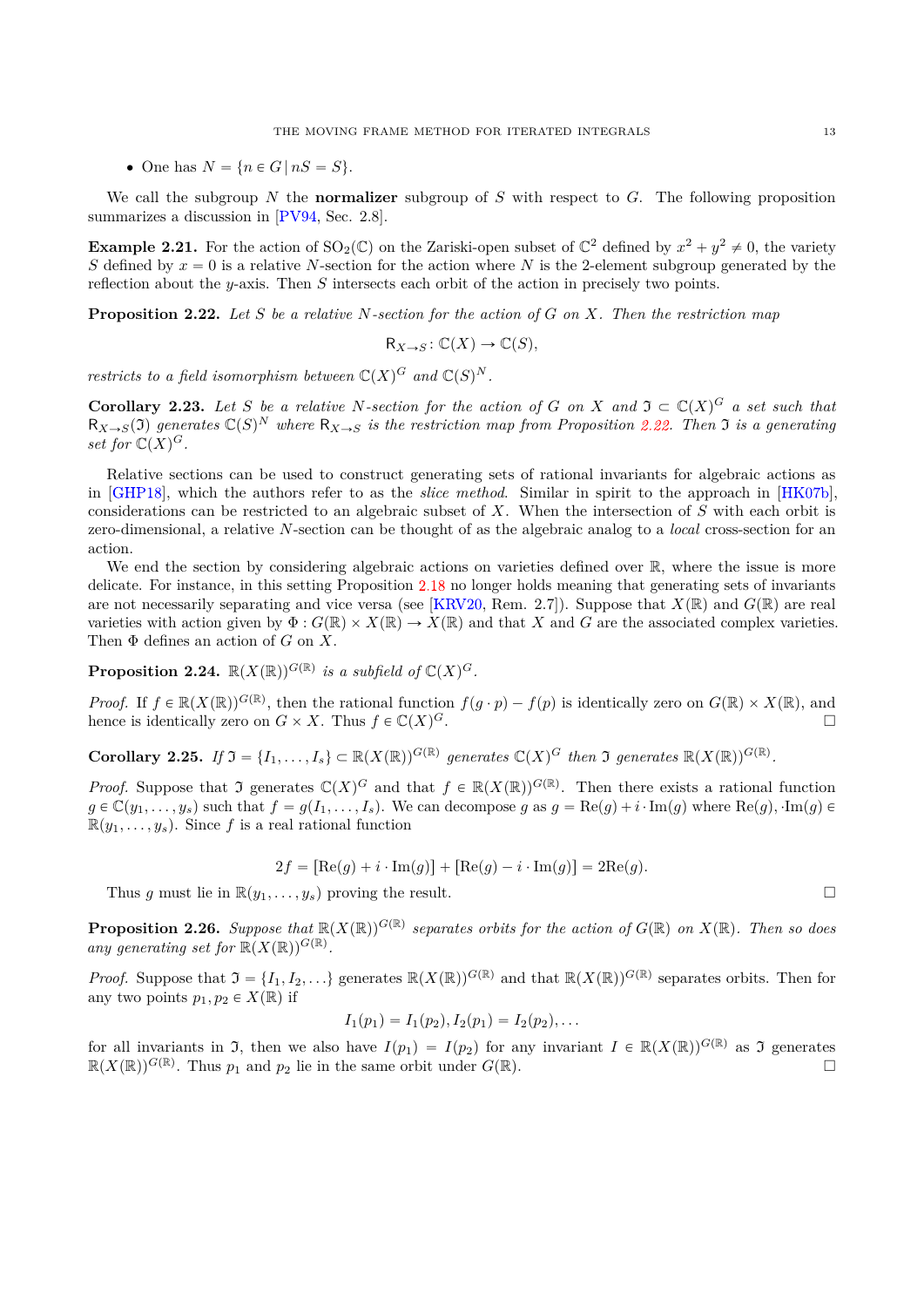# 3. Orthogonal invariants on  $\mathfrak{g}_{\leqslant 2}(\mathbb{R}^d)$

<span id="page-13-0"></span>In this section we take a closer look at the action of  $O_d(\mathbb{R})$  on  $\mathfrak{g}_{\leqslant2}(\mathbb{R}^d) \cong \mathbb{R}^d \oplus \mathfrak{so}_d(\mathbb{R})$ . In particular we construct an explicit linear space, of complementary dimension to the orbits, intersecting each orbit in a large open subset of this space. To achieve this, we consider the associated action of the *complex* group  $O_d(\mathbb{C})$  on the space  $\mathbb{C}^d \oplus \mathfrak{so}_d(\mathbb{C})$  where

$$
O_d(\mathbb{C}) = \{ A \in GL_d(\mathbb{C}) \mid AA^T = id \}.
$$

As described in Section [2.5,](#page-10-0) we can consider  $O_d(\mathbb{R})$  and  $\mathbb{R}^d \oplus \mathfrak{so}_d(\mathbb{R})$  as the real points of the varieties  $O_d(\mathbb{C})$ and  $\mathbb{C}^d \oplus \mathfrak{so}_d(\mathbb{C})$ .

*Remark* 3.1*.* The real Lie group

$$
\mathrm{O}_d(\mathbb{R}) \coloneqq \{ A \in \mathbb{R}^{d \times d} : AA^\top = \mathrm{id} \},
$$

can be considered as a subgroup of the Lie group

$$
\mathcal{O}_d(\mathbb{C}) \coloneqq \{ A \in \mathbb{C}^{d \times d} : AA^\top = \mathrm{id} \}.
$$

We note that  $O_d(\mathbb{C})$  is a complex Lie group, in contradistinction to the Lie group of unitary matrices

»

$$
U_d := \{ A \in \mathbb{C}^{d \times d} : A^*A = id \},
$$

where  $A^*$  is the conjugate transpose of  $A$ . Even though  $U_d$  contains matrices with complex entries, it is a real Lie group.

By investigating the associated complex action, we can utilize tools such as the relative sections described in Definition [2.20,](#page-11-3) and then pass these results down to the real points. As before in  $(2.7)$  the action of  $O_d(\mathbb{C})$  on  $\mathbb{C}^d \oplus \mathfrak{so}_d(\mathbb{C})$  is given by

<span id="page-13-1"></span>
$$
A \cdot (v, M) = (Av, AMAT).
$$
\n(3.1)

fi

We denote the entries as

$$
v = \begin{bmatrix} c_1 \\ c_2 \\ \vdots \\ c_d \end{bmatrix}, \quad M = \begin{bmatrix} 0 & c_{12} & c_{13} & \dots & c_{1d} \\ -c_{12} & 0 & c_{23} & \dots & c_{2d} \\ -c_{13} & -c_{23} & 0 & \dots & \vdots \\ \vdots & & \ddots & c_{(d-1)d} \\ -c_{1d} & -c_{2d} & \dots & -c_{(d-1)d} & 0 \end{bmatrix}
$$

<span id="page-13-2"></span>to make explicit the connection to Section [4.](#page-21-0)

**Proposition 3.2.** For any  $v \in \mathbb{C}^d$  such that  $c_1^2 + \cdots + c_d^2 \neq 0$ , there exists  $A \in O_d(\mathbb{C})$  such that  $\overline{v} = Av$  satisfies  $\bar{c}_1 = \cdots = \bar{c}_{d-1} = 0 \text{ and } \bar{c}_d \neq 0.$ 

*Proof.* The function  $(d-1)(c_1^2 + \cdots + c_d^2)$  can be written as the sum of all pairwise sum of squares, i.e.

$$
(d-1)(c_1^2 + \dots + c_d^2) = \sum_{i=1}^d \sum_{j \neq i} (c_i^2 + c_j^2).
$$

Suppose that  $c_1^2 + \cdots + c_d^2 \neq 0$  and that there exists some  $c_i \neq 0$  where  $1 \leq i \leq d-1$ . (Otherwise we are done by choosing *A* as the identity.) By the above equation, there exists a pair of coordinates  $c_i$  and  $c_j$  such that  $c_i^2 + c_j^2 \neq 0$  for some  $1 \leq i < j \leq d$ .

Choose the matrix  $A \in O_d(\mathbb{C})$  defined by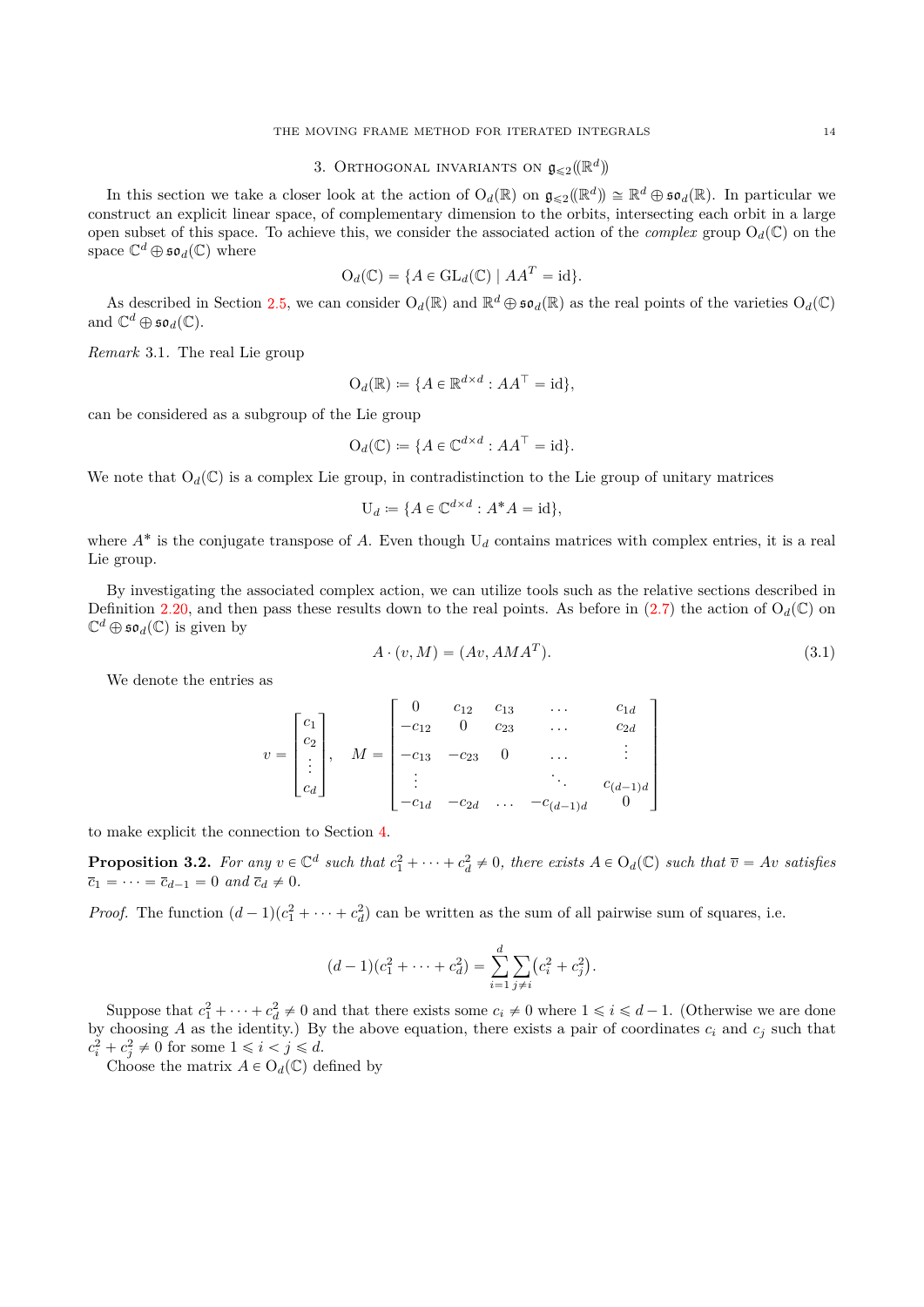$$
a_{k\ell} = \begin{cases} 1 & k = \ell \neq i, j \\ \frac{c_j}{w} & k = \ell = i, j \\ -\frac{c_i}{w} & k = i, \ell = j \\ \frac{c_j}{w} & k = j, \ell = i \\ 0 & \text{otherwise} \end{cases}
$$

where *w* is an element of  $\mathbb C$  that satisfies  $w^2 = c_i^2 + c_j^2$ . The transformation *A* is the complex analogue to a Givens Rotation which only rotates two coordinates. Then for  $Av = \overline{v}$  we have that  $\overline{c}_k = c_k$  for  $k \notin \{i, j\}, \overline{c}_i = 0$ , and  $\bar{c}_j = w \neq 0$ . This process can be repeated until  $\bar{v}$  is of the desired form.

We define a sequence of linear subspaces of  $\mathbb{C}^d \oplus \mathfrak{so}_d(\mathbb{C})$  as

$$
L_d^{(1)} = \{(v, M) \in \mathbb{C}^d \oplus \mathfrak{so}_d(\mathbb{C}) \mid c_1 = \dots = c_{d-1} = 0\},
$$
  
\n
$$
L_d^{(i)} = \{(v, M) \in L_d^{(i-1)} \mid c_{1(d-i+2)} = \dots = c_{(d-i)(d-i+2)} = 0\}, \qquad 2 \le i \le d-1.
$$
\n
$$
(3.2)
$$

In particular the subspace  $L_d^{(d-1)}$  is given by pairs  $(v, M)$  of the form

<span id="page-14-0"></span>
$$
v = \begin{bmatrix} 0 \\ 0 \\ \vdots \\ c_d \end{bmatrix} \quad M = \begin{bmatrix} 0 & c_{12} & 0 & \dots & 0 \\ -c_{12} & 0 & c_{23} & \dots & 0 \\ 0 & -c_{23} & 0 & \dots & \vdots \\ \vdots & \vdots & \ddots & c_{(d-1)d} \\ 0 & 0 & \dots & -c_{(d-1)d} & 0 \end{bmatrix} .
$$
 (3.3)

<span id="page-14-1"></span>fi

**Example 3.3.** For  $d = 4$ , elements in  $L_4^{(1)}$  are of the form

$$
(\begin{bmatrix} 0 \\ 0 \\ 0 \\ * \end{bmatrix}, \begin{bmatrix} 0 & * & * & * \\ * & 0 & * & * \\ * & * & 0 & * \\ * & * & * & 0 \end{bmatrix}),
$$

elements in  $L_4^{(2)}$  are of the form

$$
(\begin{bmatrix}0\\0\\0\\*\end{bmatrix},\begin{bmatrix}0&*&*&0\\ *&0&*&0\\0&*&0&*\\\0&*&*&0\end{bmatrix})
$$

and elements in  $L_4^{(3)}$  are of the form

$$
(\begin{bmatrix}0\\0\\0\\*\end{bmatrix},\begin{bmatrix}0&*&0&0\\ *&0&*&0\\0&*&0&*\\0&0&*&0\end{bmatrix}).
$$

Note again that all  $\mathfrak{so}_d(\mathbb{C})$  matrices are skew-symmetric and thus have zero diagonal.

We will show that  $L_d^{(1)}$ ,  $L_d^{(2)}$ ,... form a sequence of relative sections for the action of  $O_d(\mathbb{C})$  on  $\mathbb{C}^d \oplus \mathfrak{so}_d(\mathbb{C})$ (see Definition [2.20\)](#page-11-3). For this aim we need to identify the normalizer subgroup for each  $L_d^{(i)}$ , which will be achieved in Proposition [3.5.](#page-15-0)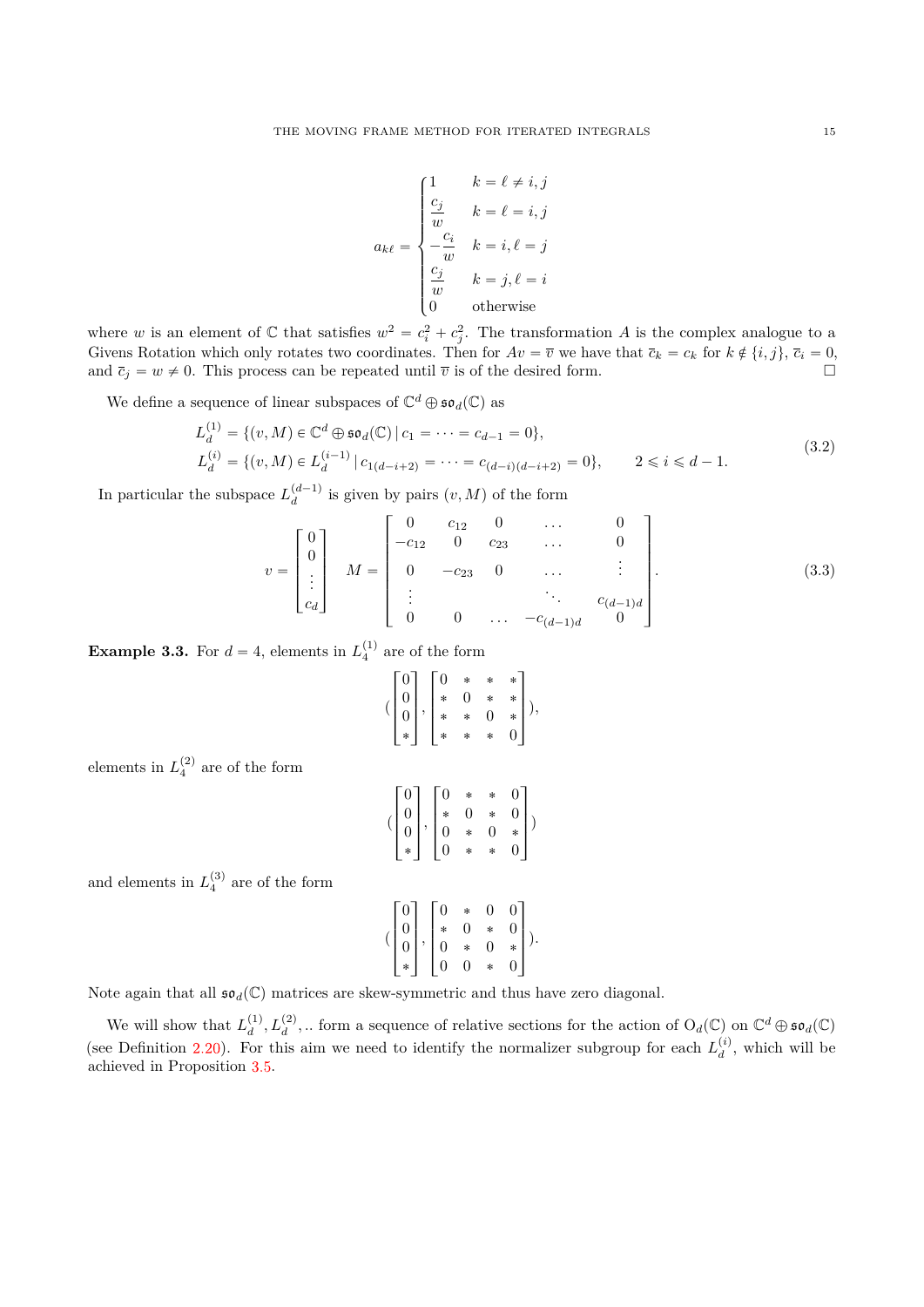The group  $O_i(\mathbb{C})$ , for  $1 \leq i < d$  appears as a subgroup of  $O_d(\mathbb{C})$  in several natural ways, in particular the subgroup obtained by considering elements that rotate some fixed subset of *i* coordinates and fix the remaining coordinates. For  $B \in O_i(\mathbb{C})$ , denote » fi

<span id="page-15-3"></span>
$$
E(B) = \begin{bmatrix} B & 0 & \cdots & 0 \\ 0 & 1 & \cdots & 0 \\ 0 & 0 & \ddots & 0 \\ 0 & 0 & \cdots & 1 \end{bmatrix},
$$
(3.4)

a matrix rotating the first *i* coordinates and fixing the last  $d - i$ . The set of such  $E(B)$  forms a subgroup of  $O_d(\mathbb{C})$  isomorphic to  $O_i(\mathbb{C})$  which we will denote

$$
\mathrm{O}_d^i(\mathbb{C}).
$$

Note that  $O_d^i(\mathbb{C}) \subset O_d^{i+1}(\mathbb{C})$ .

<span id="page-15-2"></span>**Proposition 3.4.** Let  $1 \leq i < d$  and  $B \in O_i(\mathbb{C})$ . The image of the coordinates  $c_{1(i+1)}, c_{2(i+1)}, \ldots, c_{i(i+1)}$  under *the action of*  $E(B) \in O_d^i(\mathbb{C})$  *on*  $(v, M) \in \mathbb{C}^d \oplus \mathfrak{so}_d(\mathbb{C})$  *is given by* 

$$
B\begin{bmatrix}c_{1(i+1)}\\c_{2(i+1)}\\ \vdots\\c_{i(i+1)}\end{bmatrix},
$$

*the standard action of*  $O_i(\mathbb{C})$  *on a vector in*  $\mathbb{C}^i$ *.* 

!<br>!

*Proof.* This follows from  $(3.1)$ .

Consider the subgroup

 $W_d(\mathbb{C}) :=$ diagonal matrices with diagonal entries lying in  $\{-1, 1\}$  $\subset O_d(\mathbb{C})$ .

The action of an element of  $W_d(\mathbb{C})$  changes the sign of various coordinates of  $\mathbb{C}^d \oplus \mathfrak{so}_d(\mathbb{C})$ . We define the subgroup  $N_d^i(\mathbb{C})$  of  $O_d^i(\mathbb{C})$  as

$$
N_d^i(\mathbb{C}) := O_d^i(\mathbb{C}) \cdot W_d(\mathbb{C}) = \{ g \cdot h \mid g \in O_d^i(\mathbb{C}), h \in W_d(\mathbb{C}) \}.
$$

Note that  $N_d^i(\mathbb{C})$  exactly contains matrices of the form

<span id="page-15-1"></span>
$$
\begin{bmatrix} B & 0 & \cdots & 0 \\ 0 & \pm 1 & \cdots & 0 \\ 0 & 0 & \ddots & 0 \\ 0 & 0 & \cdots & \pm 1 \end{bmatrix},
$$
\n(3.5)

 $\mathbf{r}$ 

with  $B \in O_d^i(\mathbb{C})$ .

<span id="page-15-0"></span>**Proposition 3.5.** For  $1 \leq i < d$ , the normalizer of  $L_d^{(i)}$  is equal to  $N_d^{d-i}(\mathbb{C})$ .

*Proof.* It is immediate that  $N_d^{d-1}(\mathbb{C})$  leaves the space  $L_d^{(1)}$  invariant. Considering

$$
x = \begin{pmatrix} 0 \\ \cdots \\ 0 \\ 1 \end{pmatrix}, M) \in L_d^{(1)},
$$

we see that for  $g \in O_d(\mathbb{C})$  to have

 $gx \in L_d^{(1)},$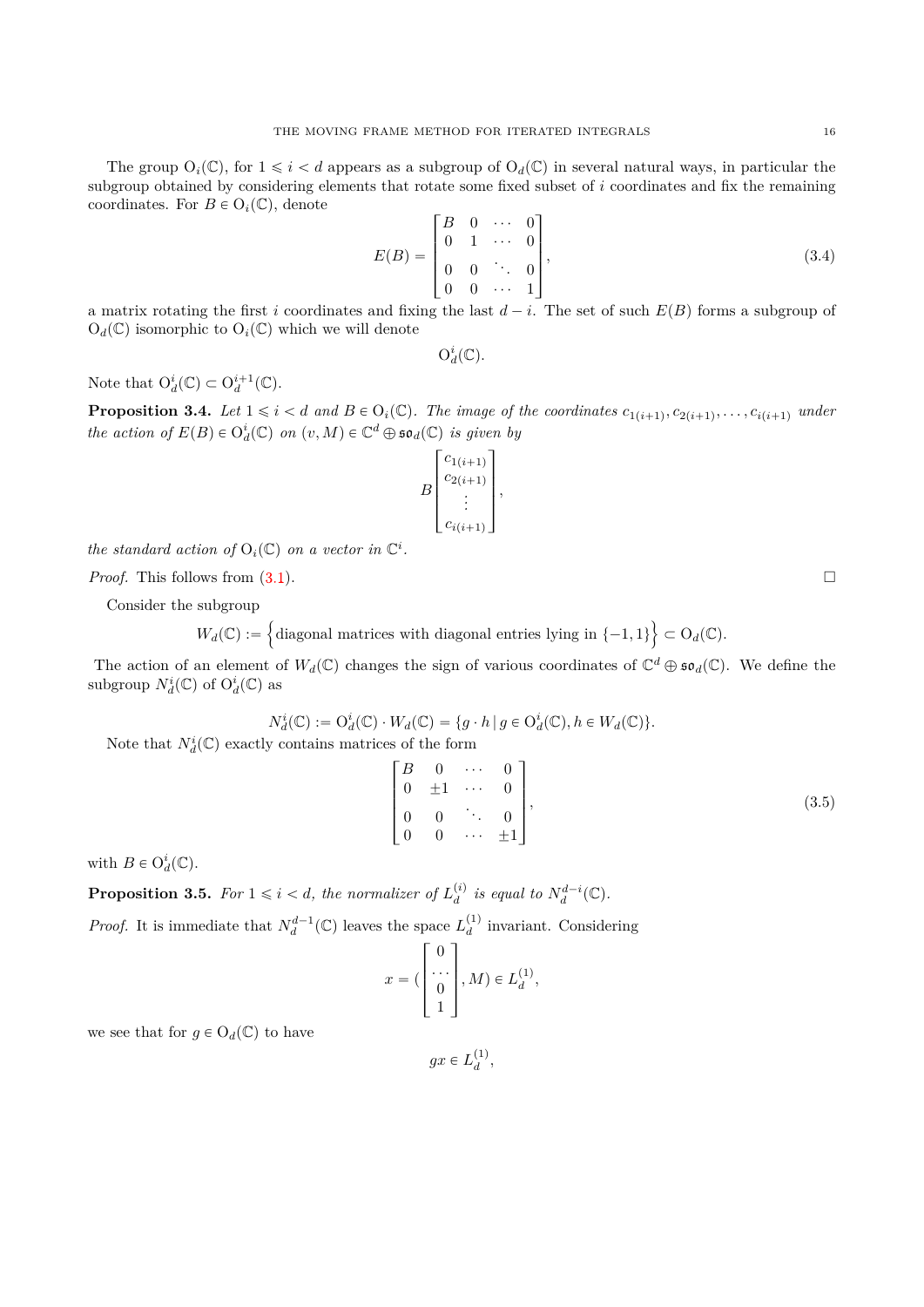we must have  $g_{id} = g_{di} = 0$ ,  $j = 1, \ldots, d - 1$ . This proves the claim for  $i = 1$ .

Let the statement be true for some  $1 \leq i \leq d-2$ . First, the normalizer of  $L_d^{(i+1)}$  is contained in  $L_d^{(i)}$ . Diagonal entries of  $\pm 1$  leave every  $L_d^{(j)}$  invariant, so it remains to investigate the matrix *B* in [\(3.5\)](#page-15-1). Now by Proposition [3.4](#page-15-2) *B* acts by standard matrix multiplication on the vector  $(c_{1(i+1)}, \ldots, c_{i(i+1)})^\top$ . We can hence apply the argument of the case  $L_d^{(1)}$  to deduce that  $N_d^{d-(i+1)}(\mathbb{C})$  is the normalizer of  $L_d^{(i+1)}$ .

 $\Box$ 

We now show that  $L_d^{(d-1)}$  is a relative  $W_d(\mathbb{C})$ -section, by constructing a sequence of relative sections for the action, drawing inspiration from recursive moving frame algorithms (see [\[Kog03\]](#page-35-31) for instance).

<span id="page-16-0"></span>**Proposition 3.6.** The linear space  $L_d^{(d-1)}$  is a relative  $W_d(\mathbb{C})$ -section for the action of  $O_d(\mathbb{C})$  on  $\mathbb{C}^d \oplus \mathfrak{so}_d(\mathbb{C})$ . *More precisely, there exists a set of rational invariants*

<span id="page-16-1"></span>
$$
\mathfrak{I}_d = \{f_1, \dots, f_d\} \subset \mathbb{C}(\mathbb{C}^d \oplus \mathfrak{so}_d(\mathbb{C}))^{O_d(\mathbb{C})}
$$
(3.6)

*such that if we define the invariant, non-empty, Zariski-open subset*

<span id="page-16-2"></span>
$$
U_d(\mathbb{C}) = \left\{ (v, M) \in \mathbb{C}^d \oplus \mathfrak{so}_d(\mathbb{C}) \middle| (v, M) \text{ is in the domain of each } f_k \text{ and } \prod_{k=1}^d f_k(v, M) \neq 0 \right\}
$$
(3.7)

*we have that*  $L_d^{(d-1)}$  intersects each orbit that is contained in  $U_d(\mathbb{C})$ . Furthermore we can restrict each invariant *to obtain*

- $f_1 = c_1^2 + \ldots + c_d^2$
- $f_i|_{L_d^{(i-1)}} = c_{1(d-i+2)}^2 + \ldots + c_{(d-i+1)(d-i+2)}^2$  for  $2 \le i < d$ . •  $f_d|_{L_d^{(d-1)}} = c_{12}^2$ .

*Proof.* By Proposition [3.2,](#page-13-2) outside of  $f_1 = ||v||^2 = 0$ , there exists a rotation  $A_1 \in O_d(\mathbb{C})$  such that  $A_1 \cdot (v, M) \in$  $L_d^{(1)}$ . Thus, by Proposition [3.5,](#page-15-0)  $L_d^{(1)}$  is a relative  $N_d^{d-1}(\mathbb{C})$ -section. We also have that  $f_1|_{L_d^{(1)}} = c_d^2$ . We proceed by induction. Suppose that for each point in  $U_i = \{\prod_{k=1}^i f_k(p) \neq 0\}$  there exists a rotation  $B_i \in O_d(\mathbb{C})$  such that  $B_i \cdot (v, M) \in L_d^{(i)}$ .

By Proposition [3.5,](#page-15-0) the linear space  $L_d^{(i)}$  is a relative  $N_d^{d-i}(\mathbb{C})$ -section and, by Proposition [2.22,](#page-12-0) there exists a field isomorphism  $\sigma_i : \mathbb{C}(\mathbb{C}^d \oplus \mathfrak{so}_d(\mathbb{C}))^{O_d(\mathbb{C})} \to \mathbb{C}(L_d^{(i)})^{N_d^{d-i}(\mathbb{C})}$ . Using proposition [3.4,](#page-15-2) one can show that on  $L_d^{(i)}$  the polynomial  $c_{1(d-i+2)}^2 + \ldots + c_{(d-i+1)(d-i+2)}^2$  lies in  $\mathbb{C}(L_d^{(i)})^{N_d^{d-i}}(\mathbb{C})$ . Let  $f_{i+1}$  be the unique element in  $\mathbb{C}(\mathbb{C}^d \oplus \mathfrak{so}_d(\mathbb{C}))^{O_d(\mathbb{C})}$  such that  $f_{i+1} = \sigma_i^{-1}(c_{1(d-i+2)}^2 + \ldots + c_{(d-i+1)(d-i+2)}^2)$ .

By Proposition [3.2,](#page-13-2) for any  $(v, M) \in L_d^{(i)}$  outside of  $\{f_{i+1}(v, M) = 0\}$ , there exists a rotation  $A_{i+1} \in N_d^{d-i}(\mathbb{C})$ by I roposition 3.2, for any  $(v, M) \in L_d$  outside of  $\{j_{i+1}(v, M) = 0\}$ , there exists a rotation such that  $A_{i+1} \cdot (v, M) \in L_d^{(i+1)}$ . Thus for any  $(v, M)$  in  $U_{i+1} = \{\prod_{k=1}^{i+1} f_k(v, M) \neq 0\}$  there exists a rotation  $B_{i+1} = A_{i+1}B_i \in O_d(\mathbb{C})$  such that  $B_{i+1} \cdot (v, M) \in L_d^{(i+1)}$ . Using Proposition [3.5,](#page-15-0) again, we see that  $L_d^{(i+1)}$  is a relative  $N_d^{d-i-1}(\mathbb{C})$ -section.

We can continue this induction until we have  $f_{d-1}$  where  $f_{d-1}|_{L^{(d-2)}_d} = c_{13}^2 + c_{23}^2$ . Finally note that the polynomial  $c_{12}^2$  lies in  $\mathbb{C}(L_d^{(d-1)})^{W_d(\mathbb{C})}$ . Since  $L_d^{(d-1)}$  is a  $W_d(\mathbb{C})$ -section (since  $W_d(\mathbb{C}) = N_d^1(\mathbb{C})$ ) there exists  $f_d \in \mathbb{C}(\mathbb{C}^d \oplus \mathfrak{so}_d(\mathbb{C}))^{\mathcal{O}_d(\mathbb{C})}$  such that  $f_d|_{L_d^{(d-1)}} = c_{12}^2$ .

*Remark* 3.7. Denoting  $\varsigma_1 := \sigma_1, \, \varsigma_{i+1} := \sigma_{i+1} \circ \sigma_i^{-1}$ , we have the following chain of  $O_d(\mathbb{R})$  transformations  $A_i$ and field isomorphisms *ς<sup>i</sup>* :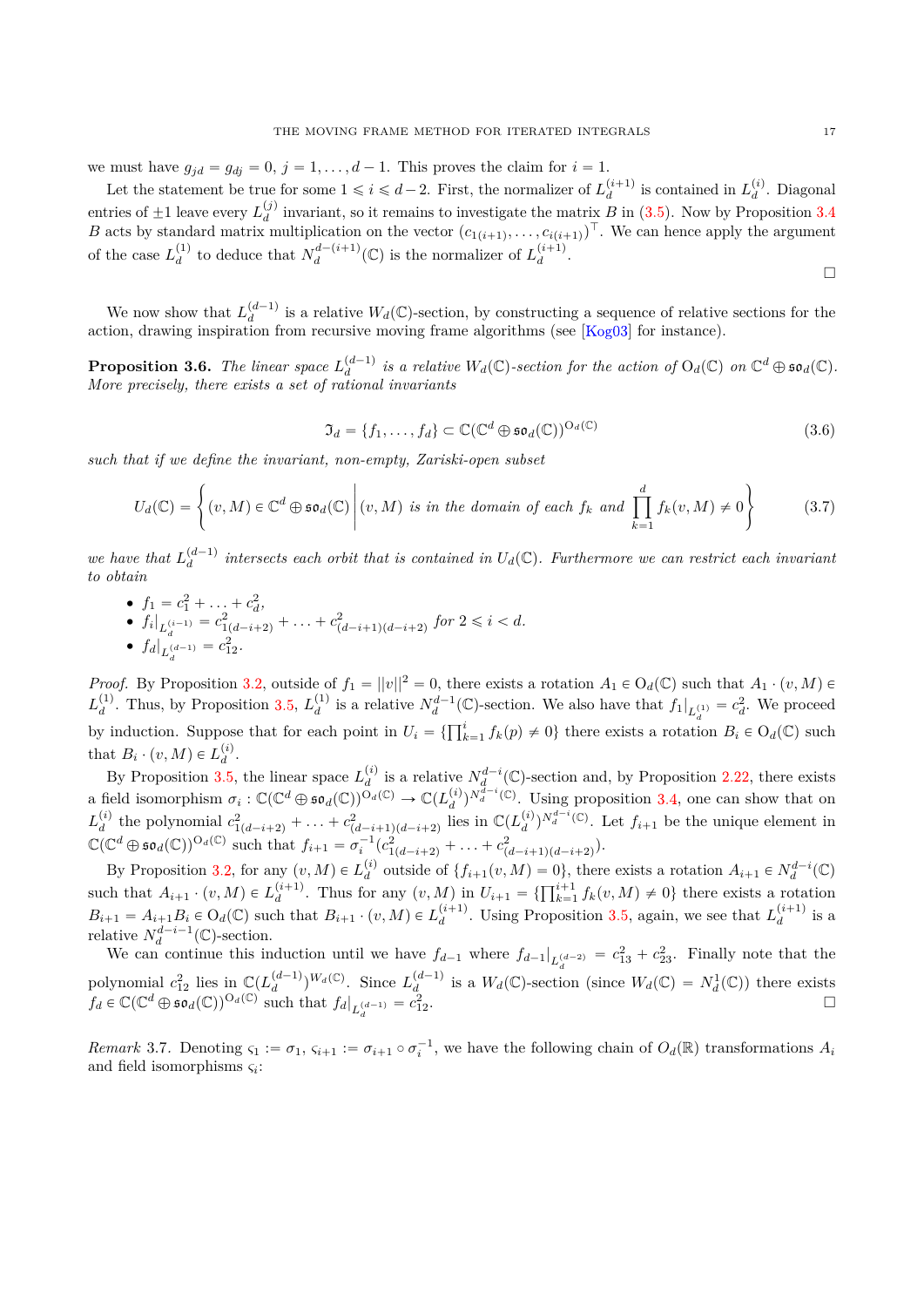THE MOVING FRAME METHOD FOR ITERATED INTEGRALS 18

$$
\mathbb{C}^d \oplus \mathfrak{so}_d(\mathbb{C}) \longrightarrow A_1 \longrightarrow L_d^{(1)} \longrightarrow A_2 \longrightarrow \dots \longrightarrow A_{d-2} \longrightarrow L_d^{(d-2)} \longrightarrow A_{d-1} \longrightarrow L_d^{(d-1)}
$$

$$
\mathbb{C}(\mathbb{C}^d\oplus \mathfrak{so}_d(\mathbb{C}))^{O_d(\mathbb{C})}\xrightarrow{\varsigma_1} \mathbb{C}(L_d^{(1)})^{N_d^{d-1}(\mathbb{C})}\xrightarrow{\varsigma_2} \dots \xrightarrow{\varsigma_{d-2}} \mathbb{C}(L_d^{(d-2)})^{N_d^2(\mathbb{C})}\xrightarrow{\varsigma_{d-1}} \mathbb{C}(L_d^{(d-1)})^{W_d(\mathbb{C})}
$$

Note though that while the  $\varsigma_i$  are uniquely determined, the  $A_i$  are not. The composition  $A_{d-1}A_{d-2}\cdots A_2A_1$ however is unique up to a multiplication of a  $W_d(\mathbb{C})$  matrix from the left.

In particular the above proposition implies that  $L_d^{(d-1)}$  is a relative  $W_d(\mathbb{C})$ -section for the action of  $O_d(\mathbb{C})$ on  $\mathbb{C}^d \oplus \mathfrak{so}_d(\mathbb{C})$ , and hence the function fields  $\mathbb{C}(L_d^{(d-1)})^{W_d(\mathbb{C})}$  and  $\mathbb{C}(\mathbb{C}^d \oplus \mathfrak{so}_d(\mathbb{C}))^{O_d(\mathbb{C})}$  are isomorphic. By examining the action of  $W_d(\mathbb{C})$  on  $L_d^{(d-1)}$  and the structure of  $\mathbb{C}(L_d^{(d-1)})^{W_d(\mathbb{C})}$  we can therefore glean information about the action of  $O_d(\mathbb{C})$  on  $\mathbb{C}^d \oplus \mathfrak{so}_d(\mathbb{C})$ . Consider a diagonal matrix  $D \in W_d(\mathbb{C})$  given by

$$
D = \begin{bmatrix} w_1 & 0 & \dots & 0 \\ 0 & w_2 & \dots & 0 \\ \vdots & & \ddots & \vdots \\ 0 & 0 & \dots & w_d \end{bmatrix}
$$

where  $w_i \in \{-1, 1\}$  for  $1 \leq i \leq d$ . Then the image of a point in  $L_d^{(d-1)}$  is  $D \cdot (v, M) = (\overline{v}, \overline{M})$  where

<span id="page-17-4"></span>
$$
\overline{v} = \begin{bmatrix} 0 \\ 0 \\ \vdots \\ w_d c_d \end{bmatrix} \overline{M} = \begin{bmatrix} 0 & w_1 w_2 c_{12} & 0 & \cdots & 0 \\ -w_1 w_2 c_{12} & 0 & w_2 w_3 c_{23} & \cdots & 0 \\ 0 & -w_2 w_3 c_{23} & 0 & \cdots & \vdots \\ \vdots & \vdots & \ddots & \vdots \\ 0 & 0 & \cdots & -w_{d-1} w_d c_{(d-1)d} & 0 \end{bmatrix} .
$$
 (3.8)

<span id="page-17-0"></span>**Proposition 3.8.** *The action of*  $W_d(\mathbb{C})$  *on*  $L_d^{(d-1)} \cap U_d(\mathbb{C})$  *is free.* 

*Proof.* Suppose that the action is not free. Then there exists  $D \in W_d(\mathbb{C})$  such that  $D \cdot (v, M) = (v, M)$  and *D* is not the identity. Necessarily we have that for some  $1 \leq i \leq d-1$ ,  $w_i = -1$ . Since  $w_i w_{i+1} c_{i(i+1)} = c_{i(i+1)}$  and  $c_i(i+1) \neq 0$ , then  $w_{i+1} = -1$ . Using a similar argument,  $w_{i+2} = -1$  and so forth. However  $w_d c_d = c_d$ , where  $c_d \neq 0$ , implying that  $w_d = 1$  which is a contradiction.  $c_d \neq 0$ , implying that  $w_d = 1$  which is a contradiction.

<span id="page-17-3"></span>**Corollary 3.9.** *The action of*  $O_d(\mathbb{C})$  *on*  $U_d(\mathbb{C}) \subset \mathbb{C}^d \oplus \mathfrak{so}_d(\mathbb{C})$  *is free.* 

*Proof.* By Proposition [3.6,](#page-16-0) each orbit on  $U_d(\mathbb{C})$  meets the linear subspace  $L_d^{(d-1)}$ . We show that the stabilizer of a point in  $L_d^{(d-1)} \cap U_d(\mathbb{C})$  contains only the identity. This is sufficient to prove the result, as any two points in the same orbit have isomorphic stabilizer groups.

Let  $(v, M) \in L_d^{(d-1)}$  and consider  $g \in G$  such that  $g \cdot (v, M) = (v, M)$ . By the proof of Proposition [3.5](#page-15-0) *g* must lie in  $W_d(\mathbb{C})$ . However, by Proposition [3.8,](#page-17-0) the only element of  $W_d(\mathbb{C})$  fixing a point in  $L_d^{(d-1)} \cap U_d(\mathbb{C})$  is the  $\Box$ identity.

Since we have that  $w_i^2 = 1$  for any  $1 \le i \le d$ , clearly

<span id="page-17-1"></span>
$$
\mathfrak{I}_{W_d(\mathbb{C})} := \{c_d^2, c_{d(d-1)}^2, \dots, c_{12}^2\}
$$
\n(3.9)

is a set of invariant functions on  $L_d^{(d-1)}$ .

<span id="page-17-2"></span>**Proposition 3.10.** The set  $\mathfrak{I}_{W_d(\mathbb{C})}$  separates orbits and is a generating set for  $\mathbb{C}(L_d^{(d-1)})^{W_d(\mathbb{C})}$ .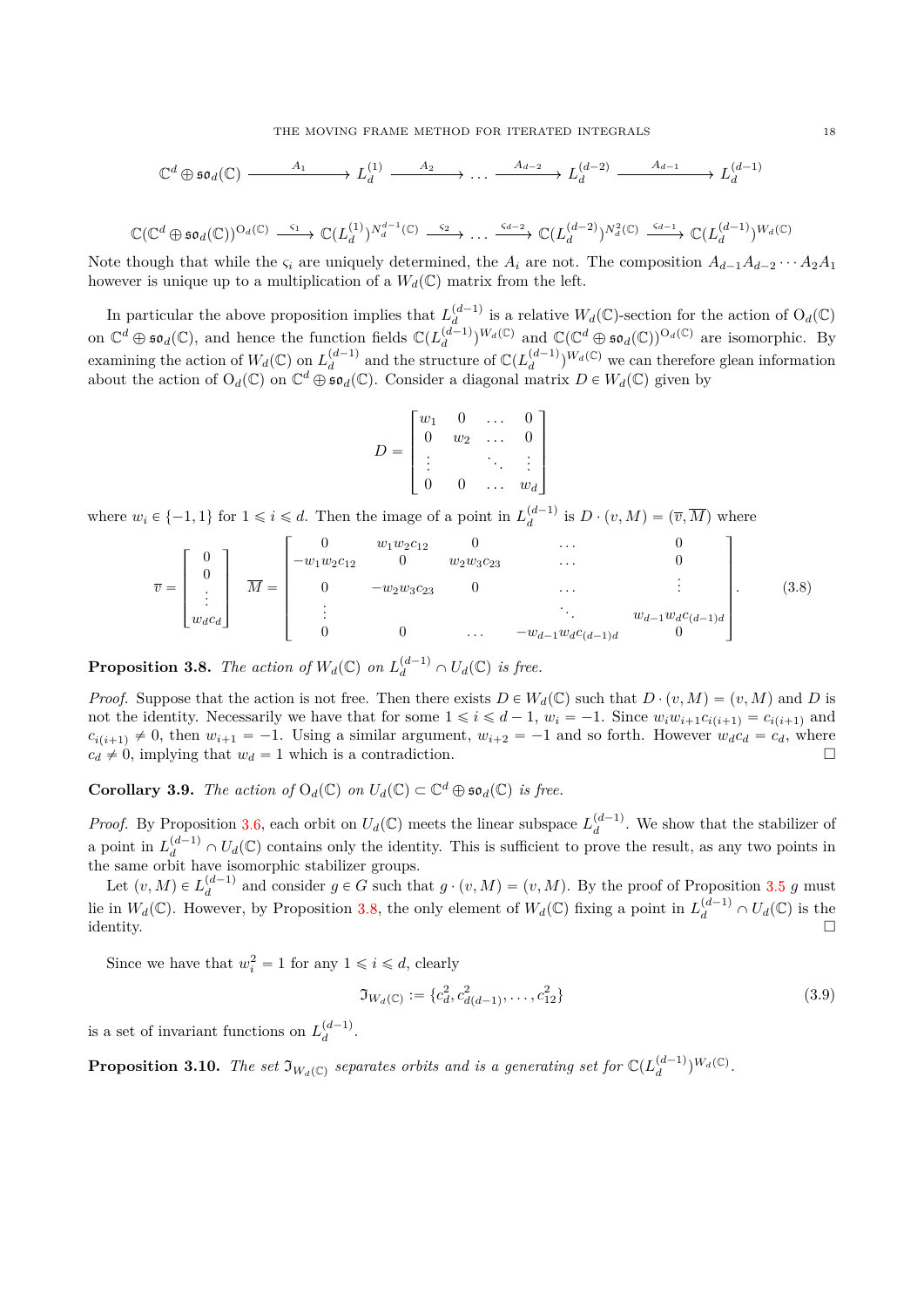*Proof.* Consider the map  $F: L_d^{(d-1)} \cap U_d(\mathbb{C}) \to \mathbb{C}^d$  defined by evaluating the invariants in  $\mathfrak{I}_{W_d(\mathbb{C})}$  on  $L_d^{(d-1)} \cap$  $U_d(\mathbb{C})$ , a non-empty, Zariski-open subset of  $L_d^{(d-1)}$ . We show that every fiber of this map is exactly an orbit of  $W_d(\mathbb{C})$ . Consider any  $(v, M) \in L_d^{(d-1)} \cap U_d(\mathbb{C})$ ; then set of points in the fiber of its image is given by

$$
F^{-1}(F(v, M)) = \{ (\tilde{v}, \tilde{M}) \in L_d^{(d-1)} \cap U_d(\mathbb{C}) \, | \, \tilde{c}_d^2 = c_d^2, \tilde{c}_{12}^2 = c_{12}^2, \dots, \tilde{c}_{(d-1)d}^2 = c_{(d-1)d}^2 \}
$$
\n
$$
= \{ (\tilde{v}, \tilde{M}) \in L_d^{(d-1)} \cap U_d(\mathbb{C}) \, | \, \tilde{c}_d = \pm c_d, \tilde{c}_{12} = \pm c_{12}, \dots, \tilde{c}_{(d-1)d} = \pm c_{(d-1)d} \}.
$$

We can individually change the sign for any coordinate of  $(v, M)$ . To change the sign of only  $c_d$  one can act by the matrix  $D \in W_d(\mathbb{C})$  such that  $w_i = -1$  for all  $1 \leq i \leq d$ . Similarly for  $c_{i(i+1)}$  we can act by the matrix  $D \in W_d(\mathbb{C})$  such that  $w_k = -1$  for  $1 \leq k \leq i$  and  $w_k = 1$  otherwise. This implies that the above set is exactly the orbit of  $(v, M)$  under  $W_d(\mathbb{C})$ , and hence  $\mathfrak{I}_{W_d(\mathbb{C})}$  is separating on  $L_d^{(d-1)} \cap U_d(\mathbb{C})$ . Then by Proposition [2.18,](#page-11-2)  $\mathfrak{I}_{W_d(\mathbb{C})}$  generates  $\mathbb{C}(L_d^{(d-1)})$  $)^W.$ 

**Corollary 3.11.** The set  $\mathfrak{I}_d$  in [\(3.6\)](#page-16-1) is a minimal generating set of rational invariant functions for  $\mathbb{C}(\mathbb{C}^d \oplus$  $\mathfrak{so}_d(\mathbb{C})^{O_d(\mathbb{C})}$  and separates orbits.

*Proof.* By Proposition [3.6,](#page-16-0)  $L_d^{(d-1)}$  is a relative  $W_d(\mathbb{C})$ -section for the action of  $O_d(\mathbb{C})$  on  $\mathbb{C}^d \oplus \mathfrak{so}_d(\mathbb{C})$ , and  $\mathfrak{I}_d$ restricts to the set of invariants  $\mathfrak{I}_{W_d(\mathbb{C})}$  in [\(3.9\)](#page-17-1) for the action of  $W_d(\mathbb{C})$  on  $L_d^{(d-1)}$ . This means  $\mathfrak{I}_{W_d(\mathbb{C})} = \sigma_{d-1}(\mathfrak{I}_d)$ , where  $\sigma_{d-1}$  is the isomorphism from the proof of Proposition [3.6.](#page-16-0) By Proposition [3.10,](#page-17-2) the set  $\mathfrak{I}_{W_d(\mathbb{C})}$  is a generating set for  $\mathbb{C}(L_d^{(d-1)})^{W_d(\mathbb{C})}$ , and hence by Corollary [2.23,](#page-12-1)  $\mathfrak{I}_d$  is a generating set for  $\mathbb{C}(\mathbb{C}^d \oplus \mathfrak{so}_d(\mathbb{C}))^{O_d(\mathbb{C})}$ . By Proposition [2.18,](#page-11-2)  $\mathfrak{I}_d$  also separates orbits.

By Corollary [3.9,](#page-17-3) the action of  $O_d(\mathbb{C})$  is free on a non-empty, Zariski-open subset of  $\mathbb{C}^d \oplus \mathfrak{so}_d(\mathbb{C})$ . Thus the maximum dimension of an orbit on  $\mathbb{C}^d \oplus \mathfrak{so}_d(\mathbb{C})$  is  $\dim(O_d(\mathbb{C})) = \frac{d(d-1)}{2}$ . By [\[PV94,](#page-35-22) Corollary, Section 2.3] the transcendence degree<sup>[7](#page-18-0)</sup> of  $\mathbb{C}(\mathbb{C}^d \oplus \mathfrak{so}_d(\mathbb{C}))^{O_d(\mathbb{C})}$  is  $\frac{d(d+1)}{2} - \frac{d(d-1)}{2} = d$ , and hence any generating set must be at least of size *d*, implying that  $\mathfrak{I}_d$  is minimal.

The above results for the action of  $O_d(\mathbb{C})$  on  $\mathbb{C}^d \oplus \mathfrak{so}_d(\mathbb{C})$  help uncover the structure of the action of  $O_d(\mathbb{R})$ on  $\mathbb{R}^d \oplus \mathfrak{so}_d(\mathbb{R})$ . First we show that the intersection of the set  $U_d(\mathbb{C})$  defined in  $(3.7)$  with  $\mathbb{R}^d \oplus \mathfrak{so}_d(\mathbb{R})$  is a non-empty and well-defined Zariski open subset of  $\mathbb{R}^d \oplus \mathfrak{so}_d(\mathbb{R})$ .

<span id="page-18-1"></span>**Proposition 3.12.** *The set*  $\mathfrak{I}_d$  *in* [\(3.6\)](#page-16-1) *is a subset of*  $\mathbb{R}(\mathbb{R}^d \oplus \mathfrak{so}_d(\mathbb{R}))^{\mathsf{O}_d(\mathbb{R})}$ *. In particular* 

$$
U_d(\mathbb{R}) := U_d(\mathbb{C}) \cap [\mathbb{R}^d \oplus \mathfrak{so}_d(\mathbb{R})],
$$

*is a well-defined,*  $O_d(\mathbb{R})$ -invariant, and non-empty Zariski open subset of  $\mathbb{R}^d \oplus \mathfrak{so}_d(\mathbb{R})$ , and

$$
L_d^{(d-1);\mathbb{R}}:=L_d^{(d-1)}\cap \left[\mathbb{R}^d\oplus\mathfrak{so}_d(\mathbb{R})\right]
$$

*intersects each orbit (under*  $O_d(\mathbb{R})$ ) *contained in*  $U_d(\mathbb{R})$ *.* 

*Proof.* In the proof of Proposition [3.6,](#page-16-0) each function *f<sup>i</sup>* is obtaining by taking the inverse image of a real invariant function under the field isomorphism  $\sigma_i : \mathbb{C}(\mathbb{C}^d \oplus \mathfrak{so}_d(\mathbb{C}))^{O_d(\mathbb{C})} \to \mathbb{C}(L_d^{(i)})^{N_d^{d-i}(\mathbb{C})}$ . The function  $f_i$  can be decomposed  $f_i = h_1 + I \cdot h_2$ , where  $h_1$  and  $h_2$  are elements of  $\mathbb{R}(\mathbb{R}^d \oplus \mathfrak{so}_d(\mathbb{R}))^{\mathrm{O}_d(\mathbb{R})}$ , and hence by Proposition [2.24,](#page-12-2) are elements of  $\mathbb{C}(\mathbb{C}^d\oplus\mathfrak{so}_d(\mathbb{C}))^{O_d(\mathbb{C})}$ . Thus  $h_1|_{L_d^{(i)}} = f_i|_{L_d^{(i)}}$ . Since  $\sigma_i$  is a field isomorphism,  $f_i$  must define

the same rational function as  $h_1$ , and hence is an element of  $\mathbb{R}(\mathbb{R}^d \oplus \mathfrak{so}_d(\mathbb{R}))^{\mathbb{O}_d(\mathbb{R})}$ .

Note that Proposition [3.2](#page-13-2) also holds for any  $v \in \mathbb{R}^d$ , i.e. by applying Gram-Schmidt to a linearly independent set of *d* vectors  $\{v, v_1, \ldots, v_{d-1}\}$  in  $\mathbb{R}^d$ . Thus if  $f_1(v, M) \neq 0$ , there exists a rotation  $A \in O_d(\mathbb{R})$  such that

<span id="page-18-0"></span><sup>&</sup>lt;sup>7</sup>The transcendence degree of  $\mathbb{C}(X)^G$  is given by the cardinality of the largest set  $\{f_1, \ldots, f_n\} \in \mathbb{C}(X)^G$  such that there does not exist a rational function *F* where  $F(f_1, \ldots, f_n) \equiv 0 \in \mathbb{C}(X)^G$ .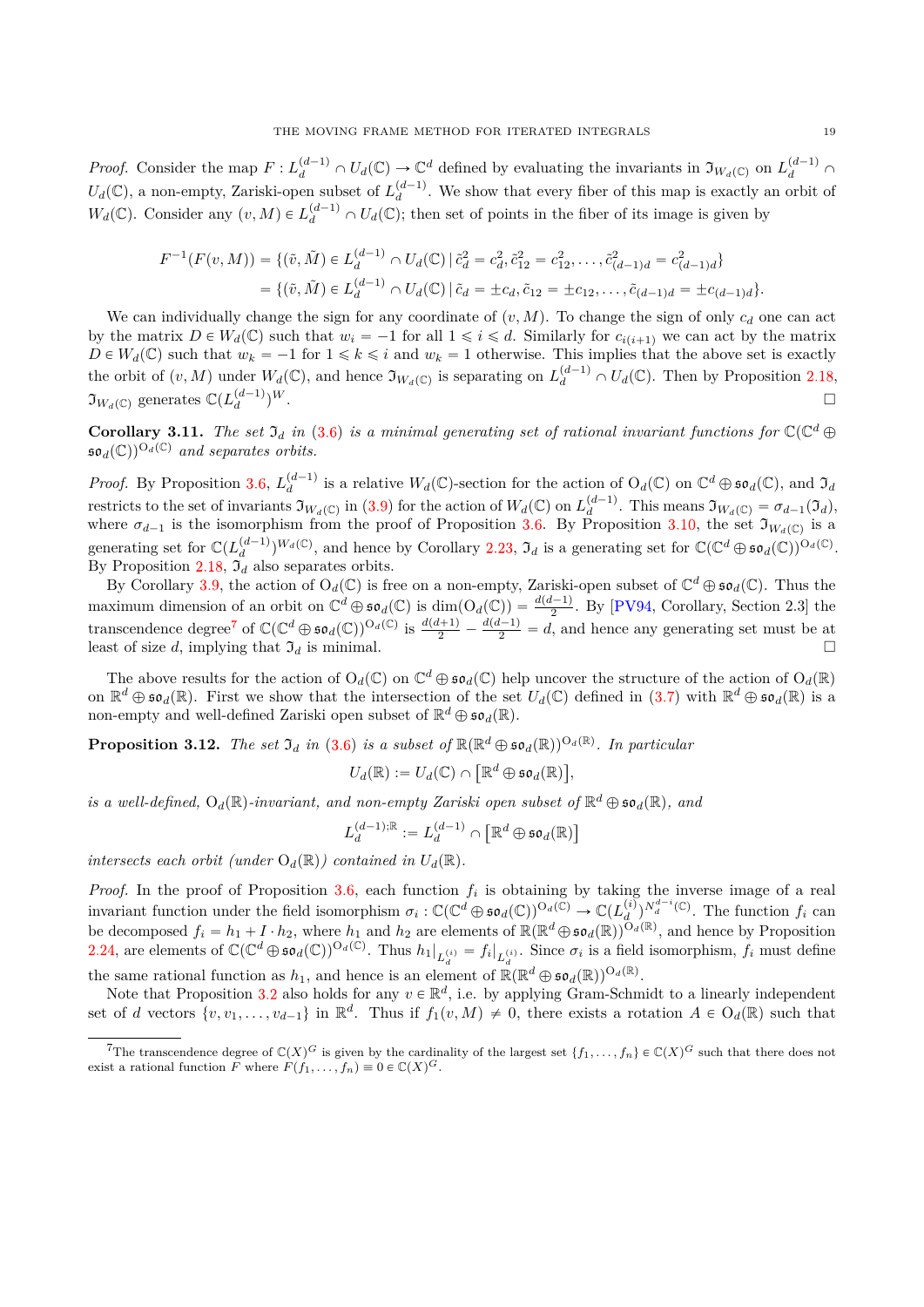$$
c_{1i}^2 + \ldots + c_{(i-1)i}^2 \neq 0.
$$

By Proposition [3.4](#page-15-2) we can find a rotation  $A \in N_d^{d-i}(\mathbb{C})$  such that  $A \cdot (v, M) \in L_d^{(i+1)}$ . Therefore if  $(v, M) \in$  $U_d(\mathbb{R})$ , there exists a rotation  $A \in O_d(\mathbb{R})$  such that  $A \cdot (v, M) \in L_d^{(d-1)}$ .

The following follows directly from Proposition [3.9](#page-17-3)

<span id="page-19-3"></span>**Corollary 3.13.** *The action of*  $O_d(\mathbb{R})$  *on*  $U_d(\mathbb{R}) \subset \mathbb{R}^d \oplus \mathfrak{so}_d(\mathbb{R})$  *is free.* 

<span id="page-19-2"></span>**Proposition 3.14.** The set  $\mathfrak{I}_d$  generates the invariant function field  $\mathbb{R}(\mathbb{R}^d\oplus\mathfrak{so}_d(\mathbb{R}))^{O_d(\mathbb{R})}$  and separates orbits *on*  $U_d(\mathbb{R})$ .

*Proof.* The fact that  $\mathfrak{I}_d$  generates  $\mathbb{R}(\mathbb{R}^d \oplus \mathfrak{so}_d(\mathbb{R}))^{O_d(\mathbb{R})}$  follows from Propositions [3.6,](#page-16-0) [3.12](#page-18-1) and Corollary [2.25.](#page-12-3) Using a similar argument as in Proposition [3.10,](#page-17-2) we can see that  $\mathfrak{I}_{W_d(\mathbb{C})}$  in [\(3.9\)](#page-17-1) separates orbits for the action of  $W_d(\mathbb{C})$  on  $L_d^{(d-1);\mathbb{R}} \cap U_d(\mathbb{R})$ . By Proposition [3.12,](#page-18-1) any orbit on  $U_d(\mathbb{R})$  meets  $L_d^{(d-1);\mathbb{R}}$ , and the  $\mathfrak{I}_d$  restrict to  $\mathfrak{I}_{W_d(\mathbb{C})}$  on  $L_d^{(d-1):\mathbb{R}}$ . Thus  $\mathfrak{I}_d$  is separating on  $U_d(\mathbb{R})$ .

We finish the section by constructing an explicit set of invariant polynomial functions that generate  $\mathbb{C}(\mathbb{C}^d \oplus$  $\mathfrak{so}_d(\mathbb{C}))^{\mathcal{O}_d(\mathbb{C})}$ . Consider the map

$$
\phi_k \colon \mathbb{C}^d \oplus \mathfrak{so}_d(\mathbb{C}) \to \mathbb{C}^d
$$

$$
(v, M) \mapsto M^k v.
$$

Then for the action of  $A \cdot (v, M)$  we have that

$$
\phi_k(A \cdot (v, M)) = \phi_k((Av, AMA^T)) = (AMA^T)^k Av = AM^kv = A\phi_k((v, M)).
$$

Thus the polynomial obtained by the dot-product of  $\phi_k$  with itself is an invariant function on  $\mathbb{C}^d \oplus \mathfrak{so}_d(\mathbb{C})$ under  $O_d(\mathbb{C})$ . We will show that the set of polynomial invariants (defining  $a \cdot b := \sum_i a_i b_i$ )

$$
\mathfrak{I}_M = \{v \cdot v, M^k v \cdot M^k v, |1 \le k < d\}
$$
\n(3.10)

\ngenerate the field  $\mathbb{C}(\mathbb{C}^d \oplus \mathfrak{so}_d(\mathbb{C}))^{O_d(\mathbb{C})}$  by restricting them to  $L_d^{(d-1)}$ .

<span id="page-19-0"></span>**Lemma 3.15.** *Consider a matrix M of the form as in* [\(3.3\)](#page-14-0), *i.e. such that*  $(v, M) \in L_d^{(d-1)}$ *. Then for*  $1 \leq k < d$ *, M<sup>k</sup> satisfies*

(a) 
$$
M^k(d-k, d) = \prod_{i=1}^k c_{(d-i)(d-i+1)},
$$
  
\n(b)  $M^k(i, d) = 0$  for  $i < d - k,$   
\n(c)  $M^k(i, d) \in \mathbb{Q}[c_{(d-j)(d-j+1)} | 1 \le j < k]$  for  $i > d - k.$ 

<span id="page-19-1"></span>*k*

*Proof.* We proceed by induction. For  $k = 1$ ,  $M^1 = M$ . Then  $M^1$  satisfies (a)-(c), since  $M(d-1, d) = c_{(d-1)(d)}$ and  $M(i, d) = 0$  for  $i < d - 1$ . Now suppose that (a)-(c) hold for  $M^{k-1}$ . We have that for  $M^k = MM^{k-1}$ ,

$$
M^{k}(1, d) = c_{12}M^{k-1}(2, d)
$$
  
\n
$$
M^{k}(i, d) = -c_{i-1,i}M^{k-1}(i - 1, d) + c_{i,i+1}M^{k-1}(i + 1, d)
$$
  
\n
$$
M^{k}(d, d) = -c_{(d-1)d}M^{k-1}(d - 1, d),
$$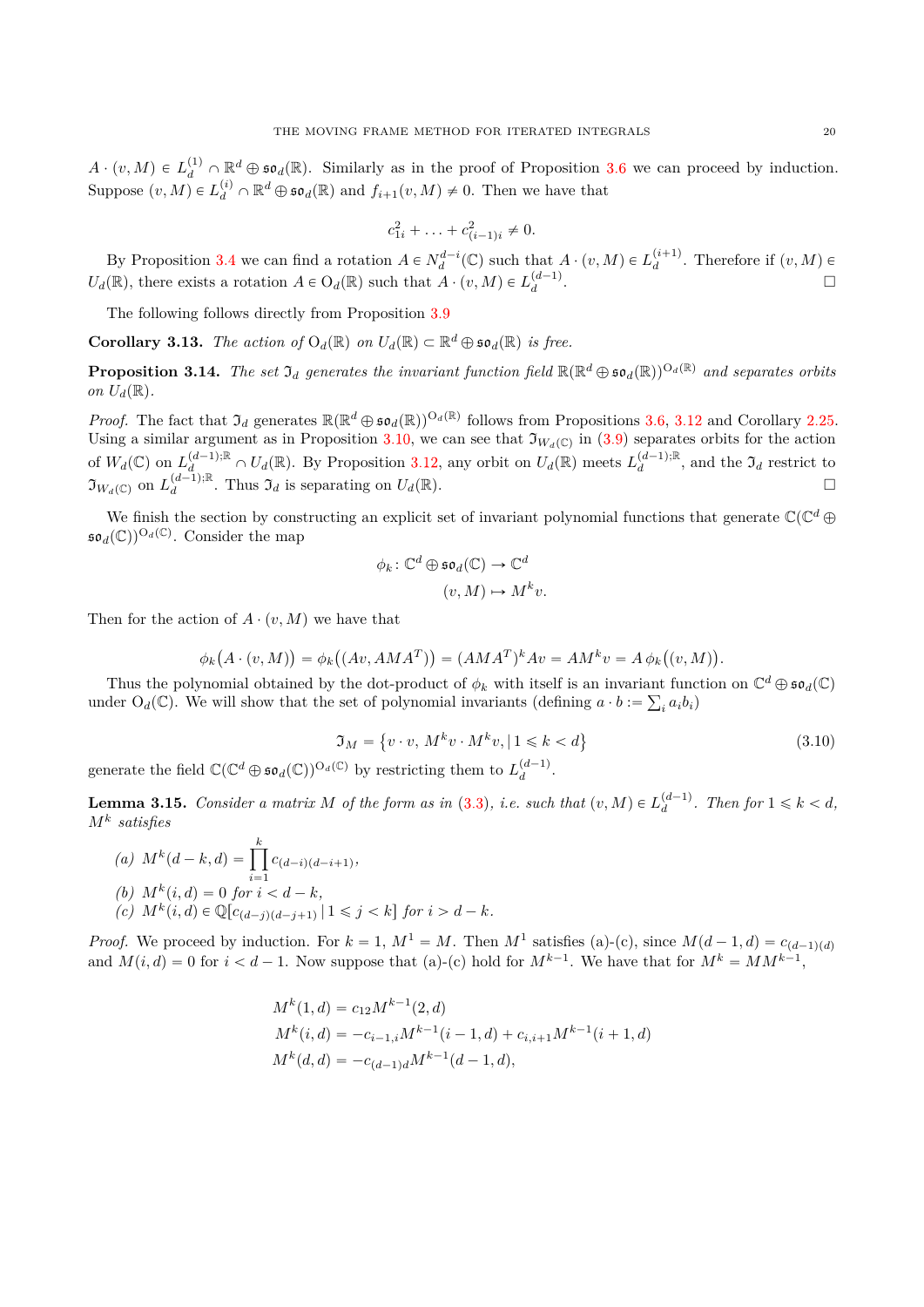where  $1 < i < d-1$ . Note that  $M^k(i, d)$  is linear combination of  $M^{k-1}(i-1, d)$  and  $M^{k-1}(i+1, d)$ . By the induction hypothesis we know that  $M^{k-1}(i, d) = 0$  if  $i < d-k+1$ , and hence  $M^k(i, d) = 0$  when  $i+1 < d-k+1$ , or equivalently when  $i < d - k$ . This proves (b).

Suppose that  $i > d - k$ . Then  $M^k(i, d)$  is linear in the terms

$$
c_{i-1,i}, \quad c_{i,i+1}, \quad M^{k-1}(i-1,d), \quad M^{k-1}(i+1,d),
$$

where  $c_{i-1,i}$  and  $c_{i,i+1}$  are of the form  $c_{(d-j)(d-j+1)}$  for  $1 \leq j \leq k$ . By the induction hypothesis, the latter two terms are polynomials in  $c_{(d-j)(d-j+1)}$  where  $1 \leq j \leq k-1$ , proving (c).

Finally suppose that  $i = d - k$ . We have that

$$
M^{k}(d-k,d) = -c_{d-k-1,d-k}M^{k-1}(d-k-1,d) + c_{d-k,d-k+1}M^{k-1}(d-k+1,d).
$$

By the induction hypothesis we know that

$$
M^{k-1}(d-k+1,d) = \prod_{i=1}^{k-1} c_{(d-i)(d-i+1)} \text{ and } M^{k-1}(d-k-1,d) = 0,
$$
  
which proves (a).

<span id="page-20-0"></span>**Lemma 3.16.** The polynomials obtained from restricting the functions in  $\mathfrak{I}_M$  to  $L_d^{(d-1)}$  generate the invariant *rational function field*  $\mathbb{C}(L_d^{(d-1)})^{W_d(\mathbb{C})}$ .

*Proof.* First note that to restrict the polynomials in  $\mathfrak{I}_M$  to  $L_d^{(d-1)}$ , we can assume that  $(v, M)$  are of the form in  $(3.3)$  and then compute the inner product. Then we can easily see that

$$
v \cdot v|_{L_d^{(d-1)}} = c_d^2
$$
 and  $Mv \cdot Mv|_{L_d^{(d-1)}} = c_d^2 c_{(d-1)d}^2$ .

This implies that  $c_d^2$  and  $c_{(d-1)d}^2$  are rational functions of  $v \cdot v|_{L_d^{(d-1)}}$  and  $Mv \cdot Mv|_{L_d^{(d-1)}}$ . We proceed by induction on *i*: suppose that  $c^2_{(d-i)(d-i+1)}$  is a rational function of  $v \cdot v|_{L_d^{(d-1)}}, Mv \cdot Mv|_{L_d^{(d-1)}}, \ldots, M^i v \cdot M^i v|_{L_d^{(d-1)}}$  for all  $1 \leq i \leq k$ . By Lemma [3.15,](#page-19-0) we know that

$$
M^k v \cdot M^k v|_{L_d^{(d-1)}} = c_d^2 \prod_{i=1}^k c_{(d-i)(d-i+1)}^2 + c_d^2 I(c_{(d-1)d}, c_{(d-2)(d-1)}, \dots, c_{(d-k+1)(d-k+2)}).
$$

Since  $M^k \cdot M^k v|_{L^{(d-1)}_d}$  is an invariant function, as well as  $c_d^2$  and  $c_{(d-i)(d-i+1)}^2$  for  $1 \leq i < d$ , the function I lies in  $\mathbb{C}(W_d(\mathbb{C}))^{L_d^{(d-1)}}$ . By the induction hypothesis and Proposition [3.10,](#page-17-2) *I* is a rational function of

$$
v \cdot v|_{L_d^{(d-1)}}, Mv \cdot Mv|_{L_d^{(d-1)}}, \ldots, M^{k-1}v \cdot M^{k-1}v|_{L_d^{(d-1)}}.
$$

Thus we can rewrite the above equality to

$$
\frac{M^k v \cdot M^k v - c_d^2 I(v \cdot v|_{L_d^{(d-1)}}, Mv \cdot Mv|_{L_d^{(d-1)}}, \dots, M^{k-1} v \cdot M^{k-1} v|_{L_d^{(d-1)}})}{c_d^2 \prod_{i=1}^{k-1} c_{(d-i)(d-i+1)}^2} = c_{(d-k)(d-k+1)}^2.
$$

By the induction hypothesis each  $c^2_{(d-i)(d-i+1)}$  for  $1 \leq i \leq k$  is a rational function of

$$
v \cdot v|_{L_d^{(d-1)}}, \, Mv \cdot Mv|_{L_d^{(d-1)}}, \, \dots \, , M^{k-1}v \cdot M^{k-1}v|_{L_d^{(d-1)}}.
$$

This implies that  $c^2_{(d-k)(d-k+1)}$  is a rational function of

 $v \cdot v|_{L_d^{(d-1)}}, Mv \cdot Mv|_{L_d^{(d-1)}}, \ldots, M^k v \cdot M^k v|_{L_d^{(d-1)}}.$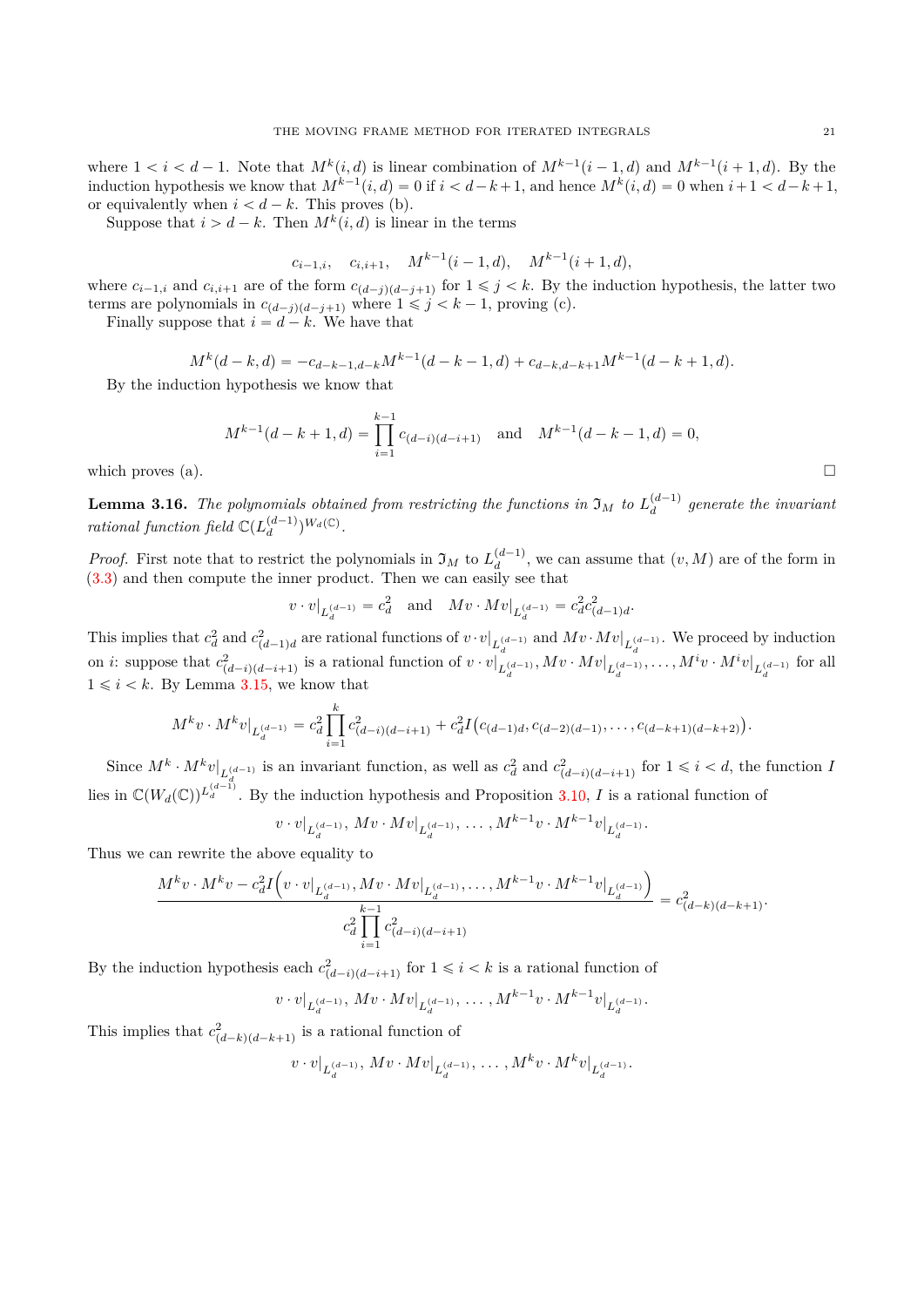Therefore each element of  $\mathfrak{I}_{W_d(\mathbb{C})}$  can be written as a rational function of polynomials in  $\mathfrak{I}_M$  restricted to  $L_d^{(d-1)}$ . By Proposition [3.10,](#page-17-2)  $\mathfrak{I}_M$  restricted to  $L_d^{(d-1)}$  is a generating set for  $\mathbb{C}(L_d^{(d-1)})^{W_d(\mathbb{C})}$ .

<span id="page-21-2"></span>**Proposition 3.17.** The set of polynomial invariants  $\mathfrak{I}_M$  in [\(3.10\)](#page-19-1) generates both  $\mathbb{C}(\mathbb{C}^d \oplus \mathfrak{so}_d(\mathbb{C}))^{O_d(\mathbb{C})}$  and  $\mathbb{R}(\mathbb{R}^d\oplus\mathfrak{so}_d(\mathbb{R}))^{O_d(\mathbb{R})}$  and also separates orbits on  $\mathbb{C}^d\oplus\mathfrak{so}_d(\mathbb{C})$  and  $\mathbb{R}^d\oplus\mathfrak{so}_d(\mathbb{R})$ .

*Proof.* By Proposition [3.6](#page-16-0)  $L_d^{(d-1)}$  is a relative  $W_d(\mathbb{C})$ -section for the action of  $O_d(\mathbb{C})$  on  $\mathbb{C}^d \oplus \mathfrak{so}_d(\mathbb{C})$ , and by Proposition [3.10](#page-17-2)  $\mathfrak{I}_{W_d(\mathbb{C})}$  is a generating set for  $\mathbb{C}(L_d^{(d-1)})^{W_d(\mathbb{C})}$ . Thus by Lemma [3.16](#page-20-0) and Corollary [2.23,](#page-12-1)  $\mathfrak{I}_M$ generates  $\mathbb{C}(\mathbb{C}^d \oplus \mathfrak{so}_d(\mathbb{C}))^{\mathrm{O}_d(\mathbb{C})}$ . By Corollary [2.25](#page-12-3)  $\mathfrak{I}_M$  generates  $\mathbb{R}(\mathbb{R}^d \oplus \mathfrak{so}_d(\mathbb{R}))^{\mathrm{O}_d(\mathbb{R})}$ .

By Proposition [2.18](#page-11-2)  $\mathfrak{I}_M$  separates orbits on  $\mathbb{C}^d \oplus \mathfrak{so}_d(\mathbb{C})$ . By Proposition [3.14](#page-19-2) there exists a separating set of invariants in  $\mathbb{R}(\mathbb{R}^d \oplus \mathfrak{so}_d(\mathbb{R}))^{\tilde{O}_d(\mathbb{R})}$ , and hence  $\mathbb{R}(\mathbb{R}^d \oplus \mathfrak{so}_d(\mathbb{R}))^{\tilde{O}_d(\mathbb{R})}$  separates orbits. Therefore, by Proposition [2.26,](#page-12-4)  $\mathfrak{I}_M$  separates orbits on  $\mathbb{R}^d \oplus \mathfrak{so}_d(\mathbb{R})$ .

*Remark* 3.18. As a consequence, we in particular have that all  $M^k v \cdot M^k v$  for  $k \geq d$  can be expressed as rational functions with variables in  $\mathfrak{I}_M$ .

<span id="page-21-3"></span>**Example 3.19.** By Proposition [3.17](#page-21-2) the field of invariants  $\mathbb{R}(\mathbb{R}^3 \times \mathfrak{so}_3(\mathbb{R}))^{O_3(\mathbb{R})}$  is generated by

$$
v \cdot v = c_1^2 + c_2^2 + c_3^2
$$
  
\n
$$
Mv \cdot Mv = (c_{12}c_1 - c_{23}v_3)^2 + (c_{13}c_1 + c_{23}c_2)^2 + (c_{12}v_2 + c_{13}c_3)^2
$$
  
\n
$$
M^2v \cdot M^2v = (c_{12}c_{23}c_1 - c_{12}c_{13}c_2 - (c_{13}^2 + c_{23}^2)c_3)^2
$$
  
\n
$$
+ (c_{13}c_{23}c_1 + c_{12}c_{13}c_3 + (c_{12}^2 + c_{23}^2)c_2)^2
$$
  
\n
$$
+ (c_{13}c_{23}c_2 - c_{12}c_{23}c_3 + (c_{12}^2 + c_{13}^2)c_1)^2.
$$

### 4.  $O_d(\mathbb{R})$ -INVARIANT ITERATED-INTEGRAL SIGNATURE

<span id="page-21-1"></span><span id="page-21-0"></span>4.1. **Moving frame on**  $\mathfrak{g}_{\leq n}(\mathbb{R}^2)$ . In this section, we construct a moving frame map for the action of  $O_2(\mathbb{R})$  on  $\mathfrak{g}_{\leq n}(\mathbb{R}^2)$ , and show how this can be used to construct  $O_2(\mathbb{R})$ -invariants in  $\mathfrak{g}_{\leq n}(\mathbb{R}^2)$  and hence in the coefficients of the iterated-integralas signature of a curve *Z*.

First consider the action on  $\mathfrak{g}_{\leqslant2}(\mathbb{R}^2) = \mathbb{R}^2 \oplus [\mathbb{R}^2, \mathbb{R}^2]$ . We can denote any element of  $\mathfrak{g}_{\leqslant2}(\mathbb{R}^2)$  as  $\mathbf{c}_{\leqslant2}$  with coordinates  $c_1, c_2$ , and  $c_{12}$ . Through the isomorphism in [\(2.4\)](#page-5-1) we can consider  $c_{\leq 2}$  as an element of  $\mathbb{R}^2 \oplus \mathfrak{so}(2, \mathbb{R})$ ,

$$
\mathbf{c}_{\leqslant2} = (v, M) = \left( \begin{bmatrix} c_1 \\ c_2 \end{bmatrix}, \begin{bmatrix} 0 & c_{12} \\ -c_{12} & 0 \end{bmatrix} \right),
$$

and with action as in [\(2.7\)](#page-7-1). We will now show that  $O_2(\mathbb{R})$  is free on  $\mathfrak{g}_{\leqslant 2}(\mathbb{R}^2)$  and the following submanifold

$$
\mathcal{K}_{2,\leqslant 2} := \left\{ \mathbf{c}_{\leqslant 2} \in \mathfrak{g}_{\leqslant 2}(\mathbb{R}^2) \mid c_1 = 0; c_2, c_{12} > 0 \right\}
$$

is a cross-section for the action. Similarly to Example [2.14,](#page-9-0) we start by defining the group element

$$
A(\mathbf{c}_{\leq 2}) := \frac{1}{\sqrt{c_1^2 + c_2^2}} \begin{bmatrix} c_2 & -c_1 \\ c_1 & c_2 \end{bmatrix},
$$

which is defined outside of  $\{c_1 = c_2 = 0\}$ . For any such element  $\mathbf{c}_{\leq 2} \in \mathfrak{g}_{\leq 2}(\mathbb{R}^2)$ , we have that

$$
A(\mathbf{c}_{\leq 2}) \cdot \mathbf{c}_{\leq 2} = \left( \begin{bmatrix} 0 \\ \sqrt{c_1^2 + c_2^2} \end{bmatrix}, \begin{bmatrix} 0 & c_{12} \\ -c_{12} & 0 \end{bmatrix} \right).
$$

Unlike in Example [2.14,](#page-9-0) the action is not free on  $\mathbb{R}^2$ , the submanifold defined by  $c_1 = 0, c_2 > 0$  is not a cross-section, and  $A(c_{\leq 2})$  does not define a moving frame map. This is due to the fact that a reflection about the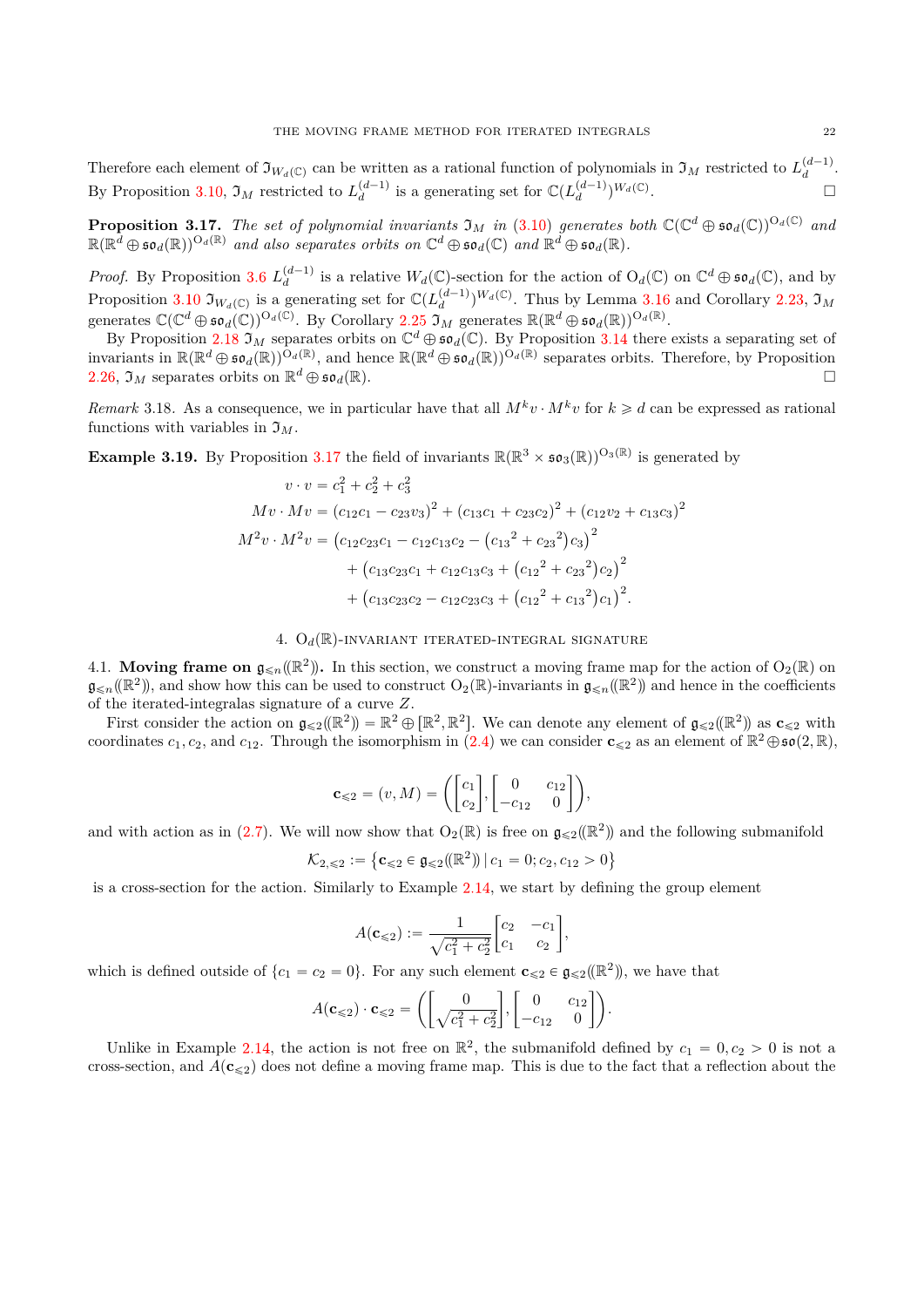*y*-axis will fix *v*, but change the sign of *M*. Thus to define a moving frame map we must consider the diagonal action of  $O_2(\mathbb{R})$  on all of  $\mathfrak{g}_{\leqslant2}(\mathbb{R}^2)$ , not just the action on  $\mathfrak{g}_{\leqslant1}(\mathbb{R}^2) = \mathbb{R}^2$ . The map  $\tilde{\rho}_2 : \mathcal{U}_{2;\leqslant2} \to O_2(\mathbb{R})$  given by

$$
\tilde{\rho}_2(\mathbf{c}_{\leq 2}) = \frac{1}{\sqrt{c_1^2 + c_2^2}} \begin{bmatrix} \text{sgn}(c_{12})c_2 & -\text{sgn}(c_{12})c_1\\ c_1 & c_2 \end{bmatrix}
$$

defines the group element  $\tilde{\rho}_2(\mathbf{c}_{\leq 2})$  such that  $\tilde{\rho}_2(\mathbf{c}_{\leq 2}) \cdot \mathbf{c}_{\leq 2} \in \mathcal{K}$  where

$$
\mathcal{U}_{2; \leq 2} = \left\{ \mathbf{c}_{\leq 2} = (v, M) \, | \, v \neq \begin{bmatrix} 0 \\ 0 \end{bmatrix}, c_{12} \neq 0 \right\} \subset \mathfrak{g}_{\leq 2}(\mathbb{R}^2)).
$$

Note that  $\mathcal{K}_{2;\leqslant2}$  is a subset of  $L_2^{(1);\mathbb{R}}$  and and  $\mathcal{U}_{2;\leqslant2}$  is equal to  $U_d(\mathbb{R})$ , both defined in Proposition [3.12.](#page-18-1) The (unique) intersection point of the orbit  $O_2(\mathbb{R}) \cdot \mathbf{c}_{\leq 2}$  with  $\mathcal{K}_{2;\leq 2}$  is given by  $\tilde{\rho}_2(\mathbf{c}_{\leq 2}) \cdot \mathbf{c}_{\leq 2}$ . Since the action is free on  $\mathfrak{g}_{\leqslant 2}(\mathbb{R}^2)$  (Corollary [3.13\)](#page-19-3), the map  $\tilde{\rho}_2$  defines a moving frame with cross-section K. This immediately implies that the coordinates of  $\tilde{\rho}_2(\mathbf{c}_{\leq 2}) \cdot \mathbf{c}_{\leq 2}$  are invariants for the action of  $O_2(\mathbb{R})$  on  $\mathfrak{g}_{\leq 2}(\mathbb{R}^2)^8$  $\mathfrak{g}_{\leq 2}(\mathbb{R}^2)^8$ :

$$
\sqrt{c_1^2 + c_2^2}, \quad |c_{12}|.
$$

Furthermore any two elements  $c_{\leqslant2}$ ,  $\tilde{c}_{\leqslant2} \in g_{\leqslant2}(\mathbb{R}^2)$  are related by an element of  $O_2(\mathbb{R})$  if and only if

$$
\sqrt{c_1^2 + c_2^2} = \sqrt{\tilde{c}_1^2 + \tilde{c}_2^2}
$$
 and  $|c_{12}| = |\tilde{c}_{12}|$ .

For any path *Z* in  $\mathbb{R}^2$ , let **c**<sub>≤2</sub>(*Z*) denote the element of  $\mathfrak{g}_{\leqslant2}(\mathbb{R}^2)$  given by  $\text{proj}_{\leqslant2}(\log(\text{IIS}(Z)))$ . Then we can define the "invariantized" path  $Y := \tilde{\rho}_2(\mathbf{c}_{\leq 2}(Z)) \cdot Z$ . The above statement implies that for any two paths  $Z, Z',$ we have that  $\mathbf{c}_{\leq 2}(Y) = \mathbf{c}_{\leq 2}(Y')$  if and only if there exists some  $g \in O_2(\mathbb{R})$  such that

$$
g \cdot \mathbf{c}_{\leqslant 2}(Z) = \mathbf{c}_{\leqslant 2}(g \cdot Z) = \mathbf{c}_{\leqslant 2}(Z').
$$

In particular, since the log map is an equivariant bijection, the same holds true for the IIS of a path under the projection  $proj_{\leq 2}$ .

Given a path *Z* starting at the origin, the values of  $c_1(Z), c_2(Z)$  correspond to *x* and *y* values of  $Z(1)$ . Similarly the value of  $c_{12}(Z)$  corresponds to the so-called Lévy area traced by *Z* (see [\[DR19,](#page-34-1) Section 3.2] in the context of classical invariant theory). Thus the moving frame map applied to such a path *Z*, rotates the end point  $Z(1)$  to the *y*-axis (and reflects about the *y*-axis if the Lévy area is negative).

The resulting invariants on  $\mathfrak{g}_{\leq 2}(\mathbb{R}^2)$  are perhaps unsurprising, but the above method also yields  $O_2(\mathbb{R})$ invariants on  $\mathfrak{g}_{\leq n}(\mathbb{R}^2)$  for an arbitrary truncation order *n*, as we now show.

We define a map  $\rho_2 : \mathcal{U}_{2; \leq n} \subset \mathfrak{g}_{\leq n}(\mathbb{R}^2) \to O_2(\mathbb{R})$  by

$$
\rho_2(\mathbf{c}_{\le n}) = \frac{1}{\sqrt{c_1^2 + c_2^2}} \begin{bmatrix} \text{sgn}(c_{12})c_2 & -\text{sgn}(c_{12})c_1 \\ c_1 & c_2 \end{bmatrix}
$$

for any  $\mathbf{c}_{\leq n} \in \mathcal{U}_{2; \leq n}$  where

$$
\mathcal{U}_{2;\leqslant n}:=\mathrm{proj}^{-1}_{\leqslant n\to\leqslant 2}(\mathcal{U}_{2;\leqslant 2})\subset\mathfrak{g}_{\leqslant n}(\mathbb{R}^2),
$$

with  $proj_{\leq n \to \leq 2}$  denoting the canonical projection from  $\mathfrak{g}_{\leq n}(\mathbb{R}^2)$  onto  $\mathfrak{g}_{\leq 2}(\mathbb{R}^2)$ .

Since  $O_2(\mathbb{R})$  acts diagonally on the whole of  $\mathfrak{g}_{\leq n}(\mathbb{R}^2)$ ,  $\rho_2$  is a moving frame map on  $\mathfrak{g}_{\leq n}(\mathbb{R}^2)$  with cross-section  $\mathcal{K}_{2;\leqslant n}$  where

$$
\mathcal{K}_{2;\leq n} := \text{proj}_{\leq n \to \leq 2}^{-1}(\mathcal{K}_{2;\leq 2}) \subset \mathfrak{g}_{\leq n}(\mathbb{R}^2).
$$

Then the resulting coordinate functions of  $\rho_2(\mathbf{c}_{\leq n}) \cdot \mathbf{c}_{\leq n} \in \mathfrak{g}_{\leq n}(\mathbb{R}^2)$  are  $O_2(\mathbb{R})$  invariants for the action on  $\mathfrak{g}_{\leq n}(\mathbb{R}^2)$  (see Section [5](#page-28-0) for a more detailed investigation of these invariants), and hence  $O_2(\mathbb{R})$  invariants for paths in  $\mathbb{R}^2$ . Furthermore, for any truncation order *n* and paths  $Z, Z' \in \mathbb{R}^2$ , we have that  $\mathbf{c}_{\leq n}(Y) = \mathbf{c}_{\leq n}(Y')$  if and only if there exists some element of  $O_2(\mathbb{R})$  such that  $g \cdot \mathbf{c}_{\leq n}(Z) = \mathbf{c}_{\leq n}(Z')$ . The following is then true by induction and the fact that the log map is an equivariant bijection.

<span id="page-22-0"></span><sup>8</sup>The constant functions are referred to as the *phantom invariants*.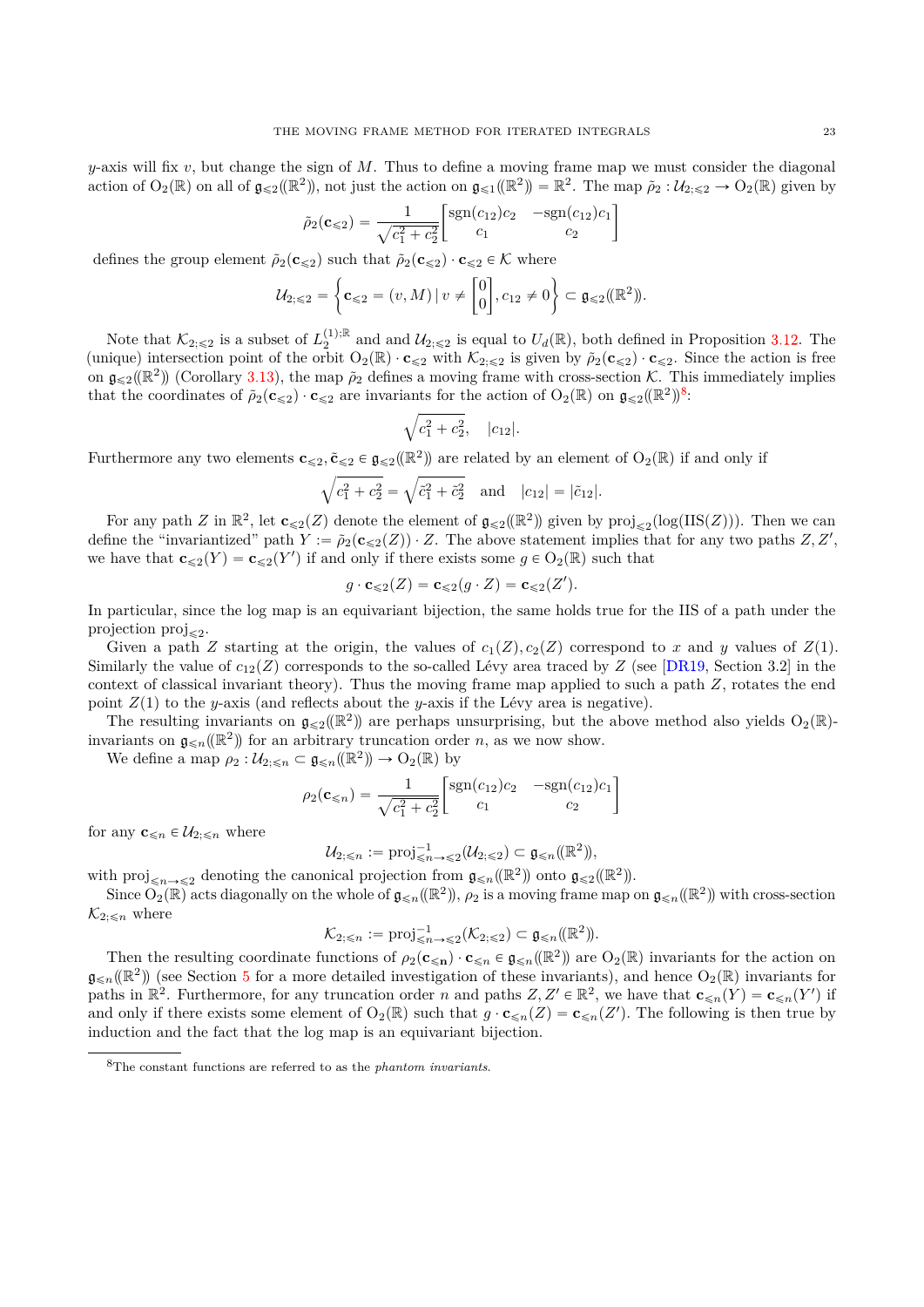**Proposition 4.1.** Let  $Z, Z'$  be paths in  $\mathbb{R}^2$  such that

$$
\mathbf{c}_{\leqslant 2}(Z):=\mathrm{proj}_{\leqslant 2}(\log(\mathrm{IIS}(Z))),\qquad \mathbf{c}_{\leqslant 2}(Z'):=\mathrm{proj}_{\leqslant 2}(\log(\mathrm{IIS}(Z'))),
$$

*are elements of*  $\mathcal{U}_{2;\leqslant2}$ *. Define* 

$$
Y \coloneqq \tilde{\rho}_2(\mathbf{c}_{\leq 2}(Z)) \cdot Z, \qquad Y' \coloneqq \tilde{\rho}_2(\mathbf{c}_{\leq 2}(Z')) \cdot Z'.
$$

*Then*  $\text{IIS}(Y) = \text{IIS}(Y')$  *if and only if there exists*  $g \in O_2(\mathbb{R})$  *such that*  $\text{IIS}(g \cdot Z) = \text{IIS}(Z')$ *.* 

Therefore two paths, starting at the origin are equivalent up to tree-like extensions and action of  $O_2(\mathbb{R})$  if and only if  $IIS(Y) = IIS(Y')$ . In this sense, the moving frame map  $\tilde{\rho}_2$  yields a method to invariantize a path *Z*. In the following section, we show that this construction extends to paths in  $\mathbb{R}^d$ .

<span id="page-23-0"></span>4.2. Moving Frame on  $\mathfrak{g}_{\leq n}(\mathbb{R}^d)$ . As for  $O_2(\mathbb{R})$  on  $\mathbb{R}^2$ , the action of  $O_d(\mathbb{R})$  on paths in  $\mathbb{R}^d$  induces an action on its (truncated) signature that coincides with the diagonal action on the ambient space  $T_{\leq n}(\mathbb{R}^d)$ . The induced action on the log-signature coincides with this diagonal action as well, when considering  $g_{\leq n}(\mathbb{R}^d)$  as a subspace of  $T_{\leq n}(\mathbb{R}^d)$ .

Let  $\mathbf{c}_{\leq n}$  be an element of  $\mathfrak{g}_{\leq n}(\mathbb{R}^d)$  with coordinates given by  $c_{i_1i_2\cdots i_m}$  for  $m \leq n$ . We define the following submanifold of  $\mathfrak{g}_{\leq n}(\mathbb{R}^d)$ :  $\mathbf{r}$ 

<span id="page-23-1"></span>
$$
\mathcal{K}_{d; \le n} = \left\{ c_i = 0, c_{j(i+1)} = 0, c_d > 0, \ c_{i(i+1)} > 0 \mid 1 \le i \le d-1, 1 \le j < i \right\} \subset \mathfrak{g}_{\le n}(\mathbb{R}^d) \tag{4.1}
$$

Let  $\text{proj}_{\leqslant 2} : \mathfrak{g}_{\leqslant n}(\mathbb{R}^d) \to \mathfrak{g}_{\leqslant 2}(\mathbb{R}^d)$  be the projection onto the first two levels (Section [2.2\)](#page-4-0). The projection of this submanifold onto  $\mathfrak{g}_{\leq 2}(\mathbb{R}^d)$ ,  $\text{proj}_{\leq 2}(\mathcal{K}_{d;\leq n})$ , is equal (up to the identification  $\mathfrak{g}_{\leq 2}(\mathbb{R}^d) \cong ...$ ) to the real, positive points of  $L_d^{(d-1)}$  in [\(3.3\)](#page-14-0) where » fi

$$
\left( \begin{bmatrix} c_1 \\ \vdots \\ c_d \end{bmatrix}, \begin{bmatrix} 0 & c_{12} & \cdots & c_{1d} \\ -c_{12} & 0 & \cdots & c_{2d} \\ \cdots & \cdots & \cdots & \cdots \\ -c_{1d} & -c_{2d} & \cdots & 0 \end{bmatrix} \right) = (v, M).
$$

Similarly we can define the analogue to  $U_d(\mathbb{C})$  in [\(3.7\)](#page-16-2). Consider the rational functions on  $\mathfrak{g}_{\leq n}(\mathbb{R}^d)$  given by

$$
F_i(\mathbf{c}_{\leq n}) := f_i(v, M)|_{v_j = c_j m_{k\ell} = c_{k\ell}}
$$

for  $1 \leq i \leq d$  where  $f_i(v, M)$  is given in Proposition [3.6.](#page-16-0) By Proposition [3.12,](#page-18-1) the functions  $F_i$  are rational functions on  $\mathfrak{g}_{\leq 2}(\mathbb{R}^d)$  with real coefficients. Then the following is a Zariski-open subset of  $\mathfrak{g}_{\leq n}(\mathbb{R}^d)$ ,

$$
\mathcal{U}_{d;\leqslant n}:=\big\{\mathbf{c}_{\leqslant n}\in\mathfrak{g}_{\leqslant n}(\mathbb{R}^d)\bigm|F_i(\mathbf{c}_{\leqslant n})\neq 0,\forall i,1\leqslant i\leqslant d\big\},\
$$

where  $\text{proj}_{\leqslant 2}(\mathcal{U}_{d;\leqslant n}) = U_d(\mathbb{C})$  if we identify  $\mathbf{c}_{\leqslant 2}$  with  $(v, M)$  as above. In particular, both  $\mathcal{U}_{d;\leqslant n}$  and  $\mathcal{K}_{d;\leqslant n}$  are completely characterized by  $proj_{\leq 2}(\mathbf{c}_{\leq n})$ , i.e.

$$
\mathcal{U}_{d; \leq n} = \text{proj}_{\leq n \to \leq 2}^{-1} (\text{proj}_{\leq 2}(\mathcal{U}_{d; \leq n})) \subset \mathfrak{g}_{\leq n}(\mathbb{R}^d)
$$
  

$$
\mathcal{K}_{d; \leq n} = \text{proj}_{\leq n \to \leq 2}^{-1} (\text{proj}_{\leq 2}(\mathcal{K}_{d; \leq n})) \subset \mathfrak{g}_{\leq n}(\mathbb{R}^d),
$$

with  $proj_{\leq n \to \leq 2}$  denoting the canonical projection from  $\mathfrak{g}_{\leq n}(\mathbb{R}^d)$  onto  $\mathfrak{g}_{\leq 2}(\mathbb{R}^d)$ .

We now show that on the subset  $\mathcal{U}_{d,\leq n} \subset \mathfrak{g}_{\leq n}(\mathbb{R}^d)$  the submanifold  $\mathcal{K}_{d,\leq n}$  is a cross-section, which induces a moving frame.

<span id="page-23-2"></span>**Lemma 4.2.** For any point  $\mathbf{c}_{\leq 2} \in \mathcal{K}_{d; \leq 2} \cap U_{d; \leq 2}$ , the orbit  $O_d(\mathbb{R}) \cdot \mathbf{c}_{\leq 2}$  and  $\mathcal{K}_{d; \leq 2}$  intersect transversally.

*Proof.* First, we recall that, by definition,  $O_d(\mathbb{R}) \cdot \mathbf{c}_{\leq 2}$  and  $\mathcal{K}_{d; \leq 2}$  intersect transversally if and only if, at every point *q* in the intersection, the tangent spaces  $T_q(O_d(\mathbb{R}) \cdot \mathbf{c}_{\leq 2})$  and  $T_q \mathcal{K}_{d; \leq 2}$  generate the whole ambient space  $\mathfrak{g}_{\leqslant 2}(\!(\mathbb{R}^d)\!)$ , that is

$$
T_q(\mathcal{O}_d(\mathbb{R}) \cdot \mathbf{c}_{\leq 2}) + T_q \mathcal{K}_{d; \leq 2} = \mathfrak{g}_{\leq 2}(\mathbb{R}^d).
$$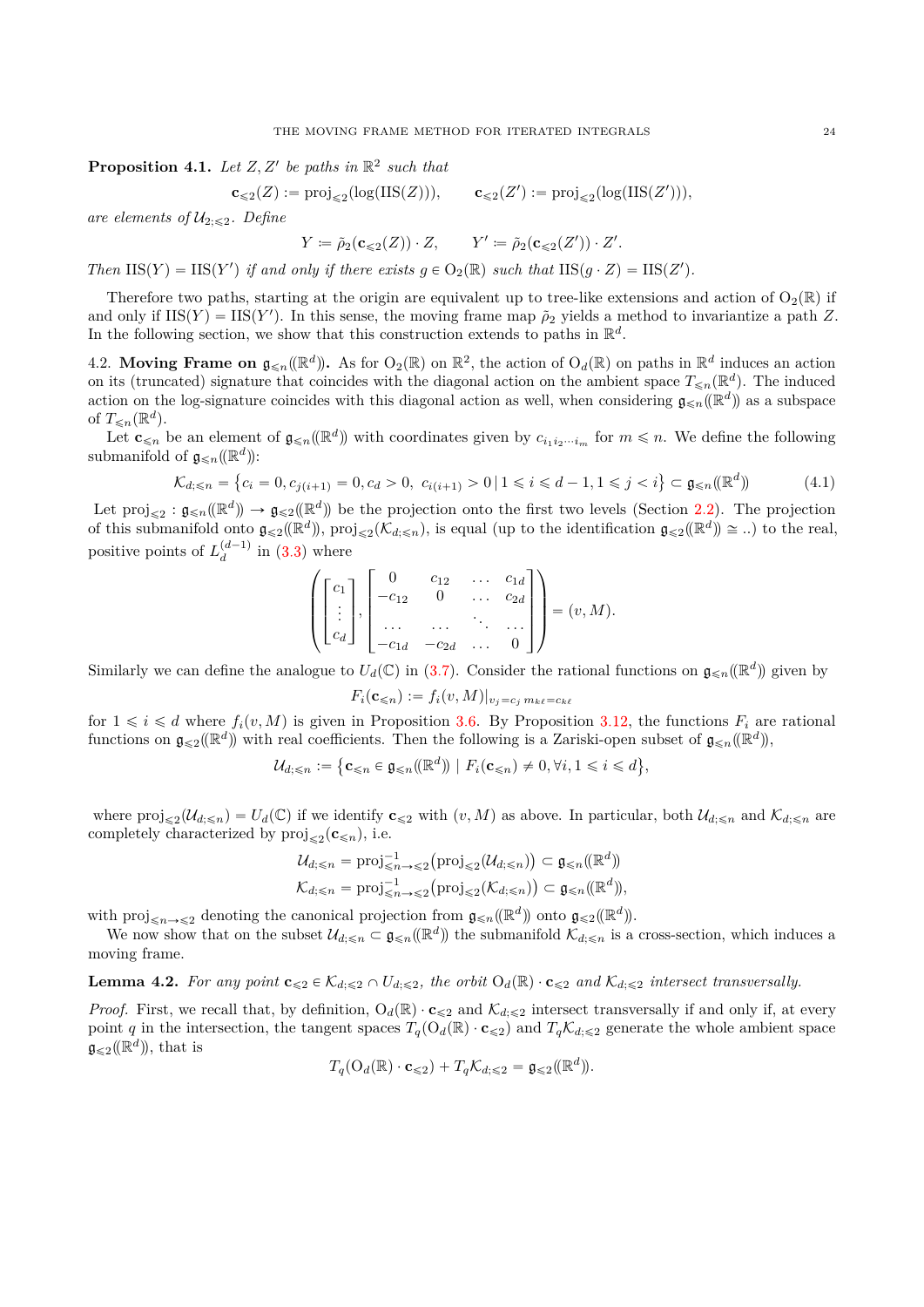Now, at a point  $q = A \cdot \mathbf{c}_{\leq 2} = (Av, AMA^{\top})$  in the orbit, the tangent space has the form

<span id="page-24-0"></span>
$$
T_q\Big(\mathrm{O}_d(\mathbb{R}) \cdot \mathbf{c}_{\leq 2}\Big) = \{ (HAv, [H, AMA^\top]): H \in \mathfrak{so}_d(\mathbb{R}) \}. \tag{4.2}
$$

Indeed, recall that for a manifold *M*, its tangent space at a point *q* is the linear space  $T_qM := \{ \gamma'(0) :$ *γ* curve s.t. *γ*(0) = *q*}. A curve *γ* on  $O_d(\mathbb{R}) \cdot \mathbf{c}_{\leq 2}$  such that  $\gamma(0) = q$  has the form  $\gamma(t) = (L(t)A) \cdot \mathbf{c}_{\leq 2}$  for some curve  $t \mapsto L(t)$  in  $O_d(\mathbb{R})$  such that  $L(0) = I$ . Hence,

$$
\gamma'(0) = (L'(0)Av, L'(0)AMA^{\top} + AMA^{\top}L'(0)^{\top})
$$
  
= (L'(0)Av, L'(0)AMA^{\top} - AMA^{\top}L'(0)).

The tangent space to the cross section is

$$
T_q \mathcal{K}_{d; \leq 2} = \{c_i = 0, c_{j(i+1)} = 0 : 1 \leq i \leq d-1, 1 \leq j < i\}.
$$

We note that

$$
\dim T_q \mathcal{K}_{d; \leqslant 2} = d, \quad \dim T_q \Big( \mathrm{O}_d(\mathbb{R}) \cdot \mathbf{c}_{\leqslant 2} \Big) = \frac{d(d-1)}{2},
$$

where the second equality since the action of  $O_d(\mathbb{R})$  is free on  $U_{d,\leq 2}$  by Corollary [3.13.](#page-19-3) Thus we have that  $\dim T_q \mathcal{K}_{d; \leq 2} + \dim T_q \left( O_d(\mathbb{R}) \cdot \mathbf{c}_{\leq 2} \right) = \dim \mathfrak{g}_{\leq 2}(\mathbb{R}^d)$ . Therefore, we only need to show that  $T_q \mathcal{K}_{d; \leq 2} \cap T_q \left( O_d(\mathbb{R}) \cdot \mathbf{c}_{\leq 2} \right)$  $\mathbf{c}_{\leq 2}$  = {0} for all  $q \in \mathcal{K}_{d; \leq 2} \cap (O_d(\mathbb{R}) \cdot \mathbf{c}_{\leq 2}).$ 

Let  $(\Gamma_{i,j}: 1 \leq i < j \leq d)$  be the standard basis of  $\mathfrak{so}_d(\mathbb{R})$ , that is,  $(\Gamma_{i,j})_{k,l} = \delta_{i,k}\delta_{j,l} - \delta_{j,k}\delta_{i,l}$ . It is not hard to show that the commutation relations

<span id="page-24-1"></span>
$$
[\Gamma_{i,j}, \Gamma_{k,k+1}] = \Gamma_{k+1,j} \delta_{i,k} + \Gamma_{i,k+1} \delta_{j,k} - \Gamma_{k,j} \delta_{i,k+1} - \Gamma_{i,k} \delta_{j,k+1}
$$
(4.3)

hold for all  $1 \leq k < d$  and  $1 \leq i < j \leq d$ . By eq. [\(4.2\)](#page-24-0), a generic element  $p \in T_q O(d(\mathbb{R}) \cdot \mathbf{c}_{\leq 2})$  has the form  $p = (HAv, [H, AMA^{\top}])$  with

$$
H = \sum_{1 \leq i < j \leq d} h_{i,j} \Gamma_{i,j} \in \mathfrak{so}_d(\mathbb{R}).
$$

But since  $q = (Av, AMA^{\top}) \in \mathcal{K}_{d:\leq 2}$ ,

$$
Av = \alpha e_d, \quad AMA^{\top} = \sum_{k=1}^{d-1} \beta_k \Gamma_{k,k+1}
$$

with  $\alpha > 0$ , and  $\beta_k > 0$  for all  $k \in \{1, \ldots, d-1\}$ . If *p* also belongs to  $T_q\mathcal{K}_{d; \leq 2}$ , then we have in particular that

$$
HAv = \sum_{i=1}^{d-1} h_{i,d}e_i = \alpha' e_d,
$$

for some  $\alpha' \in \mathbb{R}$ , thus  $h_{i,d} = 0$  for all  $i \in \{1, ..., d-1\}$ . Now we show that  $h_{i,j} = 0$  for all  $1 \leq i < j \leq d-1$  by induction on  $r \coloneqq d - 1 - j$ . By eq. [\(4.3\)](#page-24-1), we see that

$$
[H, AMA^{\top}] = \sum_{1 \leq i < j \leq d-1} \sum_{k=1}^{d-1} h_{i,j} \beta_k (\Gamma_{(k+1),j} \delta_{i,k} + \Gamma_{i,(k+1)} \delta_{j,k} - \Gamma_{k,j} \delta_{i,(k+1)} - \Gamma_{i,k} \delta_{j,(k+1)}),
$$

so that

$$
[H, A M A^{\top}]_{i,d-1} = h_{i,d-1} \beta_{d-1} = 0.
$$

for  $i \in \{1, \ldots, d-2\}$ . Therefore,  $h_{i,d-1} = 0$  for all  $i \in \{1, \ldots, d-2\}$ , and the claim is proven when  $r = 0$ . Suppose it is true for all  $r' < r$ . Then

$$
[H, A M A^{\top}]_{i,d-1-r} = h_{i,d-1-r} \beta_{d-1-r} = 0
$$

for  $i \in \{1, ..., d-2-r\}$ , hence  $h_{i,d-1-r} = 0$  for all  $i \in \{1, ..., d-2-r\}$ . Finally, we have  $H = 0$  thus  $p = (HAv, [H, AMA^{\top}]) = 0.$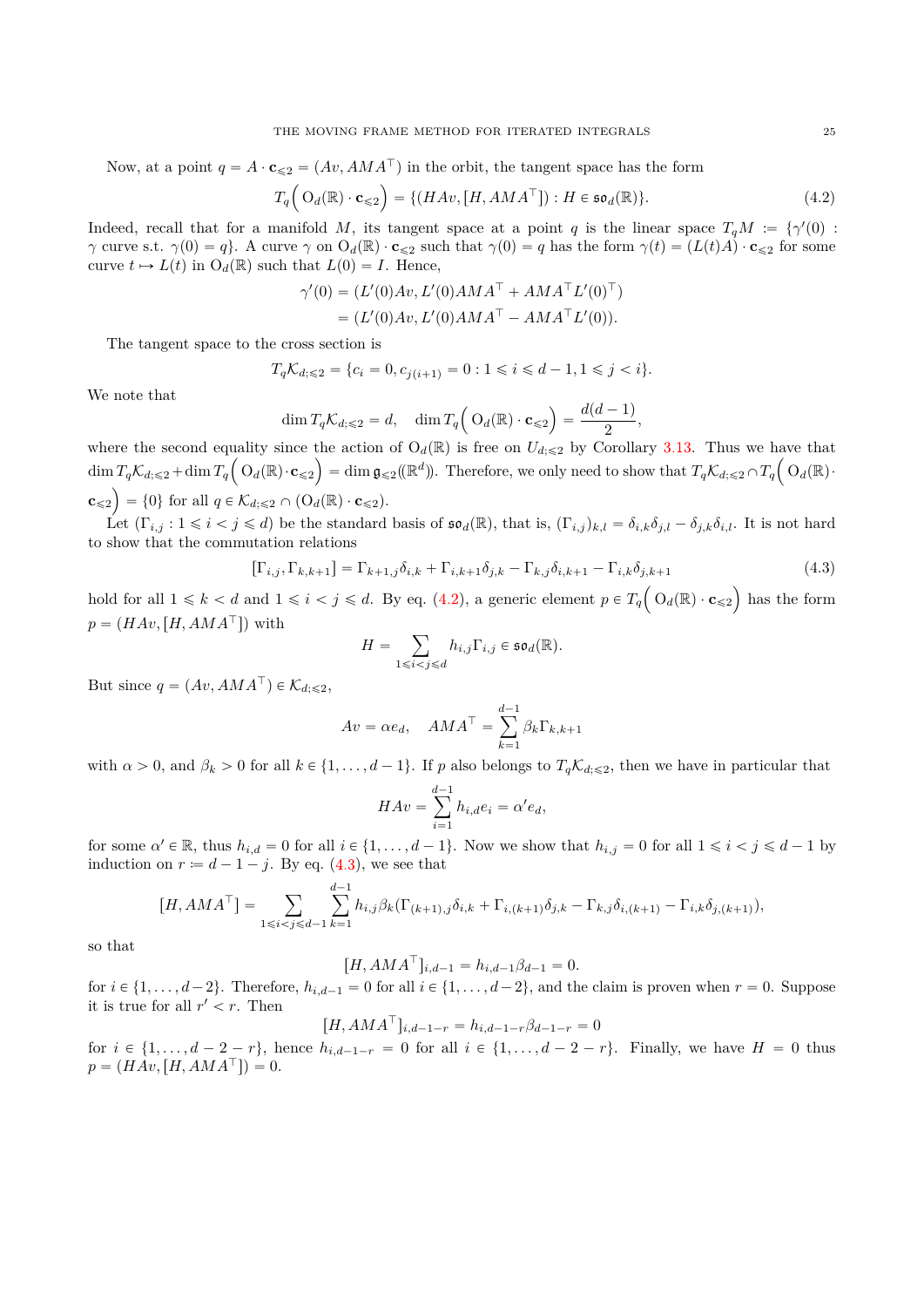We have shown that if  $q \in O_d(\mathbb{R}) \cdot \mathbf{c}_{\leq 2} \cap \mathcal{K}_{d; \leq 2}$  then  $\dim T_q$  $O_d(\mathbb{R}) \cdot \mathbf{c}_{\leq 2}$ We have shown that if  $q \in O_d(\mathbb{R}) \cdot \mathbf{c}_{\leq 2} \cap \mathcal{K}_{d; \leq 2}$  then  $\dim T_q\left(O_d(\mathbb{R}) \cdot \mathbf{c}_{\leq 2}\right) + \dim T_q\mathcal{K}_{d; \leq 2} = \dim \mathfrak{g}_{\leq 2}(\mathbb{R}^d)$  and  $T_q\left( \begin{array}{c} O_d(\mathbb{R}) \cdot \mathbf{c}_{\leqslant 2} \end{array} \right) \cap T_q\mathcal{K}_{d;\leqslant 2}$  is trivial. It follows that if  $q \in (O_d(\mathbb{R}) \cdot \mathbf{c}_{\leqslant 2}) \cap \mathcal{K}_{d;\leqslant 2}$ , then

$$
\mathfrak{g}_{\leqslant 2}(\mathbb{R}^d)\mathfrak{f}=T_q\Big(\mathcal{O}_d(\mathbb{R})\cdot \mathbf{c}_{\leqslant 2}\Big)\oplus T_q\mathcal{K}_{d;\leqslant 2},
$$

and in particular  $O_d(\mathbb{R}) \cdot \mathbf{c}_{\leq 2}$  and  $\mathcal{K}_{d; \leq 2}$  intersect transversally.

<span id="page-25-0"></span>**Theorem 4.3.** The submanifold  $\mathcal{K}_{d,\leq n}$  in [\(4.1\)](#page-23-1) is a cross-section for the action of  $O_d(\mathbb{R})$  on  $\mathcal{U}_{d,\leq n} \subset \mathfrak{g}_{\leq n}(\mathbb{R}^d)$ . *In particular*  $\mathcal{K}_{d;\leq n}$  *induces a moving frame map*  $\rho_d : \mathcal{U}_{d;\leq n} \to O_d(\mathbb{R})$ *.* 

*Proof.* We first claim that  $K_{d, \leq n}$  intersects each orbit in  $\mathcal{U}_{d, \leq n}$  at a unique point. Denote the linear span of  $\mathcal{K}_{d:s}$  as

$$
K := \left\{ c_i = 0, c_{j(i+1)} = 0 \, | \, 1 \le i \le d-1, 1 \le j < i \right\} \subset \mathfrak{g}_{\le n}(\mathbb{R}^d).
$$

Note that the action on  $proj_{\leq 2} \mathfrak{g}_{\leq n}(\mathbb{R}^d) = \mathfrak{g}_{\leq 2}(\mathbb{R}^d)$  is isomorphic to the action on  $\mathbb{R}^d \oplus \mathfrak{so}_d(\mathbb{R})$  given in [\(2.7\)](#page-7-1). Thus for any  $\mathbf{c}_{\leq n} \in \mathcal{U}_{d_i \leq n}$ , by Proposition [3.12](#page-18-1) and the diagonality of the action (see Section [2.3\)](#page-6-0), there exists an element of  $g \in O_d(\mathbb{R})$  such that  $g \cdot \mathbf{c}_{\leq n} = \tilde{\mathbf{c}}_{\leq n} \in K$ .

Consider the subgroup  $W_{\mathbb{R}} \subset O_d(\mathbb{R})$  of diagonal matrices *w* with diagonal entries  $w_{ij} \in \{-1,1\}, 1 \leq j \leq d$ . By Proposition [3.5](#page-15-0) any element of  $W_{\mathbb{R}}$  sends a point in *K* to *K*. For any  $\tilde{\mathbf{c}}_{\leq n} \in K$ , the action of  $W_{\mathbb{R}}$  on the coordinates  $proj_{\leq 2}(\mathbf{c}_{\leq n}) = \mathbf{c}_{\leq 2}$  is given by the following (see [\(3.8\)](#page-17-4)):

$$
c_d \mapsto w_{dd}c_d, \quad c_{i(i+1)} \mapsto w_{ii}w_{(i+1)(i+1)}c_{i(i+1)}.
$$

The element  $w \in W_{\mathbb{R}}$  such that  $w_{jj} = -1$  for  $1 \leq j \leq d$  changes only the sign on  $c_d$ . The element  $w \in W_{\mathbb{R}}$ where  $w_{jj} = -1$  for  $1 \leq j \leq i$  and  $w_{jj} = 1$  for  $i < j \leq d$  changes only the sign of  $c_{i(i+1)}$ . Thus there exists  $g \in W_{\mathbb{R}}$  such that  $g \cdot \tilde{\mathbf{c}}_{\leq n} \in \mathcal{K}_{d; \leq n}$ , implying  $\mathcal{K}_{d; \leq n}$  intersects each orbit in  $\mathcal{U}_{d; \leq n}$ .

Now suppose that for some  $\mathbf{c}_{\leq n} \in \mathcal{K}_{d;\leq n}$ ,  $g \in O_d(\mathbb{R})$  we have  $g \cdot \mathbf{c}_{\leq n} \in \mathcal{K}_{d;\leq n}$ . We show that this implies  $g = id$ . Since the action of  $O_d(\mathbb{R})$  on  $T_1(\mathbb{R}^d)$  is isomorphic to the canonical action on  $\mathbb{R}^d$ ,  $g \in O_d^{d-1}(\mathbb{R})$  (recall the notation after [\(3.4\)](#page-15-3)). By Proposition [3.4,](#page-15-2) the action of  $O_d^{d-1}(\mathbb{R})$  on the coordinates  $c_{1d}, c_{2d}, \ldots, c_{(d-1)d}$  of  $c_{\leq n}$  is isomorphic to the canonical action on  $\mathbb{R}^{d-1}$ . Thus we deduce that *g* must be in  $O_d^{d-2}(\mathbb{R})$ . Iterating, we obtain that *g* must be the identity, as claimed, implying that  $\mathcal{K}_{d,\leq n}$  intersects each orbit in  $\mathcal{U}_{d,\leq n}$  exactly once.

We now show that the intersection with each orbit is transverse. By Corollary [3.13](#page-19-3) the action is free on  $U_{d:\leq 2}$ , and thus on  $\mathcal{U}_{d:\leq n}$ . Since the action is free on  $\mathcal{U}_{d:\leq n}$ , each orbit  $O_d(\mathbb{R}) \cdot \mathbf{c}_{\leq n}$  is smooth and of dimension  $n(n-1)/2$  (see Proposition [2.16\)](#page-11-0). Let  $\mathbf{c}_{\leq n}$  be a point in  $\mathcal{K}_{d,\leq n}$ . Since  $\mathcal{K}_{d,\leq n}$  is on open subset of the linear space *K*, we have  $T_{\mathbf{c}_{\le n}}\mathcal{K}_{d;\le n} = K$ . Since  $\mathcal{K}_{d;\le n}$  and  $O_d(\mathbb{R}) \cdot \mathbf{c}_{\le n}$  are of complementary dimension,  $\mathcal{K}_{d;\le n}$  intersects  $O_d(\mathbb{R}) \cdot \mathbf{c}_{\leq n}$  transversally if and only if the dimension of the span of their tangent spaces is equal to the dimension of  $\mathcal{U}_{d:\leq n}$ .

Since  $O_d(\mathbb{R})$  acts diagonally we have that

$$
\begin{aligned} \text{proj}_{\leqslant 2}(T_{\mathbf{c}_{\leqslant n}}\mathcal{K}_{d;\leqslant n}+T_{\mathbf{c}_{\leqslant n}}(\mathcal{O}_{d}(\mathbb{R})\cdot\mathbf{c}_{\leqslant n}))&=\text{proj}_{\leqslant 2}(T_{\mathbf{c}_{\leqslant n}}\mathcal{K}_{d;\leqslant n})+\text{proj}_{\leqslant 2}(T_{\mathbf{c}_{\leqslant n}}(\mathcal{O}_{d}(\mathbb{R})\cdot\mathbf{c}_{\leqslant n}))\\ &=T_{\text{proj}_{\leqslant 2}(\mathbf{c}_{\leqslant n})}\,\text{proj}_{\leqslant 2}(\mathcal{K}_{d;\leqslant n})+T_{\text{proj}_{\leqslant 2}(\mathbf{c}_{\leqslant n})}\big(\mathcal{O}_{d}(\mathbb{R})\cdot\text{proj}_{\leqslant 2}(\mathbf{c}_{\leqslant n})\big),\end{aligned}
$$

where  $V + W$  denotes the span of two subspaces  $V, W$ . Then by Lemma [4.2](#page-23-2)

$$
\operatorname{proj}_{\leq 2}(T_{\mathbf{c}_{\leq n}}\mathcal{K}_{d;\leq n}+T_{\mathbf{c}_{\leq n}}(\mathrm{O}_d(\mathbb{R})\cdot\mathbf{c}_{\leq n}))=\mathfrak{g}_{\leq 2}(\mathbb{R}^d)).
$$

Since for any vector  $v \in T_{\text{proj}_{\leqslant 2}(\mathbf{c}_{\leqslant n})}$  proj<sub> $\leqslant 2(\mathcal{K}_{d;\leqslant n}), \langle v \rangle \oplus \mathfrak{g}_{\leqslant 3}(\mathbb{R}^d)$  is a subspace of  $T_{\mathbf{c}_{\leqslant n}}\mathcal{K}_{d;\leqslant n}$ , we have that</sub>  $T_{\mathbf{c}_{\leq n}}\mathcal{K}_{d,\leq n} + T_{\mathbf{c}_{\leq n}}(O_d(\mathbb{R}) \cdot \mathbf{c}_{\leq n}) = \mathfrak{g}_{\leq n}(\mathbb{R}^d)$ . Thus  $\mathcal{K}_{d,\leq n}$  and  $O_d(\mathbb{R}) \cdot \mathbf{c}_{\leq n}$  intersect transversally.

Therefore  $\mathcal{K}_{d,\leq n}$  intersects transversally each orbit of  $\mathcal{U}_{d,\leq n}$  at a unique point, and hence by definition is a cross-section for this action. The free and algebraic action of  $O_d(\mathbb{R})$  on  $\mathcal{U}_{d;\leq n}$  satisfies the hypothesis of Theorem [2.11](#page-8-3) (see Remark [2.15\)](#page-10-3), and hence there exists a moving frame map  $\rho_d$  :  $\mathcal{U}_{d,\leq n} \to O_d(\mathbb{R})$  taking each element of  $\mathcal{U}_{d:\leq n}$  to the unique intersection point of its orbit and  $\mathcal{K}_{d:\leq n}$ .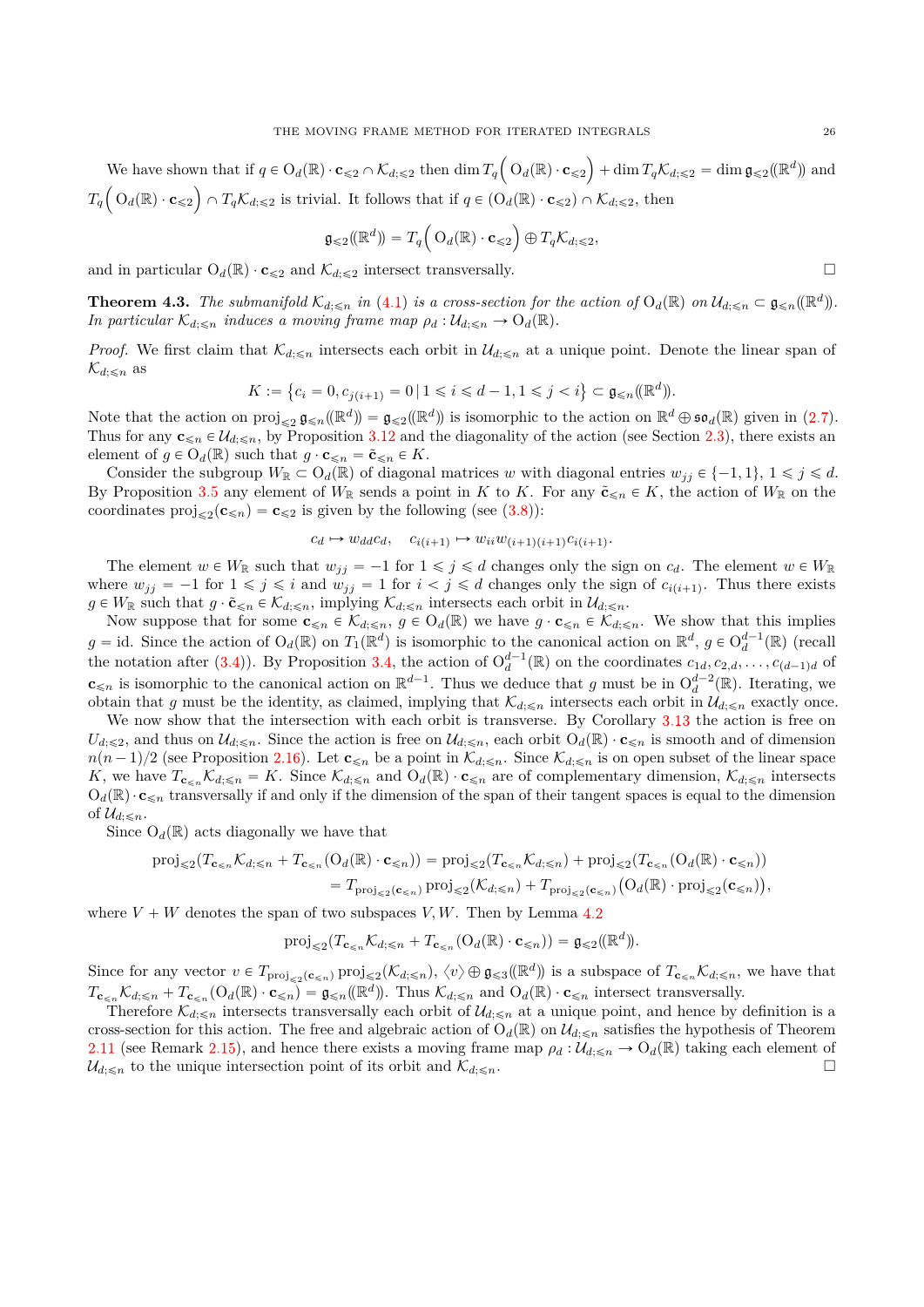The proof of Proposition [3.6](#page-16-0) provides a road-map for explicitly finding the element of  $O_d(\mathbb{R})$  taking any point  $c_{\leq n} \in \mathcal{U}_{d,\leq n}$  to  $\mathcal{K}_{d,\leq n}$ , and hence  $\rho_d(c_{\leq n}) \cdot c_{\leq n}$ . By successively applying rotations, one can bring  $c_{\leq n}$  to the cross-section  $\mathcal{K}_{d;\leq n}$ . For an example of doing this in practice see Example [5.3.](#page-32-0)

An important consequence of Theorem [4.3](#page-25-0) is the following corollary.

**Corollary 4.4.** *Two elements*  $\mathbf{c}_{\leq n}, \tilde{\mathbf{c}}_{\leq n} \in \mathcal{U}_{d,\leq n}$  *lie in the same orbit if and only if they take the same value on the cross-section*  $\mathcal{K}_{d \leq n}$ *, i.e. if and only if*  $\rho_d(c_{\leq n}) \cdot c_{\leq n} = \rho_d(\tilde{c}_{\leq n}) \cdot \tilde{c}_{\leq n}$ *.* 

Thus to find a unique representative of the orbit of  $c_{\leq n} \in \mathcal{U}_{d,\leq n}$  we can "invariantize"  $c_{\leq n}$  by computing  $\rho_d(c_{\leq n}) \cdot c_{\leq n}$ , and the smooth functions defining the non-zero coordinates of  $\mathcal{K}_{d,\leq n} \cap O_d(\mathbb{R}) \cdot c_{\leq n}$  are invariant functions which characterize the orbit. Note that the cross-section  $\mathcal{K}_{d,\leq n}$  and the moving frame only depend on the  $\mathfrak{g}_{\leqslant 2}(\mathbb{R}^d)$  coordinates. In particular we have that for any path *Z* such that  $\mathbf{c}_{\leqslant n}(Z) = \text{proj}_{\leqslant n}(\log(\text{IIS}(Z))) \in U_n^d$ 

$$
\rho_d(\mathbf{c}_{\leq n}(Z)) = \rho_d(\text{proj}_{\leq 2}(\mathbf{c}_{\leq n}(Z))) =: \tilde{\rho}_d(\mathbf{c}_{\leq 2}(Z))
$$

which implies that the "invariantization" of a path  $Y := \tilde{\rho}_d(c \leq 2(Z)) \cdot Z$  is well-defined. This is due to the diagonal nature of the action of  $O_d(\mathbb{R})$  on  $\mathfrak{g}_{\leq n}(\mathbb{R}^d)$ , and the fact that  $\dim(O_d(\mathbb{R})) < \dim(\mathfrak{g}_{\leq 2}(\mathbb{R}^d))$ . Since the action of the coordinates on  $g_{\leq 2}(\mathbb{R}^d)$  is not affected by the higher level coordinates, we can define a cross-section on  $\mathfrak{g}_{\leqslant 2}(\mathbb{R}^d)$  that extends naturally to  $\mathfrak{g}_{\leqslant n}(\mathbb{R}^d)$ . For higher-dimensional groups one may have to consider a cross-section on  $\mathfrak{g}_{\leqslant3}(\mathbb{R}^d)$  or higher.

As a consequence, the infinite log signature (and thus the iterated-integrals signature) of a path *Z* under the action of  $O_d(\mathbb{R})$  is characterized by its value on the cross-section.

<span id="page-26-2"></span>**Theorem 4.5.** For any two paths  $Z, \tilde{Z}$  in  $\mathbb{R}^d$  such that  $\mathbf{c}_{\leq 2}(Z) := \text{proj}_{\leq 2}(\log(\text{IIS}(Z))), \mathbf{c}_{\leq 2}(\tilde{Z}) := \text{proj}_{\leq 2}(\log(\text{IIS}(\tilde{Z})))$ *are elements of*  $\mathcal{U}_{d: \leq 2}$ , *define* 

$$
Y := \tilde{\rho}_d(\mathbf{c}_{\leq 2}(Z))Z, \qquad \tilde{Y} := \tilde{\rho}_d(\mathbf{c}_{\leq 2}(\tilde{Z}))\tilde{Z}.
$$

*Then*  $IIS(Y) = IIS(\tilde{Y})$  *if and only if there exists*  $q \in O_d(\mathbb{R})$  *such that*  $IIS(q \cdot Z) = IIS(\tilde{Z})$ *.* 

<span id="page-26-0"></span>4.3. **Towards a fundamental set of polynomial invariants.** The non-constant-zero coordinates of  $\rho_d(c_{\leq n})$ .  $c_{\leq n}$  form a fundamental set of invariants for the action of  $O_d(\mathbb{R})$  on  $\mathcal{U}_{d;\leq n}$ , since for any  $O_d(\mathbb{R})$  invariant function  $I: \mathcal{U}_{d, \leq n} \to \mathbb{R}$  we have  $I(\mathbf{c}_{\leq n}) = I(\rho_d(\mathbf{c}_{\leq n}) \cdot \mathbf{c}_{\leq n}).$  The coordinate functions of  $\rho_d(\mathbf{c}_{\leq n}) \cdot \mathbf{c}_{\leq n}$  are, however, in general not rational. However polynomial invariants of the iterated-integral signature have a rich structure and are often desired (see [\[DR19\]](#page-34-1)), and hence it is of strong interest to obtaining a minimal set of *polynomial* invariants seperating orbits.

In fact, there is even the following conjecture [\[DR19,](#page-34-1) Conjecture 7.2] that polynomial invariants seperate orbits of paths up to tree like equivalence for any subgroup of  $SL_d(\mathbb{R})$ .

<span id="page-26-1"></span>**Conjecture 4.6.** (Diehl-Reizenstein) Let  $Z, Z' : [0, T] \to \mathbb{R}^d$  be two curves such that

$$
\langle \operatorname{IIS}(Z), \varphi \rangle = \langle \operatorname{ISS}(Z'), \varphi \rangle
$$

for any  $\varphi \in T(\mathbb{R}^d)$  such that  $\tilde{\phi}_{A^{\top}}(\varphi) = \varphi$  for any  $A \in G$ . Then, there is  $A \in G$  and a curve  $\overline{Z}$  which is tree-like *equivalent to Z such that*

$$
A\bar{Z}=Z'.
$$

While a proof of this conjecture for any compact group *G* is finished and part of work in progress by J.D., Terry Lyons, Hao Ni and R.P., we are here interested in a 'constructive' proof which leads to an algorithm for the computation of a minimal set of polynomial seperating orbits. The following definition and proposition now provide a sufficient condition for a moving frame to lead to a fundamental set of invariants consisting only of polynomial invariants.

**Definition 4.7.** A moving frame  $\varrho: U \to G$  for the action of *G* on *U*, where *U* is a non-empty, *G*-invariant, semialgebraic subset of  $\mathfrak{g}_{\leq n}(\mathbb{R}^d)$ , is called **almost-polynomial**, if there are maps  $\lambda: U \to GL_d(\mathbb{R})$  and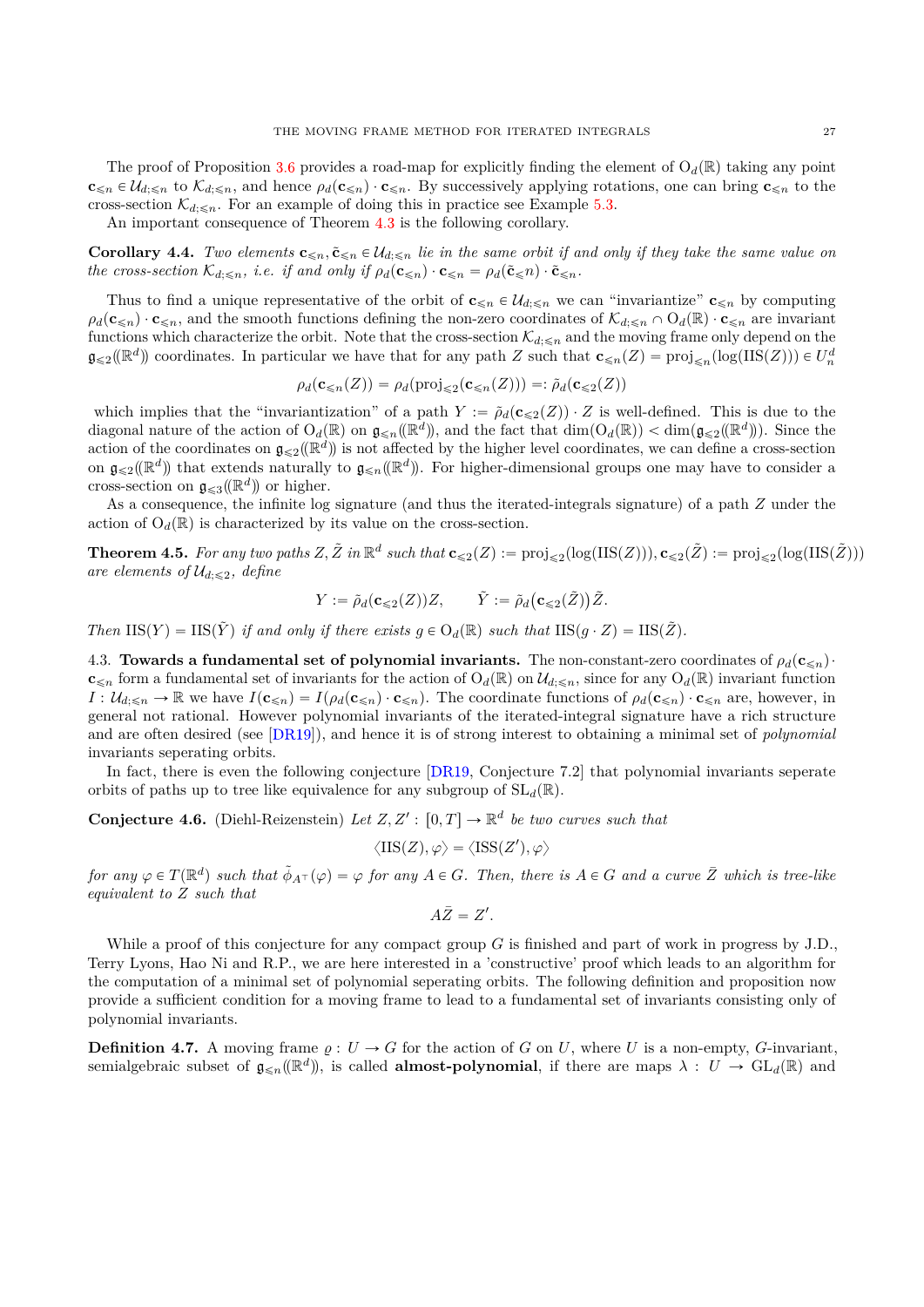$\kappa$  :  $\mathfrak{g}_{\leq n}(\mathbb{R}^d) \to \text{GL}_d(\mathbb{R})$ , where  $\lambda$  is *G*-invariant, such that  $\lambda(\mathbf{c}_{\leq n})$  is diagonal for all  $\mathbf{c}_{\leq n} \in U$ , such that  $\lambda_{ii}\varrho_{ij} \in \mathbb{R}[\mathfrak{g}_{\leq n}(\mathbb{R}^d)]$  for all  $i, j = 1, \ldots, d$  and

<span id="page-27-0"></span>
$$
\lambda(\mathbf{c}_{\leq n}) = \kappa(\lambda(\mathbf{c}_{\leq n})\varrho(\mathbf{c}_{\leq n}) \cdot \mathbf{c}_{\leq n})
$$
\n(4.4)

for all  $\mathbf{c}_{\leq n} \in U$ .

*Remark* 4.8*.* Equation [\(4.4\)](#page-27-0) may seem odd as an asumption at first sight, however it is necessary for the coordinates of  $\lambda(\mathbf{c}_{\leq n})\varrho(\mathbf{c}_{\leq n}) \cdot \mathbf{c}_{\leq n}$  to form a fundamental set of invariants: Since we assume  $\lambda$  to be an invariant function it must functionally depend on any fundamental set of invariants.

<span id="page-27-1"></span>**Example 4.9.** Looking at the example  $\rho_2$ , we introduce

$$
\lambda_2(\mathbf{c}_{\leq n}) = \begin{bmatrix} |c_{12}|\sqrt{c_1^2 + c_2^2} & 0\\ 0 & \sqrt{c_1^2 + c_2^2} \end{bmatrix}.
$$

As we see in Section [5,](#page-28-0)  $\lambda_2$  is invariant under  $O_2(\mathbb{R})$ . Then,

$$
\lambda_2(\mathbf{c}_{\leq n})\rho_2(\mathbf{c}_{\leq n}) = \begin{bmatrix} c_{12}c_2 & -c_{12}c_1 \\ c_1 & c_2 \end{bmatrix},
$$

whose entries are polynomial functions. In particular, the non-zero coordinates of  $\lambda_2(\mathbf{c}_{\leq n})\rho_2(\mathbf{c}_{\leq n})\cdot \mathbf{c}_{\leq n}$  are given by

$$
\hat{c}_2 := c_1^2 + c_2^2, \quad \hat{c}_{12} := c_{12}^2 (c_1^2 + c_2^2)
$$

We finally obtain  $\lambda_2(\mathbf{c}_{\leq n}) = \kappa_2(\lambda_2(\mathbf{c}_{\leq n})\rho(\mathbf{c}_{\leq n}) \cdot \mathbf{c}_{\leq n})$  via

$$
\kappa_2(\hat{\mathbf{c}}_{\leq n}) = \begin{bmatrix} \sqrt{\hat{c}_{12}} & 0 \\ 0 & \hat{c}_2 \end{bmatrix},
$$

showing that  $\rho_2$  is an almost-polynomial moving frame.

<span id="page-27-2"></span>**Proposition 4.10.** *If*  $\varrho : U \to G$  *is an almost-polynomial moving frame for the action of*  $G$  *on*  $U$ *, then the non-zero components of*  $\lambda(c_{\leq n})\rho(c_{\leq n}) \cdot c_{\leq n}$  *form a fundamental set of invariants consisting only of polynomial invariants.*

*Proof.* Obviously  $\mathbf{c}_{\leq n} \mapsto \lambda(\mathbf{c}_{\leq n})\varrho(\mathbf{c}_{\leq n}) \cdot \mathbf{c}_{\leq n}$  is a polynomial map on *U* since  $\lambda_{ii}\mu_{ij}$  is polynomial. The components of  $\varrho(\mathbf{c}_{\leq n}) \cdot \mathbf{c}_{\leq n}$  form a fundamental set of invariants since  $\varrho$  is a moving frame which implies that  $I(c_{\le n}) = I(\varrho(c_{\le n}) \cdot c_{\le n})$  for any invariant function  $I: U \to \mathbb{R}$ . Since  $\lambda$  is *G* invariant by assumption, we have that the components of  $\lambda(c_{\leq n})\varrho(c_{\leq n}) \cdot c_{\leq n}$  are invariants. Furthermore

$$
\varrho(\mathbf{c}_{\leqslant n})\cdot \mathbf{c}_{\leqslant n}=\kappa(\lambda(\mathbf{c}_{\leqslant n})\varrho(\mathbf{c}_{\leqslant n})\cdot \mathbf{c}_{\leqslant n})^{-1}\lambda(\mathbf{c}_{\leqslant n})\varrho(\mathbf{c}_{\leqslant n})\cdot \mathbf{c}_{\leqslant n},
$$

implies that the non-zero components of  $\lambda(\mathbf{c}_{\leq n})\varrho(\mathbf{c}_{\leq n})\cdot \mathbf{c}_{\leq n}$  form a fundamental set of invariants, too.

We formulate the following conjecture for the moving frame defined in the previous section.

<span id="page-27-3"></span>**Conjecture 4.11.** *For any*  $d \geq 2$ *, the moving frame*  $\rho_d$  :  $\mathcal{U}_{d:\leq n} \to O_d(\mathbb{R})$  *is almost-polynomial.* 

We will see in the next section that this conjecture at least also holds true for  $d = 3$ , however, the conjecture remains open for  $d > 3$ . This in particular means that we have our 'constructive' proof for Conjecture  $4.6$ restricted to paths *Z* such that  $\mathbf{c}_{\leq n}(Z) \in \mathcal{U}_{d:\leq n}$  in the special case of  $O_d(\mathbb{R})$  for  $d = 2, 3$ . We hope to extend this result to all dimensions, all paths and to further compact groups in future work.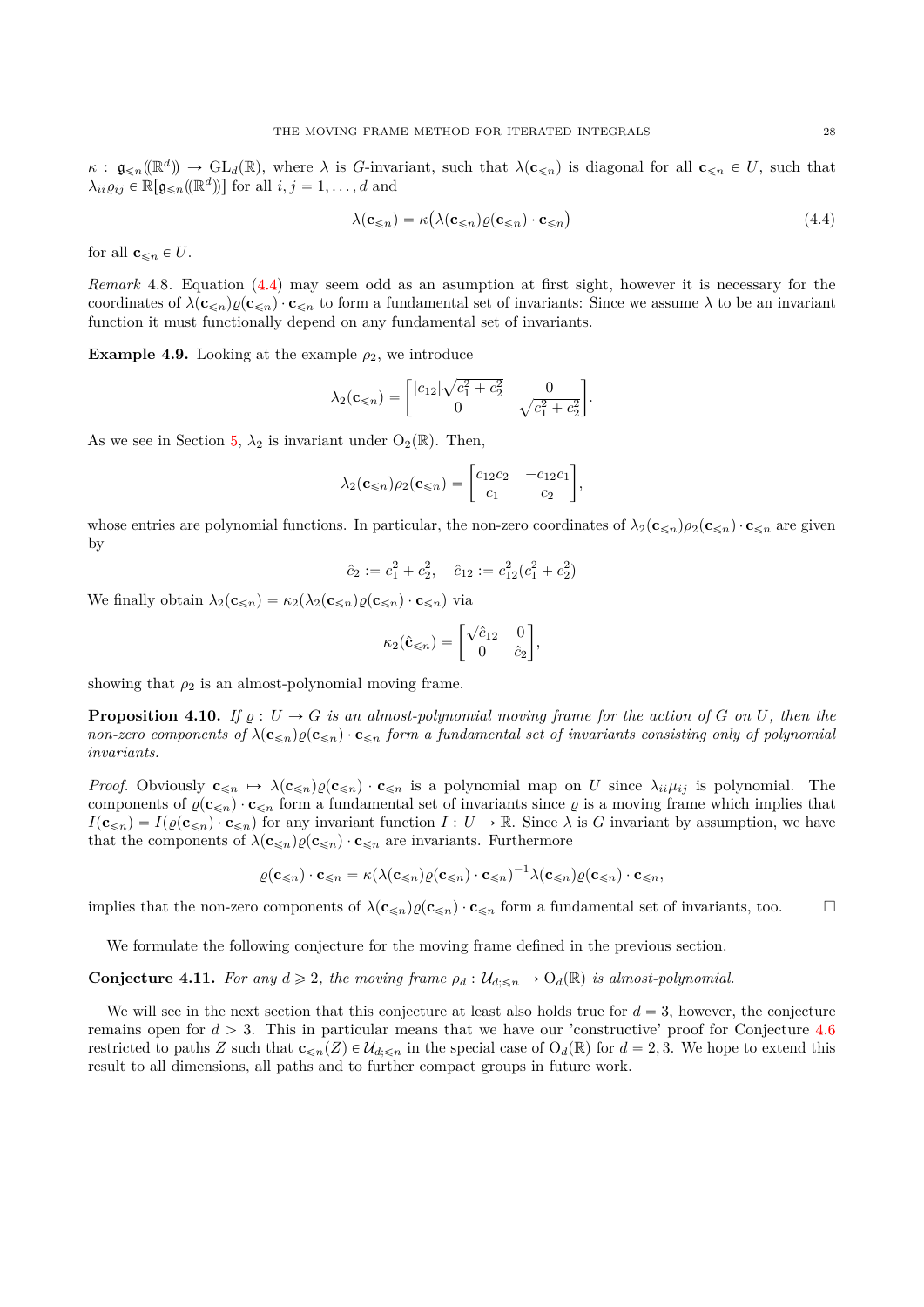## 5. Invariants of planar and spatial curves

<span id="page-28-1"></span><span id="page-28-0"></span>5.1. **Planar curves.** In Section [4.1](#page-21-1) we detailed a moving frame construction for  $\mathfrak{g}_{\leq n}(\mathbb{R}^2)$  under  $O_2(\mathbb{R})$  for any truncation order *n*. In particular on the subset

$$
\mathcal{U}_{2; \leq n} = \{ \mathbf{c}_{\leq n} \in \mathfrak{g}_{\leq n}(\mathbb{R}^2) \, | \, (c_1, c_2) \neq (0, 0), c_{12} \neq 0 \},
$$

the map  $\rho_2: U_{2;\leq n} \to O_2(\mathbb{R})$  defined by  $\rho_2(\mathbf{c}_{\leq n}) = \mu_2(\mathbf{c}_{\leq n})\nu_2(\mathbf{c}_{\leq n})$  for  $\mathbf{c}_{\leq n} \in \mathfrak{g}_{\leq n}(\mathbb{R}^2)$ , where

$$
\mu_2(\mathbf{c}_{\le n}) = \frac{1}{\sqrt{c_1^2 + c_2^2}} \begin{bmatrix} \text{sgn}(c_{12}) & 0 \\ 0 & 1 \end{bmatrix}, \quad \nu_2(\mathbf{c}_{\le n}) = \begin{bmatrix} c_2 & -c_1 \\ c_1 & c_2 \end{bmatrix},
$$

is a moving frame map, bringing any element of  $\mathfrak{g}_{\leq n}(\mathbb{R}^2)$  to the intersection of its orbit with the cross-section (see Figure [2\)](#page-28-2) (

$$
\mathcal{K}_{2;\leq n} = \{ \mathbf{c}_{\leq n} \in \mathfrak{g}_{\leq n}(\mathbb{R}^2) \, | \, c_1 = 0, c_2, c_{12} > 0 \}.
$$



<span id="page-28-2"></span>FIGURE 2. Applying the moving-frame map for planar curves to two paths  $X$  and  $X'$  lying on the same  $O_2(\mathbb{R})$  orbit

Any path *Z* in  $\mathbb{R}^2$  defines an element  $\mathbf{c}_{\leq n}(Z) = \text{proj}_{\leq n}(\log(\text{IIS}(Z))) \in \mathfrak{g}_{\leq n}(\mathbb{R}^2)$ . Since  $\rho_2(\mathbf{c}_{\leq n}) = \tilde{\rho}_2(\mathbf{c}_{\leq 2})$ , we can define the invariantization of *Z* with respect to  $O_2(\mathbb{R})$  as  $Y := \tilde{\rho}_2(\mathbf{c}_{\leq 2}(Z)) \cdot Z$ . The coordinates of  $log(IIS(Y))$  as functions of the coordinates of  $log(IIS(Z))$  are invariant functions for paths under  $O_2(\mathbb{R})$ . A (Lyndon) basis for  $\mathfrak{g}_{\leq 4}(\mathbb{R}^2)$  corresponds to the coordinates (see Example [2.1\)](#page-2-2)

 $$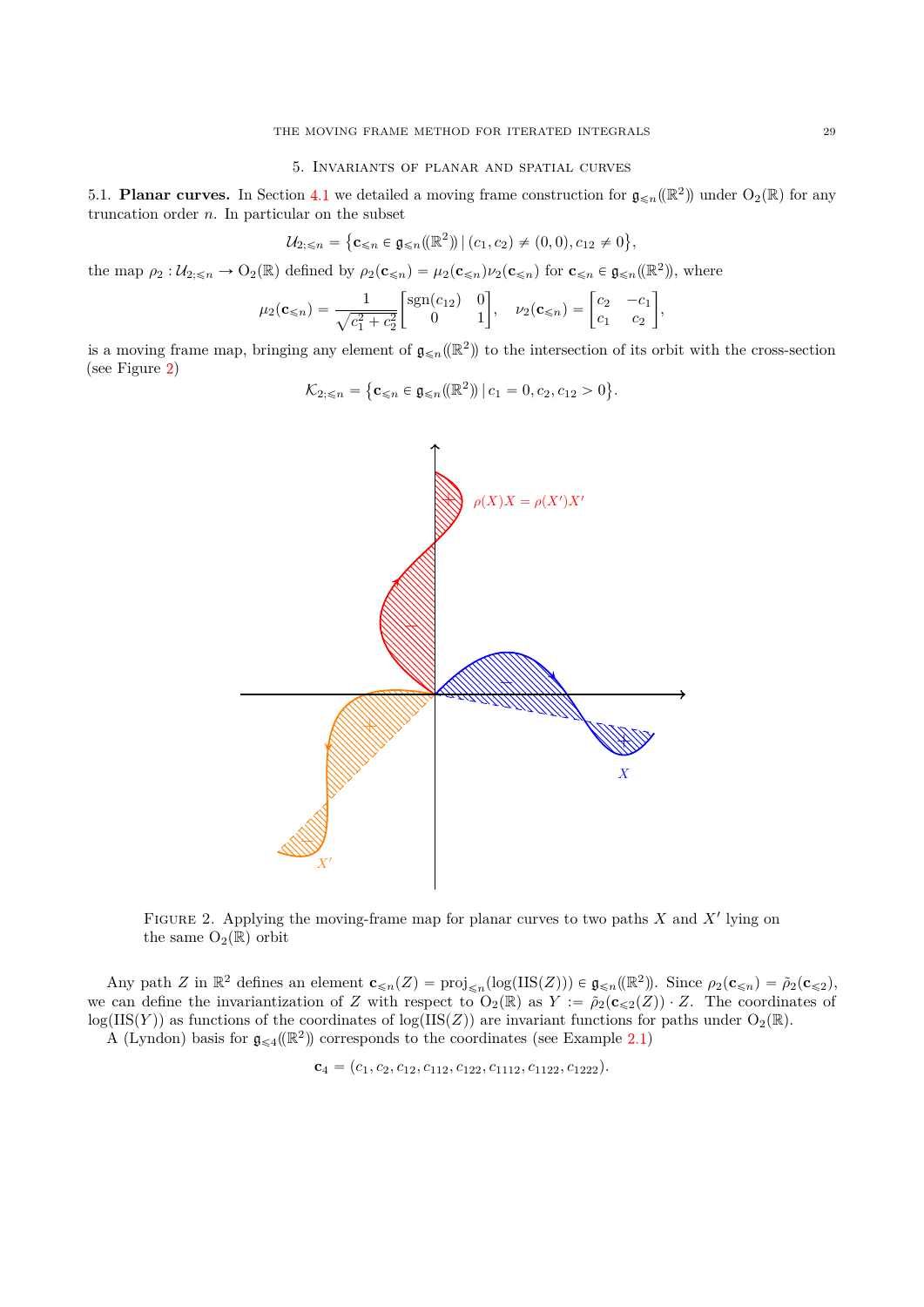As detailed before in Section [4.1,](#page-21-1) we have that<br>  $c_1(Y) = 0, \quad c_2(Y) = \sqrt{2}$ 

$$
c_1(Y) = 0
$$
,  $c_2(Y) = \sqrt{c_1(Z)^2 + c_2(Z)^2}$ ,  $c_{12}(Y) = |c_{12}(Z)|$ .

Using the action as defined in Section [2.3,](#page-6-0) one can compute

$$
c_{112}(Y) = \frac{c_1(Z)c_{122}(Z) + c_{112}(Z)c_2(Z)}{\sqrt{c_1(Z)^2 + c_2(Z)^2}}
$$
  
\n
$$
c_{122}(Y) = sgn(c_{12}) \left( \frac{-c_1(Z)c_{112}(Z) + c_{122}(Z)c_2(Z)}{\sqrt{c_1(Z)^2 + c_2(Z)^2}} \right)
$$
  
\n
$$
c_{1112}(Y) = sgn(c_{12}) \left( \frac{c_1(Z)^2c_{1222}(Z) + c_1(Z)c_2(Z)c_{1122}(Z) + c_2(Z)^2c_{1112}(Z)}{c_1(Z)^2 + c_2(Z)^2} \right)
$$
  
\n
$$
c_{1122}(Y) = \frac{-c_1(Z)^2c_{1122}(Z) + 2c_1(Z)c_2(Z)(c_{1222}(Z) - c_{1112}(Z)) + c_2(Z)^2c_{1122}(Z)}{c_1(Z)^2 + c_2(Z)^2}
$$
  
\n
$$
c_{1222}(Y) = sgn(c_{12}) \left( \frac{c_1(Z)^2c_{1112}(Z) - c_1(Z)c_2(Z)c_{1122}(Z) + c_2(Z)^2c_{1222}(Z)}{c_1(Z)^2 + c_2(Z)^2} \right).
$$

As before, for any two paths *Z* and  $\tilde{Z}$  starting at the origin, we have that  $\mathbf{c}_4(Z)$  is related to  $\mathbf{c}_4(\tilde{Z})$  under  $O_2(\mathbb{R})$  if and only if  $c_4(Y) = c_4(\tilde{Y})$ . By inspection, we see that a simpler set of *polynomial* invariants also determine the equivalence class of the image of a path *Z* in  $\mathfrak{g}_{\leq 4}(\mathbb{R}^2)$ .

$$
p_1(Z) = c_1(Z)^2 + c_2(Z)^2
$$
  
\n
$$
p_2(Z) = c_1(Z)c_1Z^2
$$
  
\n
$$
p_3(Z) = c_1(Z)c_{122}(Z) + c_{112}(Z)c_2(Z)
$$
  
\n
$$
p_4(Z) = c_{12}(Z)(-c_1(Z)c_{112}(Z) + c_{122}(Z)c_2(Z))
$$
  
\n
$$
p_5(Z) = c_{12}(Z)(c_1(Z)^2c_{1222}(Z) + c_1(Z)c_2(Z)c_{1122}(Z) + c_2(Z)^2c_{1112}(Z))
$$
  
\n
$$
p_6(Z) = -c_1(Z)^2c_{1122}(Z) + 2c_1(Z)c_2(Z)(c_{1222}(Z) - c_{1112}(Z)) + c_2(Z)^2c_{1122}
$$
  
\n
$$
p_7(Z) = c_{12}(Z)(c_1(Z)^2c_{1112}(Z) - c_1(Z)c_2(Z)c_{1122}(Z) + c_2(Z)^2c_{1222}(Z))
$$

The value of *Z* on the above invariant set determines the value of  $c_4(Y)$ . Thus they provide a simpler invariant representation for  $\mathbf{c}_4(Z) = \text{proj}_{\leq 4}(\log(\text{IIS}(Z))).$ 

*Remark* 5.1. It is an interesting fact that by adding the invariants  $c_{1112}(Y)$  and  $c_{1222}(Y)$ , we get the much simpler invariant

$$
c_{1112}(Y) + c_{1222}(Y) = sgn(c_{12})(c_{1112}(Z) + c_{1222}(Z)).
$$

In the polynomial invariant set, one can likewise replace either  $p_4$  or  $p_7$  by

$$
p_4'(Z) = c_{12}(Z)(c_{1112}(Z) + c_{1222}(Z)).
$$

We already know from Example [4.9](#page-27-1) in combination with Proposition [4.10](#page-27-2) that  $\rho_2$  is an almost-polynomial moving frame and thus leads to a fundamental set of polynomial invariants. However, we prove here the following stronger statement with a slightly different construction on the level of the individual coordinates of the first kind *ch*.

<span id="page-29-0"></span>**Theorem 5.2.** *There exists a set of polynomials*  $q_h$  *and a polynomial map*  $r : \mathfrak{g}_{\leq n}(\mathbb{R}^2) \to \mathfrak{g}_{\leq n}(\mathbb{R}^2)$  *which is bijective when restricted to*  $\mathcal{U}_{2;\leq n}$  *such that* 

$$
q(\mathbf{c}_{\leq n}(\rho_2(Z)\cdot Z)) = (q_h(\mathbf{c}_{\leq n}(Z)))_h.
$$

*Thus, the*  $q_h(c_{\leq n})$  *form a set of polynomial invariants determining the equivalence class of a path Z in*  $\mathfrak{g}_{\leq n}(\mathbb{R}^2)$ .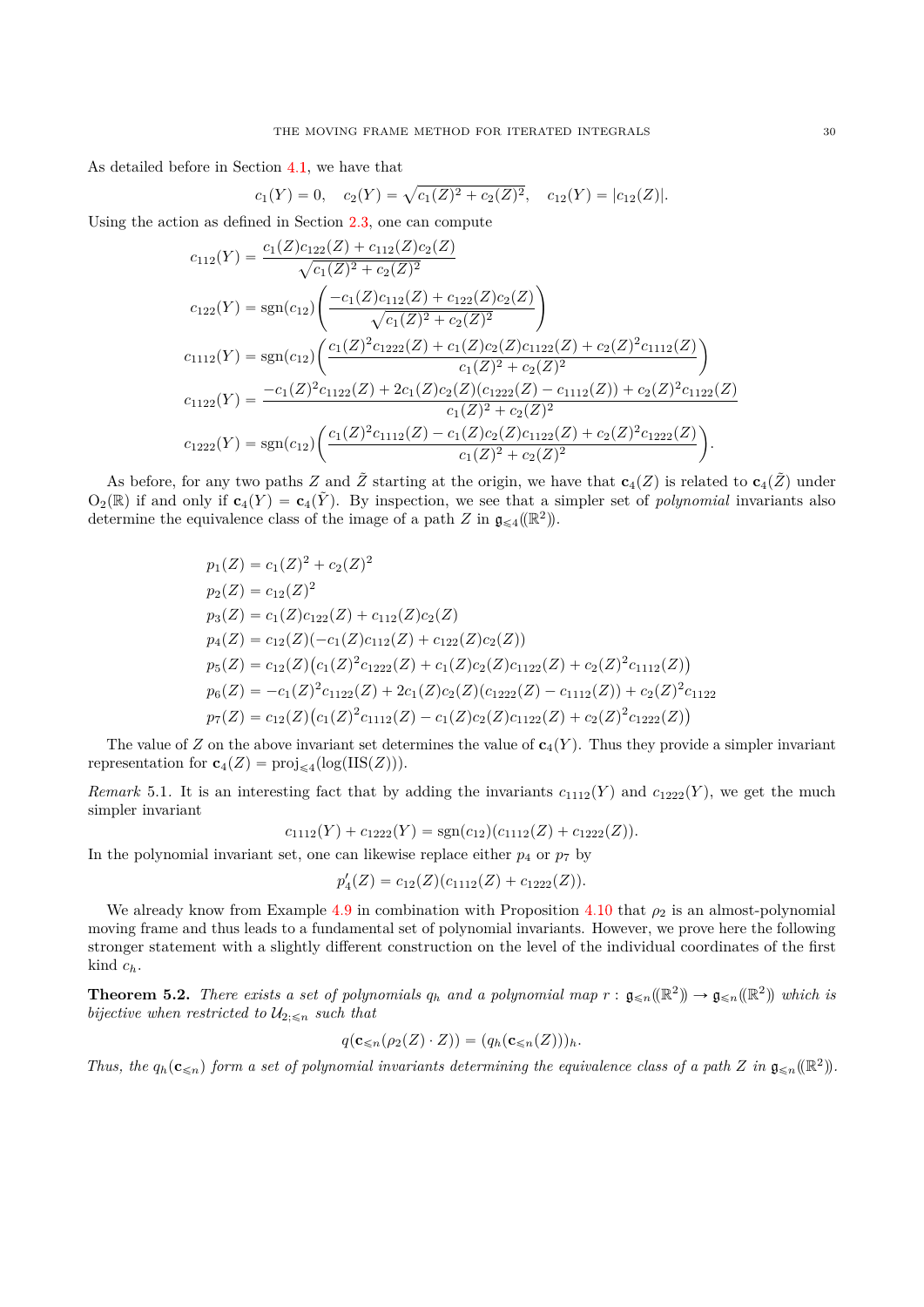This theorem is stronger in the sense that the map *q* relating the two invariant sets is also shown to be polynomial, constrasted with Theorem 4*.*[10](#page-27-2) where did not assume the form of the map

$$
\varrho(\mathbf{c}_{\leqslant n})\cdot \mathbf{c}_{\leqslant n} \mapsto \lambda(\mathbf{c}_{\leqslant n})\varrho(\mathbf{c}_{\leqslant n})\cdot \mathbf{c}_{\leqslant n}.
$$

*Proof.* Let  $n(i, w)$  denote the number of times the letter i appears in the word *w*. Since  $c_h(Z) = \langle \text{IIS}(Z), \zeta_h \rangle$ for unique  $\zeta_h \in T(\mathbb{R}^d)$ , where each  $\zeta_h$  is a linear combination of permutations of the word *h*, and since *B* is diagonal, we have

$$
c_h(\rho_2(\mathbf{c}_{\le n}(Z)) \cdot Z) = (\mu_2)_{11}^{n(1,h)}(\mu_2)_{22}^{n(2,h)}c_h(\nu_2(\mathbf{c}_{\le n}(Z)Z).
$$
  
Let  $m(w) = 0$  if  $n(1, w)$  is even and  $m(w) = 1$  if  $n(1, w)$  is odd. Then, on  $U_n^2$ ,

and

$$
c_2(\rho_2(\mathbf{c}_{\le n}(Z))Z)^{n(2,h)}(\mu_2)_{22}^{n(2,h)}=1.
$$

 $c_{12}(\rho_2(\mathbf{c}_{\le n}(Z)) \cdot Z)^{m(h)} c_2(\rho_2(\mathbf{c}_{\le n}(Z)) \cdot Z)^{n(1,h)} (\mu_2)_{11}^{n(1,h)} = c_{12}(Z)^{m(h)}$ 

Thus, since  $c_h(C(Z)Z)$  is polynomial in  $\mathbf{c}_n(Z)$ , also

$$
q_h(\mathbf{c}_{\leq n}(Z)) := c_{12}(\rho_2(\mathbf{c}_{\leq n}(Z)) \cdot Z)^{m(h)} c_2(\rho_2(\mathbf{c}_{\leq n}(Z)) \cdot Z)^{|h|} c_h(\rho_2(\mathbf{c}_{\leq n}(Z)) \cdot Z)
$$
  
=  $c_{12}(Z)^{m(h)} c_h(\nu_2(\mathbf{c}_{\leq n}(Z)) \cdot Z)$ 

is polynomial in  $\mathbf{c}_n(Z)$ , and also polynomial in  $(c_h(\rho_2(\mathbf{c}_{\leq n}(Z)) \cdot Z))_h$ . Finally, all  $c_h(\rho_2(\mathbf{c}_{\leq n}(Z)) \cdot Z)$  can be retrieved from  $(q_h(c_{\leq n}(Z)))_h$  via

$$
c_h(\rho_2(Z)\cdot Z) = \frac{q_h(\mathbf{c}_{\leq n}(Z))\sqrt{q_2(\mathbf{c}_{\leq n}(Z))}^{m(h)}}{\sqrt{q_{12}(\mathbf{c}_{\leq n}(Z))}^{m(h)}\sqrt{q_2(\mathbf{c}_{\leq n}(Z))}^{h_l}}.
$$

We present an example here of how the resulting invariants differ when obtained using the procedures of Proposition [4.10](#page-27-2) and of Theorem [5.2.](#page-29-0) For the non-zero coordinates of  $\lambda(c_{\leq 3})\rho_2(c_{\leq 3} \cdot c_{\leq 3})$ , we get

$$
\hat{c}_2 = c_1^2 + c_2^2, \quad \hat{c}_{12} = c_{12}^2(c_1^2 + c_2^2), \quad \hat{c}_{112} = c_{12}^2(c_1^2 + c_2^2)(c_1c_{122} + c_{112}c_2)
$$
  

$$
\hat{c}_{122} = c_{12}(c_1^2 + c_2^2)(-c_1c_{112} + c_{122}c_2),
$$

while

$$
q_2(\mathbf{c}_{\le n}) = c_1^2 + c_2^2, \quad q_{12}(\mathbf{c}_{\le n}) = c_{12}^2(c_1^2 + c_2^2), \quad q_{112}(\mathbf{c}_{\le n}) = (c_1^2 + c_2^2)(c_1c_{122} + c_{112}c_2),
$$
  
\n
$$
q_{122} = c_{12}(c_1^2 + c_2^2)(-c_1c_{112} + c_{122}c_2),
$$

Thus up to level 4, they only differ in the 112 coordinate, which is a bit 'simpler' than the resulting invariant using the procedure of Theorem [5.2.](#page-29-0) Looking at the previous  $p_i$ <sup>s</sup> we listed, we see how this polynomial set can be further simplified. However, we lack a general algorithm for a 'full' simplification of the set of polynomial invariants. This would be achieved if they form a minimal algebra generating set for  $\mathbb{R}[\mathfrak{g}_{\leq n}(\mathbb{R}^2)]^{O_2(\mathbb{R})}$ . This is an interesting investigation for future research.

<span id="page-30-0"></span>5.2. **Spatial curves.** We can define a moving frame similarly for  $\mathfrak{g}_{\leq n}(\mathbb{R}^3)$ . Theorem [4.3](#page-25-0) shows that the subset of  $\mathfrak{g}_{\leqslant n}(\mathbb{R}^3)$  defined by

$$
\mathcal{K}_{3; \le n} = \{c_1 = c_2 = c_{13} = 0, c_3, c_{12}, c_{23} > 0\}
$$

is a cross-section for the action of  $O_3(\mathbb{R})$  on a Zariski-open subset of  $\mathfrak{g}_{\leq n}(\mathbb{R}^3)$ . Define the following polynomials in coordinates of  $\mathfrak{g}_{\leqslant 2}(\mathbb{R}^3)$ ,

$$
p_1(\mathbf{c}_{\le n}) = c_1^2 + c_2^2 + c_3^2
$$
  
\n
$$
p_2(\mathbf{c}_{\le n}) = c_1^2(c_{12}^2 + c_{13}^2) + 2c_1c_{23}(c_{13}c_2 - c_{12}c_3) + c_2^2(c_{12}^2 + c_{23}^2) + 2c_{12}c_{13}c_2c_3 + c_3^2(c_{13}^2 + c_{23}^2)
$$
  
\n
$$
p_3(\mathbf{c}_{\le n}) = c_1c_{23} - c_2c_{13} + c_3c_{12}.
$$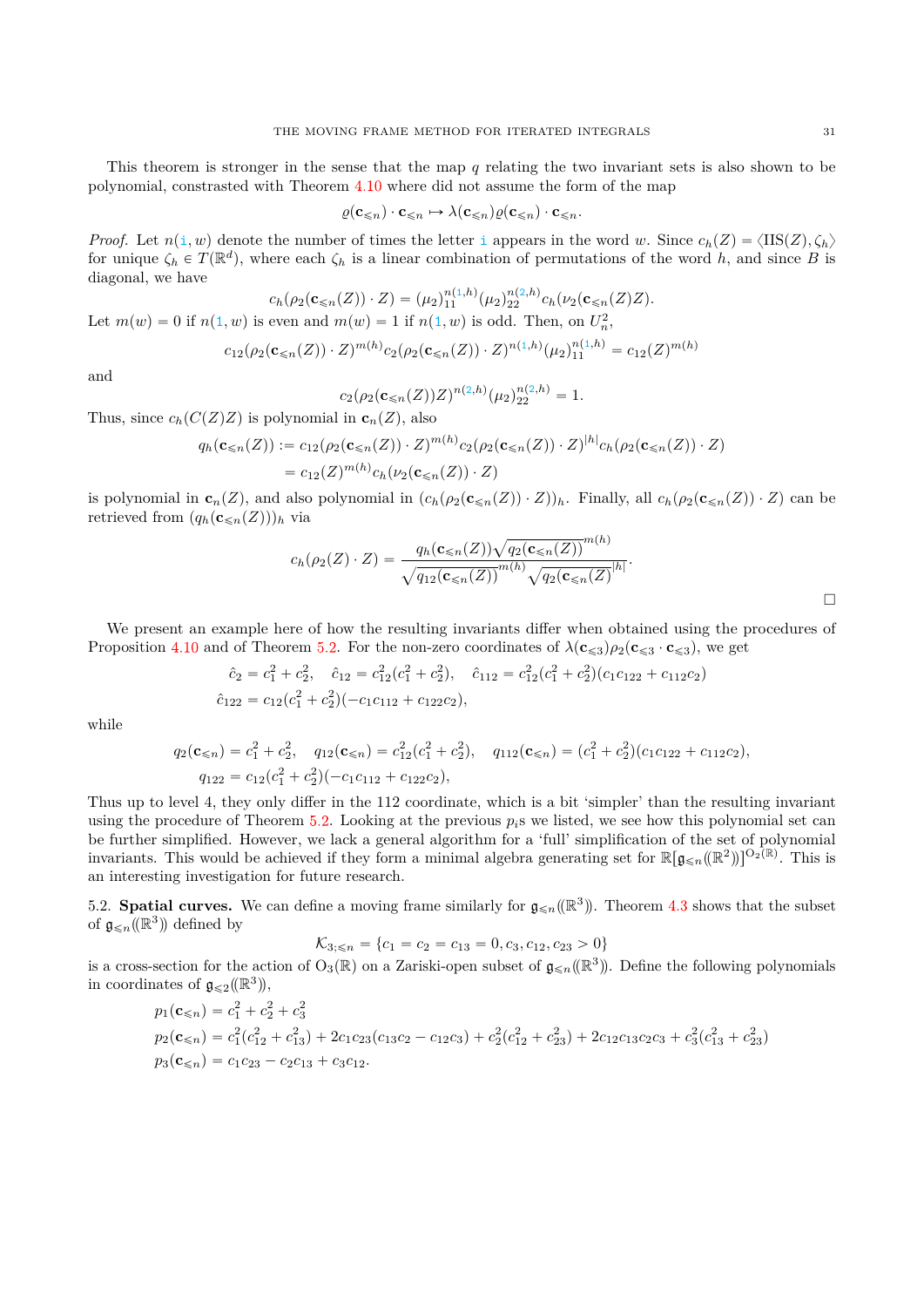Note that  $p_2(\mathbf{c}_{\leq n}) \geq 0$  for all  $\mathbf{c}_{\leq n} \in \mathfrak{g}_{\leq n}(\mathbb{R}^3)$ . There are two ways to see this: First by Cauchy-Schwartz via

$$
p_2(\mathbf{c}_{\le n}) = p_1(\mathbf{c}_{\le n})(c_{12}^2 + c_{13}^2 + c_{23}^2) - p_3(\mathbf{c}_{\le n})^2 = ||v_1||_2^2 ||v_2||_2^2 - (v_1 \cdot v_2)^2,
$$

where  $v_1 = (c_1, c_2, c_3)^\top$ ,  $v_2 = (c_{23}, -c_{13}, c_{12})^\top$ . On the other hand, it can also be written as a sum of squares,

$$
p_2(\mathbf{c}_{\leq n}) = (c_{12}c_1 - c_{23}c_3)^2 + (c_{13}c_1 + c_{23}c_2)^2 + (c_{12}c_2 + c_{13}c_3)^2,
$$

revealing that it is nothing but  $Mv \cdot Mv$  from Example [3.19,](#page-21-3) while  $p_1(c_{\leq n})$  is  $v \cdot v$ .

Using  $p_1(\mathbf{c}_{\leq n}), p_2(\mathbf{c}_{\leq n}) \geq 0$ , one can check that the group element  $\rho_3(\mathbf{c}_{\leq n}) \in O_3(\mathbb{R})$  defined by

<span id="page-31-1"></span>
$$
\rho_3(\mathbf{c}_{\leq n}) = \mu_3(\mathbf{c}_{\leq n})\nu_3(\mathbf{c}_{\leq n}),\tag{5.1}
$$

where

$$
\mu_3(\mathbf{c}_{\leq n}) = \begin{bmatrix}\n\frac{\operatorname{sgn}(p_3(\mathbf{c}_{\leq n}))}{\sqrt{p_1(\mathbf{c}_{\leq n})p_2(\mathbf{c}_{\leq n})}} & 0 & 0 \\
0 & \frac{1}{\sqrt{p_2(\mathbf{c}_{\leq n})}} & 0 \\
0 & 0 & \frac{1}{\sqrt{p_1(\mathbf{c}_{\leq n})}}\n\end{bmatrix}
$$

and

$$
\nu_3(\mathbf{c}_{\leq n}) = \begin{bmatrix} c_1(-c_{13}c_2 + c_{12}c_3) - c_{23}(c_2^2 + c_3^2) & c_1^2c_{13} + c_1c_2c_{23} + c_3(c_{12}c_2 + c_{13}c_3) & -c_1^2c_{12} - c_1c_{23}c_3 + c_2(c_{12}c_2 + c_{13}c_3) \\ c_{12}c_2 + c_{13}c_3 & -c_1c_{12} + c_{23}c_3 & -c_1c_{13} - c_2c_{23} \\ c_1 & c_2 & c_3 \end{bmatrix},
$$

brings any element  $\mathbf{c}_{\leq n} \in \mathfrak{g}_{\leq n}(\mathbb{R}^3)$  such that  $p_2(\mathbf{c}_{\leq n}), p_3(\mathbf{c}_{\leq n}) \neq 0$  to K. In particular the moving frame map  $\rho_3: U_{3, \leq n} \to O_3(\mathbb{R})$  is defined on the Zariski-open set  $U_{3, \leq n} = \{p_2(\mathbf{c}_{\leq n}), p_3(\mathbf{c}_{\leq n}) \neq 0\} \subset \mathfrak{g}_{\leq n}(\mathbb{R}^3)$ . Note that  $p_3(c_{\leq n}) \neq 0$  already implies  $p_1(c_{\leq n}) \neq 0$ . Furthermore note that due to the fact that  $\rho_3(c_{\leq n}) \in O_3(\mathbb{R})$ , we have that the sum of the squares of the first row of  $\nu_3(\mathbf{c}_{\leq n})$  is  $p_1(\mathbf{c}_{\leq n})p_2(\mathbf{c}_{\leq n})$ , the sum of the second row is  $p_2(c_{\leq n})$  and the sum of the squares of the third row is  $p_1(c_{\leq n})$ .

Then for any path  $Z \in \mathbb{R}^3$  and  $Y := \rho(c \leqslant_2(Z)) \cdot Z$ , the non-zero coordinates of  $c \leqslant_2(Y)$  are invariant functions given by[9](#page-31-0)

$$
c_3(Y) = \sqrt{p_1(\mathbf{c}_{\leq 2}(Z))},
$$

$$
c_{12}(Y) = \frac{|p_3(\mathbf{c}_{\leq 2}(Z))|}{\sqrt{p_1(\mathbf{c}_{\leq 2}(Z))}},
$$

$$
c_{23}(Y) = \sqrt{\frac{p_2(\mathbf{c}_{\leq 2}(Z))}{p_1(\mathbf{c}_{\leq 2}(Z))}}.
$$

From this we can conclude that the polynomial invariants  $p_1(c_{\leq n}(Z))$ ,  $p_2(c_{\leq n}(Z))$ , and  $p_3(c_{\leq n}(Z))^2$  characterize the equivalence class of  $c_{\leq 2}(Z)$  under  $O_3(\mathbb{R})$ .

Furthermore, we can, in this special case, determine the *global* form of the *f<sup>i</sup>* from Proposition [3.6:](#page-16-0)

$$
f_1(\mathbf{c}_{\le 2}) = \hat{c}_3^2 = p_1(\mathbf{c}_{\le 2}),
$$
  
\n
$$
f_2(\mathbf{c}_{\le 2}) = \hat{c}_{23}^2 = \frac{p_2(\mathbf{c}_{\le 2})}{p_1(\mathbf{c}_{\le 2})},
$$
  
\n
$$
f_3(\mathbf{c}_{\le 2}) = \hat{c}_{12}^2 = \frac{p_3(\mathbf{c}_{\le 2})^2}{p_1(\mathbf{c}_{\le 2})},
$$

where  $\hat{c}_3$ ,  $\hat{c}_{12}$ ,  $\hat{c}_{23}$  denote the non-zero components of  $\tilde{\rho}_3(\mathbf{c}_{\leq 2}) \cdot \mathbf{c}_{\leq 2}$ . To show almost-polynomiality, let  $\lambda(\mathbf{c}_{\leq n})$ be the diagonal matrix with entries

$$
|p_3(\mathbf{c}_{\leq n})|\sqrt{p_1(\mathbf{c}_{\leq n})p_2(\mathbf{c}_{\leq n})}, \quad \sqrt{p_2(\mathbf{c}_{\leq n})}, \quad \sqrt{p_1(\mathbf{c}_{\leq n})}.
$$

<span id="page-31-0"></span><sup>&</sup>lt;sup>9</sup>We note that  $p_3(c_{\leq n}(Z))$  is the "signed volume" of the curve, compare [\[DR19,](#page-34-1) Lemma 3.17].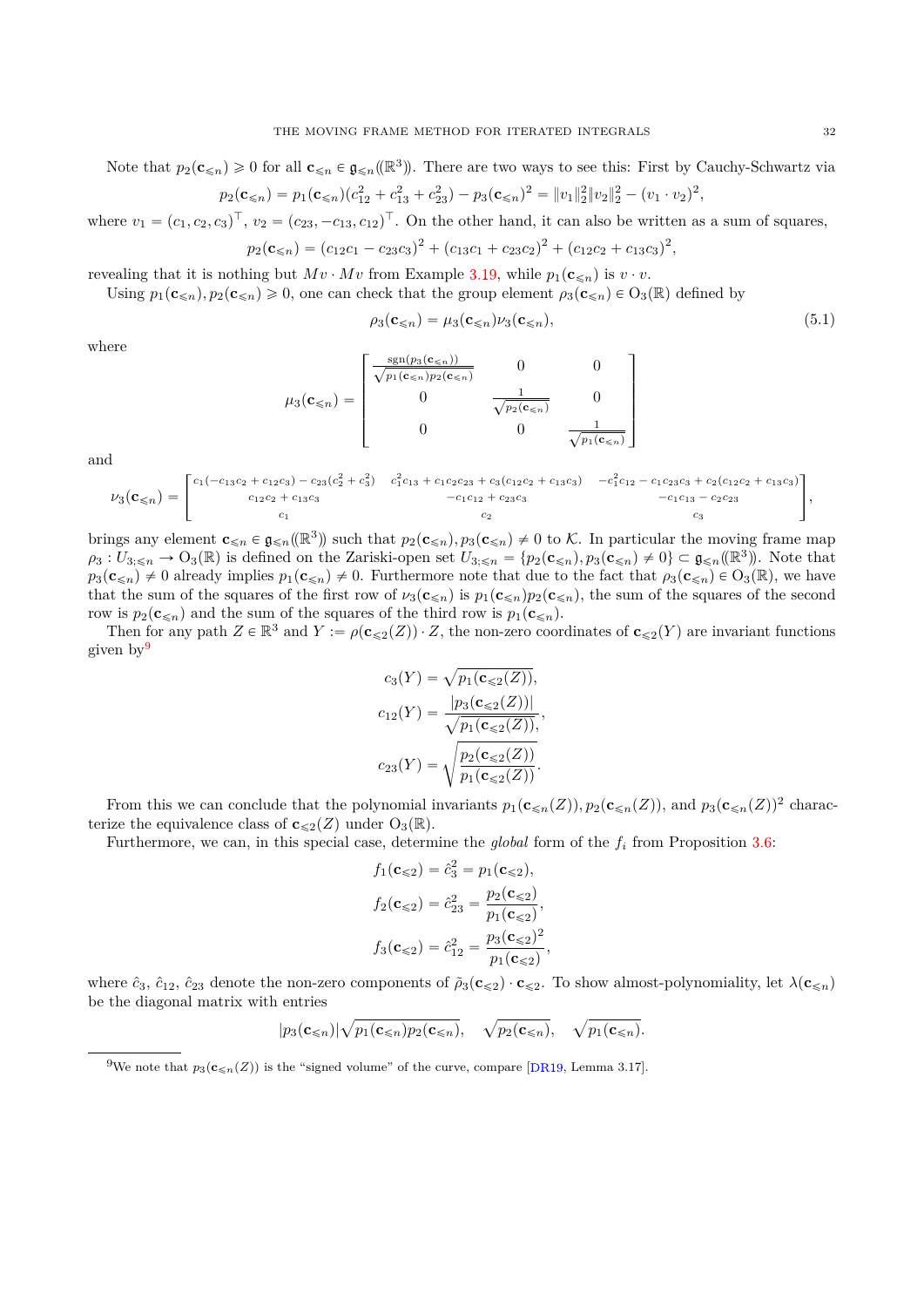The function  $\lambda_3$  is  $O_3(\mathbb{R})$ -invariant since  $p_1$ ,  $p_2$  and  $p_3^2$  are invariant. Furthermore  $\lambda_3(\mathbf{c}_{\leq n})\mu_3(\mathbf{c}_{\leq n})$  is diagonal with entries

$$
p_3(\mathbf{c}_{\leq n}), \quad 1, \quad 1,
$$

and hence  $\lambda_3(c_{\leq n})\rho_3(c_{\leq n}) = \lambda_3(c_{\leq n})\mu_3(c_{\leq n})\nu_3(c_{\leq n})$  is also polynomial in  $c_{\leq n}$ . The non-zero coordinates of  $\lambda_3(\mathbf{c}_{\leq n})\rho_3(\mathbf{c}_{\leq n}) \cdot \mathbf{c}_{\leq 2}$  are then given by

$$
\hat{c}_3 = p_1(\mathbf{c}_{\le n}), \quad \hat{c}_{12} = p_2(\mathbf{c}_{\le n})p_3(\mathbf{c}_{\le n})^2, \quad \hat{c}_{23} = p_2(\mathbf{c}_{\le n}).
$$

Thus we have  $\lambda_3(c_{\leq n}) = \kappa_3(\lambda_3(c_{\leq n})\rho_3(c_{\leq n}) \cdot c_{\leq n})$  with  $\kappa_3(\hat{c}_{\leq n})$  as the diagonal matrix with entries  $\mathcal{F}_{\mathcal{F}}$  $\hat{c}_3\hat{c}_{12}$  $\overline{a}$ *c*ˆ23*,*  $\binom{n}{k}$ *c*ˆ3*.*

Hence, *ρ*<sup>3</sup> is an almost-polynomial moving frame, leading to a fundamental set of polynomial invariants.

<span id="page-32-0"></span>**Example 5.3.** Continuing with our running example, the moment curve, we have already seen (Example [2.3\)](#page-5-2) that » fi » fi

$$
\text{proj}_{\leq 2} \log \text{IIS}(Z) = \left( \begin{bmatrix} 1 \\ 1 \\ 1 \end{bmatrix}, \begin{bmatrix} 0 & \frac{1}{6} & \frac{1}{4} \\ -\frac{1}{6} & 0 & \frac{1}{10} \\ -\frac{1}{4} & -\frac{1}{10} & 0 \end{bmatrix} \right)
$$

The matrix

$$
A_1 = \begin{bmatrix} \frac{1}{\sqrt{6}} & \frac{1}{\sqrt{6}} & -\sqrt{\frac{2}{3}}\\ -\frac{1}{\sqrt{2}} & \frac{1}{\sqrt{2}} & 0\\ \frac{1}{\sqrt{3}} & \frac{1}{\sqrt{3}} & \frac{1}{\sqrt{3}} \end{bmatrix}
$$

is such that

$$
A_1 \cdot \text{proj}_{\leq 2} \log \text{IIS}(Z) = \left( \begin{bmatrix} 0 \\ 0 \\ \sqrt{3} \end{bmatrix}, \begin{bmatrix} 0 & \frac{1}{60\sqrt{3}} & \frac{7}{20\sqrt{2}} \\ -\frac{1}{60\sqrt{3}} & 0 & -\frac{29}{60\sqrt{6}} \\ -\frac{29}{20\sqrt{2}} & \frac{29}{60\sqrt{6}} & 0 \end{bmatrix} \right).
$$

Note that this is an element of  $L_3^{(1)}(\mathbb{R}) \subset L_3^{(1)}$ , [\(3.2\)](#page-14-1).

Finally, the matrix

$$
A_2 = \begin{bmatrix} -\frac{29}{2\sqrt{541}} & -\frac{21\sqrt{3}}{2\sqrt{541}} & 0\\ \frac{21\sqrt{3}}{2\sqrt{541}} & -\frac{29}{2\sqrt{541}} & 0\\ 0 & 0 & 1 \end{bmatrix}
$$

fi

is such that

$$
A_2 \cdot (A_1 \cdot \text{proj}_{\leq 2} \log \text{IIS}(Z)) = \left( \begin{bmatrix} 0 \\ 0 \\ \sqrt{3} \end{bmatrix}, \begin{bmatrix} 0 & \frac{1}{60\sqrt{3}} & 0 \\ -\frac{1}{60\sqrt{3}} & 0 & \frac{\sqrt{541}}{30\sqrt{6}} \\ 0 & -\frac{\sqrt{541}}{60\sqrt{6}} & 0 \end{bmatrix} \right) \in \mathcal{K}_{3; \leq 2} \subsetneq L_3^{(2)}(\mathbb{R}).
$$

»

Figure [3](#page-33-1) shows the effects of these transformations on the path itself.

In this sense, this two step process is similar to the iterative process outlined in the proof of Proposition [3.6](#page-16-0) of bringing an element of  $\mathfrak{g}_{\leqslant 2}(\mathbb{R}^d)$  to successively smaller linear spaces. The transformation  $A_1$  brings  $\mathbf{c}_{\leqslant 2}(Z)$  to  $L_3^{(1)}(\mathbb{R}) \subset L_3^{(1)}$ , then finally to  $\mathcal{K}_{3; \leq 2} \subsetneq L_3^{(2)}(\mathbb{R}) \subset L_3^{(2)}$  by a transformation  $A_2$ . In principle, given a procedure to rotate an element of  $\mathbb{R}^d$  to a particular axis, this iterative process is quite easy to perform to bring any  $\mathbf{c}_{\leqslant 2}(Z)$ for any path *Z* to  $\mathcal{K}_{d;\leq n}$ , and hence invariantize any path.

Alternatively one can directly use the moving frame map in [\(5.1\)](#page-31-1); note that this is equivalent to the single action by the matrix » fi

$$
\tilde{\rho}_3(\mathbf{c}_{\le 2}(Z)) = A_2 A_1 = \begin{bmatrix} \frac{17}{\sqrt{3246}} & -23\sqrt{\frac{2}{1623}} & \frac{29}{\sqrt{3246}} \\ \frac{25}{\sqrt{1082}} & -2\sqrt{\frac{2}{541}} & -\frac{21}{\sqrt{1082}} \\ \frac{1}{\sqrt{3}} & \frac{1}{\sqrt{3}} & \frac{1}{\sqrt{3}} \end{bmatrix}.
$$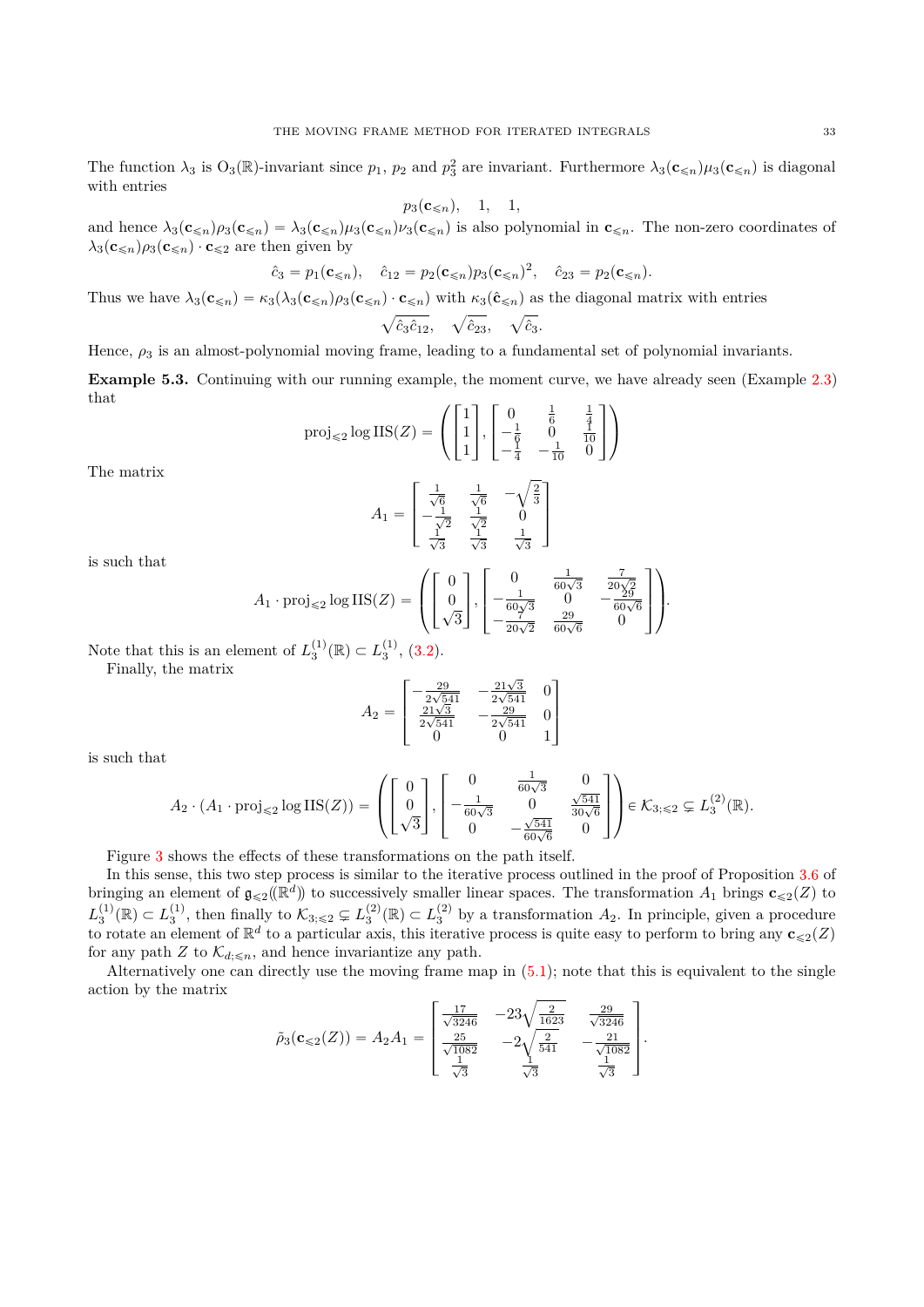

<span id="page-33-1"></span>Figure 3.

Figure [4](#page-33-2) shows the projection of  $\hat{Z} := \tilde{\rho}_3(c_2(Z)) \cdot Z$  onto the  $(x, z)$  plane. One can check that the total area under the curve vanishes.



<span id="page-33-2"></span>Figure 4.

## 6. Discussion and open problems

<span id="page-33-0"></span>We conclude with a discussion of some interesting questions arising from this work. We presented a method to construct  $O_d(\mathbb{R})$  invariants for a path *Z* from the coordinates of the log signature (of the iterated-integrals signature) in a way that completely characterizes the orbit of  $\text{proj}_n(\log(\text{IIS}(Z)))$  (or  $\text{proj}_n(\text{IIS}(Z)))$ ) under  $O_d(\mathbb{R})$ . This procedure also furnishes a quick method to compare equivalence classes of paths under  $O_d(\mathbb{R})$  without computing the full set of invariants (see Example [5.3\)](#page-32-0).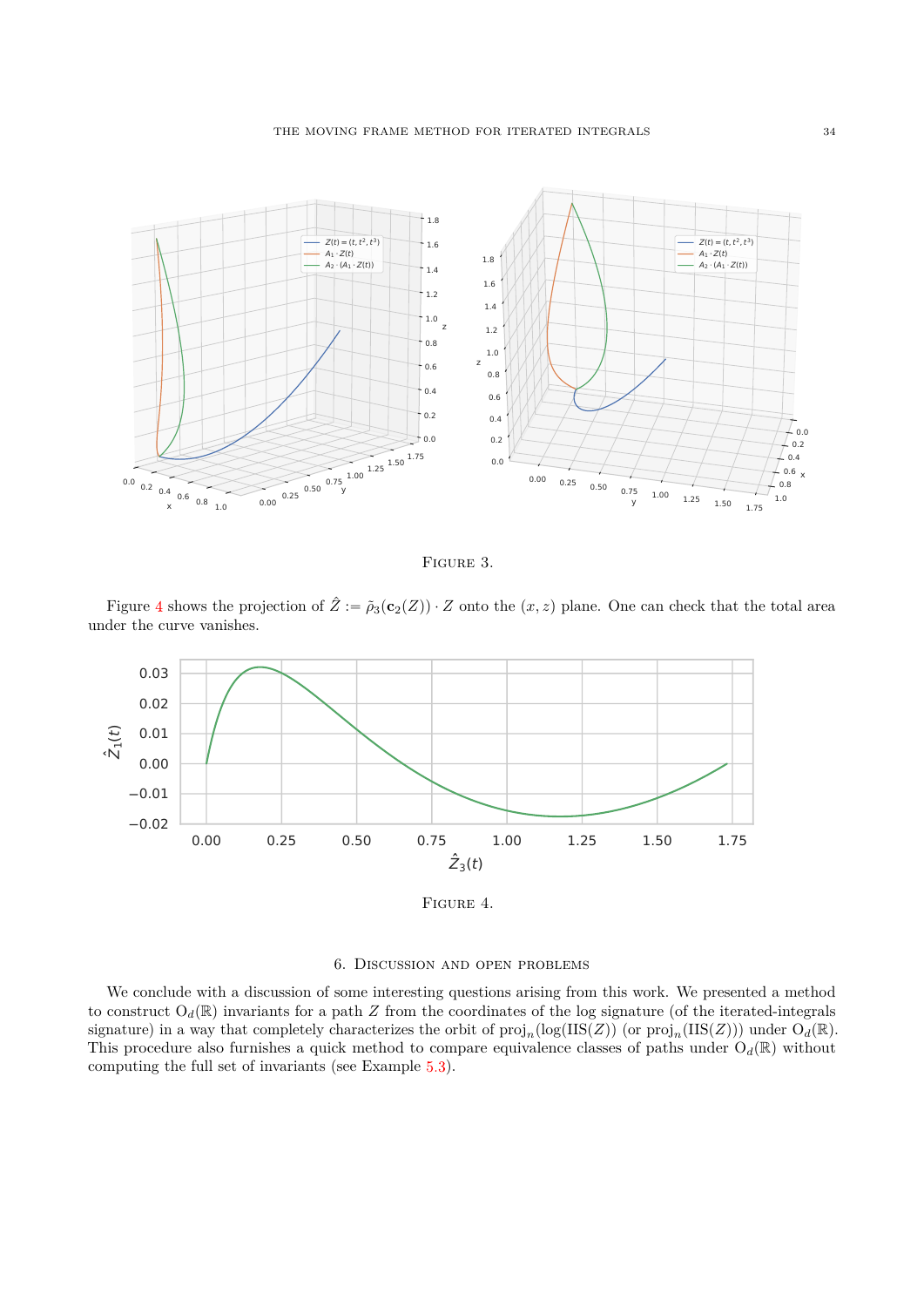In particular Theorem [4.5](#page-26-2) is similar in spirit to [\[DR19,](#page-34-1) Conjecture 7.2], where the authors characterize all *linear*  $SO_d(\mathbb{R})$ -invariants in the coordinates of IIS(Z) and ask if these determine a path up to  $SO_d(\mathbb{R})$  and tree-like extensions. The invariant sets we construct are smooth functions in the coordinates of  $log(IIS(Z))$ , though in many cases we can, by inspection, find an equivalently generating polynomial set (see Section [5\)](#page-28-0). Polynomials in coordinates of  $log(IB(Z))$  correspond to polynomial invariants in the coordinates of IIS $(Z)$ , which yield linear  $O_d(\mathbb{R})$ -invariants by the shuffle relations. Thus the conjecture remains open, and more broadly the connection between the two sets of invariants should be explored.

In Section [3,](#page-13-0) we investigate sets of separating sets of rational and polynomial invariants for the action of  $O_d(\mathbb{R})$  on  $\mathfrak{g}_{\leqslant 2}(\mathbb{R}^d)$ . An open question is whether the polynomial invariants we construct, generate the *ring* of polynomial invariants for this action. In even more generality questions remain about the relationship between the polynomial invariants we construct and the ring of polynomial invariants for the action of  $O_d(\mathbb{R})$  on  $\mathfrak{g}_{\leq n}(\mathbb{R}^d)$ .

Additionally we only consider  $O_d(\mathbb{R})$ -invariants (and to a lesser extend  $SO_d(\mathbb{R})$ ) in this work. The dimension of  $O_d(\mathbb{R})$  implies that to construct a cross-section for the action, one only has to consider the action on  $\mathfrak{g}_{\leqslant 2}(\mathbb{R}^d)$ . For larger groups like  $GL_d(\mathbb{R})$  one may have to construct a cross-section using coordinates on  $\mathfrak{g}_{\leqslant3}(\mathbb{R}^d)$ .

The cross section K in Section [4.2](#page-23-0) can also be used as a starting point for groups containing  $O_d(\mathbb{R})$ , since any element of  $\mathfrak{g}_{\leqslant 2}(\mathbb{R}^d)$  can be brought to K by an element of  $O_d(\mathbb{R})$ . For instance if one considers scaling transformations in addition to orthogonal transformations, changing the conditions of  $c_d$ ,  $c_{i(i+1)} > 0$  on K to  $c_d = c_{i(i+1)} = 0$ , for  $1 \le i < d$ , likely yields a cross-section.

In Section [4.3](#page-26-0) we introduce Conjecture [4.11,](#page-27-3) which we prove holds for  $d = 2$  in Theorem [5.2](#page-29-0) and for  $d = 3$ in Section [5.2.](#page-30-0) In general the invariants produced by the moving frame method are only guaranteed to be smooth, and hence proving this conjecture for  $d > 3$  is of interest. In particular, polynomial invariant functions of iterated-integral values are desired because they can be expressed as elements of  $T(\mathbb{R}^d)$ , they provide the simplest and most structured (graded) way of looking at invariants, with an immediate connection to polynomial algebraic geometry, and it is widely assumed and partially proven that they are sufficient for characterization of orbits, see the discussion of the Diehl-Reizenstein conjecture in Section [4.3.](#page-26-0)

As mentioned in the introduction, there are many applications of the iterated-integrals signature of paths where finding  $O_d(\mathbb{R})$ -invariant features could be advantageous. It would be interesting to see if the sets of integral invariants constructed, or "invariantization" procedure outlined can be useful for such applications.

#### <span id="page-34-0"></span>**REFERENCES**

- <span id="page-34-8"></span>[Bou13] Mireille Boutin. The pascal triangle of a discrete image: Definition, properties and application to shape analysis. *Symmetry, Integrability and Geometry: Methods and Applications*, April 2013.
- <span id="page-34-6"></span>[Car35] Élie Cartan. *La méthode du repère mobile, la théorie des groupes continus, et les espaces généralisés*, volume 5 of *Exposés de Géométrie*. Hermann, Paris, 1935.
- <span id="page-34-11"></span>[Car51] Elie Cartan. La théorie des groupes finis et continus et la géométrie différentielle, traitées par la méthode du repere mobile. leçons professées à la sorbonne. *tgfc*, 1951.
- <span id="page-34-2"></span>[Che54a] Kuo-Tsai Chen. Iterated integrals and exponential homomorphisms. *Proceedings of the London Mathematical Society*, s3-4(1):502–512, 1954.
- <span id="page-34-9"></span>[Che54b] Kuo-Tsai Chen. Iterated integrals and exponential homomorphisms. *Proc. London Math. Soc.*, s3-4(1):502–512, 1954.
- <span id="page-34-3"></span>[Che58] Kuo-Tsai Chen. Integration of paths—a faithful representation of paths by non-commutative formal power series. *Trans. Amer. Math. Soc.*, 89:395–407, 1958.
- <span id="page-34-4"></span>[CK16] Ilya Chevyrev and Andrey Kormilitzin. A primer on the signature method in machine learning, 2016.
- <span id="page-34-5"></span>[CLT19] Elena Celledoni, Pål Erik Lystad, and Nikolas Tapia. Signatures in shape analysis: an efficient approach to motion identification. In *Geometric science of information*, volume 11712 of *Lecture Notes in Comput. Sci.*, pages 21–30. Springer, Cham, 2019.
- <span id="page-34-7"></span>[COS<sup>+</sup>98] Eugenio Calabi, Peter J. Olver, Chehrzad Shakiban, Allen Tannenbaum, and Steven Haker. Differential and numerically invariant signatures curves applied to object recognition. *Int. J. Computer vision*, 26:Paper 107,135, 1998.
- <span id="page-34-10"></span>[CP20] Laura Colmenarejo and Rosa Preiß. Signatures of paths transformed by polynomial maps. *Beitr. Algebra Geom.*, 61(4):695–717, 2020.
- <span id="page-34-12"></span>[DK15] Harm Derksen and Gregor Kemper. *Computational invariant theory*. Springer, 2015.
- <span id="page-34-1"></span>[DR19] Joscha Diehl and Jeremy Reizenstein. Invariants of Multidimensional Time Series Based on Their Iterated-Integral Signature. *Acta Appl. Math.*, 164:83–122, 2019.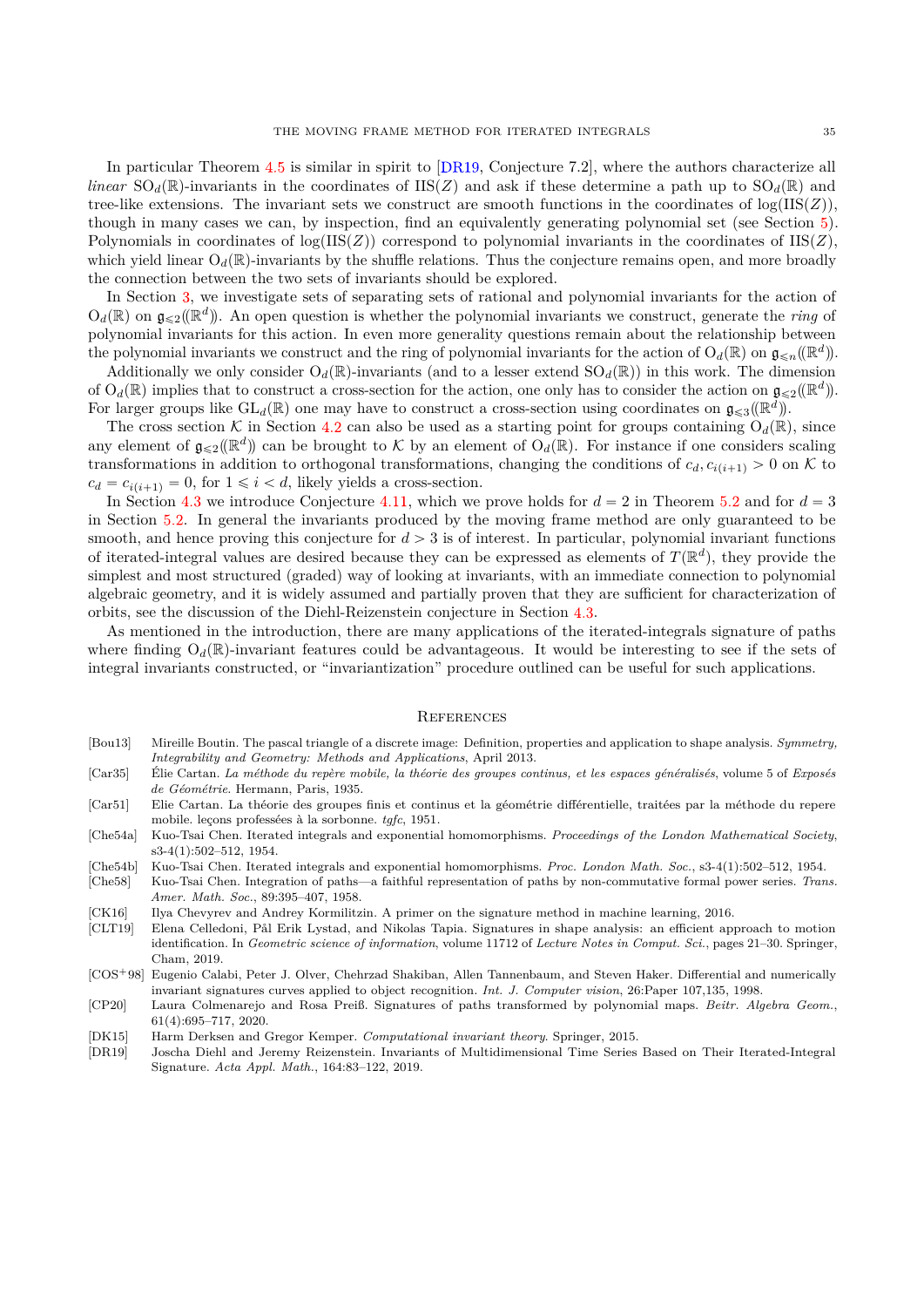- <span id="page-35-3"></span>[FKK08] Shuo Feng, Irina Kogan, and Hamid Krim. Classification of curves in 2d and 3d via affine integral signatures. *Acta Applicandae Mathematicae*, 109(3):903–937, November 2008.
- <span id="page-35-19"></span>[FO98] Mark Fels and Peter J Olver. Moving coframes: I. a practical algorithm. *Acta Applicandae Mathematica*, 51(2):161–213, 1998.
- <span id="page-35-6"></span>[FO99] Mark Fels and Peter J. Olver. Moving Coframes. II. Regularization and Theoretical Foundations. *Acta Appl. Math.*, 55:127–208, 1999.
- <span id="page-35-10"></span>[FPT16] Loïc Foissy, Frédéric Patras, and Jean-Yves Thibon. Deformations of shuffles and quasi-shuffles. *Ann. Inst. Fourier (Grenoble)*, 66(1):209–237, 2016.
- <span id="page-35-13"></span>[FV10] Peter K Friz and Nicolas B Victoir. *Multidimensional stochastic processes as rough paths: theory and applications*, volume 120. Cambridge University Press, 2010.
- <span id="page-35-29"></span>[GHP18] Paul Görlach, Evelyne Hubert, and Théo Papadopoulo. Rational invariants of even ternary forms under the orthogonal group. *Foundations of Computational Mathematics*, 19(6):1315–1361, November 2018.
- <span id="page-35-8"></span>[GS17] Anna Grim and Chehrzad Shakiban. Applications of signature curves to characterize melanomas and moles. In *Applications of computer algebra*, volume 198 of *Springer Proc. Math. Stat.*, pages 171–189. Springer, Cham, 2017.
- <span id="page-35-14"></span>[Har13] Joe Harris. *Algebraic geometry: a first course*, volume 133. Springer Science & Business Media, 2013.
- <span id="page-35-26"></span>[Hil90] David Hilbert. Ueber die theorie der algebraischen formen. *Mathematische Annalen*, 36(4):473–534, December 1890.
- <span id="page-35-28"></span>[HK07a] Evelyne Hubert and Irina A. Kogan. Rational invariants of a group action. construction and rewriting. *Journal of Symbolic Computation*, 42(1-2):203–217, January 2007.
- <span id="page-35-21"></span>[HK07b] Evelyne Hubert and Irina A. Kogan. Smooth and algebraic invariants of a group action: local and global constructions. *Found. Comput. Math.*, 7(4):455–493, 2007.
- <span id="page-35-4"></span>[HL10] Ben Hambly and Terry Lyons. Uniqueness for the signature of a path of bounded variation and the reduced path group. *Annals of Mathematics*, pages 109–167, 2010.
- <span id="page-35-2"></span>[HO13] Daniel J. Hoff and Peter J. Olver. Extensions of invariant signatures for object recognition. *J. Math. Imaging Vision*, 45(2):176–185, 2013.
- <span id="page-35-16"></span><span id="page-35-7"></span>[HO14] Daniel J. Hoff and Peter J. Olver. Automatic solution of jigsaw puzzles. *J. Math. Imaging Vision*, 49(1):234–250, 2014. [Kaw11] Matthias Kawski. Chronological calculus in systems and control theory. *Mathematics of Complexity and Dynamical Systems*, page 88, 2011.
- <span id="page-35-31"></span>[Kog03] Irina A Kogan. Two algorithms for a moving frame construction. *Canadian Journal of Mathematics*, 55(2):266–291, 2003.
- <span id="page-35-30"></span>[KRV20] Irina A. Kogan, Michael Ruddy, and Cynthia Vinzant. Differential signatures of algebraic curves. *SIAM Journal on Applied Algebra and Geometry*, 4(1):185–226, January 2020.
- <span id="page-35-15"></span>[KS53] Samuel Karlin and Lloyd S Shapley. *Geometry of moment spaces*. Number 12. American Mathematical Soc., 1953.
- <span id="page-35-23"></span><span id="page-35-5"></span>[LG20] Darrick Lee and Robert Ghrist. Path signatures on lie groups, 2020. [LGRS65] D. E. Littlewood, G. B. Gurevich, J. R. M. Radok, and A. J. M. Spencer. Foundation of the theory of algebraic invariants.
- *The Mathematical Gazette*, 49(369):346, October 1965.
- <span id="page-35-11"></span><span id="page-35-0"></span>[Lyo98] Terry J Lyons. Differential equations driven by rough signals. *Revista Matemática Iberoamericana*, 14(2):215–310, 1998. [MA17] Jafet Morales and David Akopian. Physical activity recognition by smartphones, a survey. *Biocybernetics and Biomedical Engineering*, 37(3):388–400, 2017.
- <span id="page-35-27"></span>[Nag59] Masayoshi Nagata. On the 14-th problem of hilbert. *American Journal of Mathematics*, 81(3):766, July 1959.
- <span id="page-35-24"></span>Peter J. Olver. *Classical Invariant Theory*. Cambridge University Press, January 1999.
- <span id="page-35-20"></span>[Olv01] Peter J. Olver. Joint invariant signatures. *Foundations of Computational Mathematics*, 1(1):3–68, January 2001.
- <span id="page-35-18"></span>[Olv18] Peter J. Olver. Lectures on Moving Frames. 2018.
- <span id="page-35-17"></span>[OM01] Brynjulf Owren and Arne Marthinsen. Integration methods based on canonical coordinates of the second kind. *Numerische Mathematik*, 87(4):763–790, 2001.
- <span id="page-35-22"></span>[PV94] Vladimir L Popov and Ernest B Vinberg. Invariant theory. In *Algebraic geometry IV*, pages 123–278. Springer, 1994.
- <span id="page-35-12"></span>[Ree58] Rimhak Ree. Lie elements and an algebra associated with shuffles. *Ann. Math. (2)*, 68(2):210–220, 1958.
- <span id="page-35-25"></span>[Stu08] Bernd Sturmfels. *Algorithms in invariant theory*. Springer Science & Business Media, 2008.
- <span id="page-35-9"></span>[TOT19] Stanley L. Tuznik, Peter J. Olver, and Allen Tannenbaum. Equi-affine differential invariants for invariant feature point detection. *European Journal of Applied Mathematics*, 31(2):277–296, 2019.
- <span id="page-35-1"></span> $[ZLC<sup>+</sup>18]$  Yuhe Zhang, Kang Li, Xiaoxue Chen, Shunli Zhang, and Guohua Geng. A multi feature fusion method for reassembly of 3d cultural heritage artifacts. *Journal of Cultural Heritage*, 33:191–200, 2018.